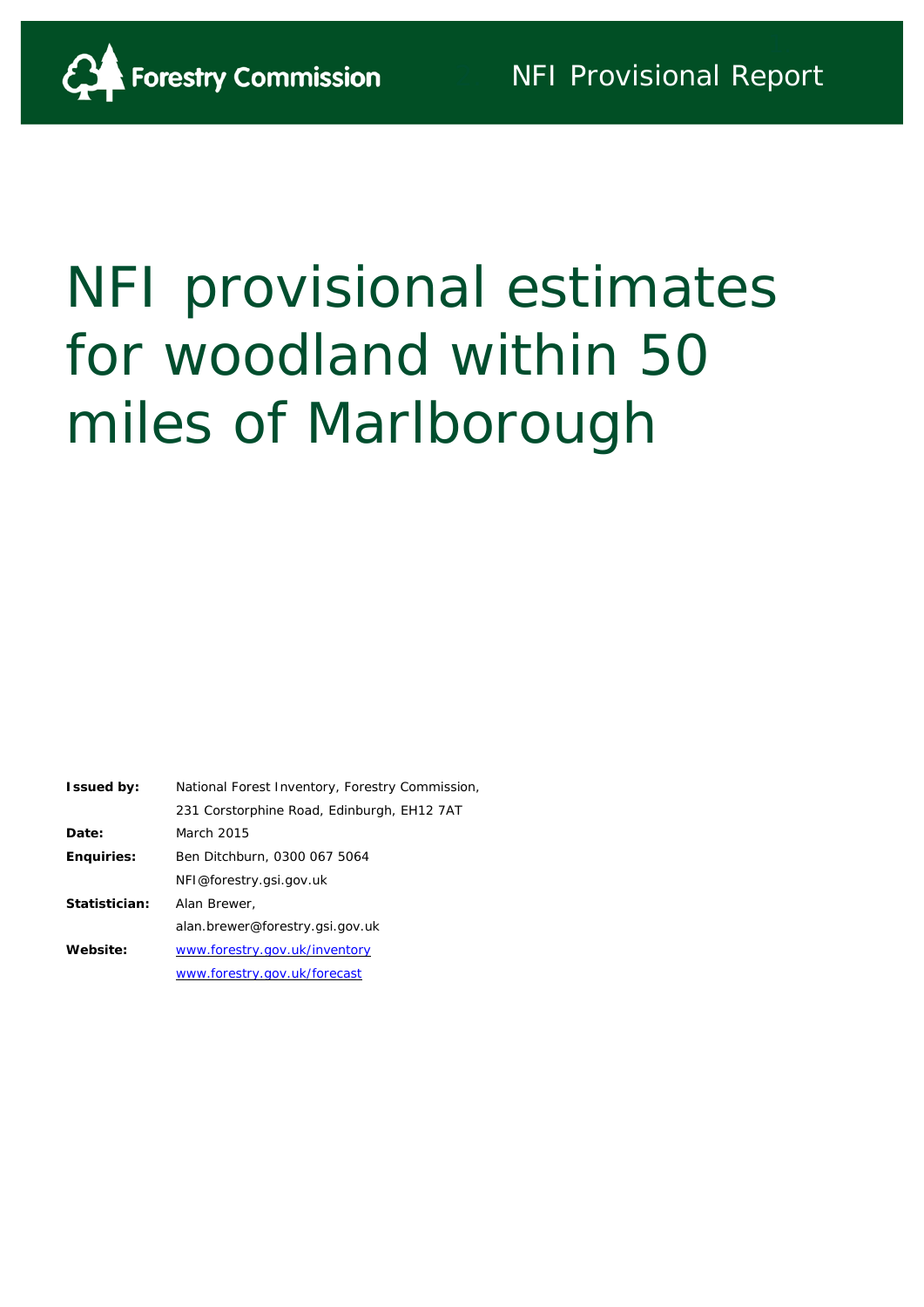# Summary

This report provides a detailed picture of the stocked area in woodland, the standing volume of timber and the associated live biomass and carbon stocks for woodland within a 50-mile radius of Marlborough. These estimates are a subset of those published as part of the 2012 growing stock information presented in the National Forest Inventory (NFI) *50-year forecast of softwood timber availability* (2014) and *50-year forecast of hardwood timber availability* (2014). NFI reports are published at [www.forestry.gov.uk/inventory.](http://www.forestry.gov.uk/inventory)

In addition, the report provides forecasts of timber availability, standing volume and increment for softwoods and hardwoods arising from the stocked area and standing volume. Forecasts are based on the 'headline' harvesting scenario described in the 50 year forecasts NFI reports. An alternative forecast is provided using a harvesting scenario which brings all Private sector broadleaved woodland into production.

The estimates provided in this report are provisional in nature.

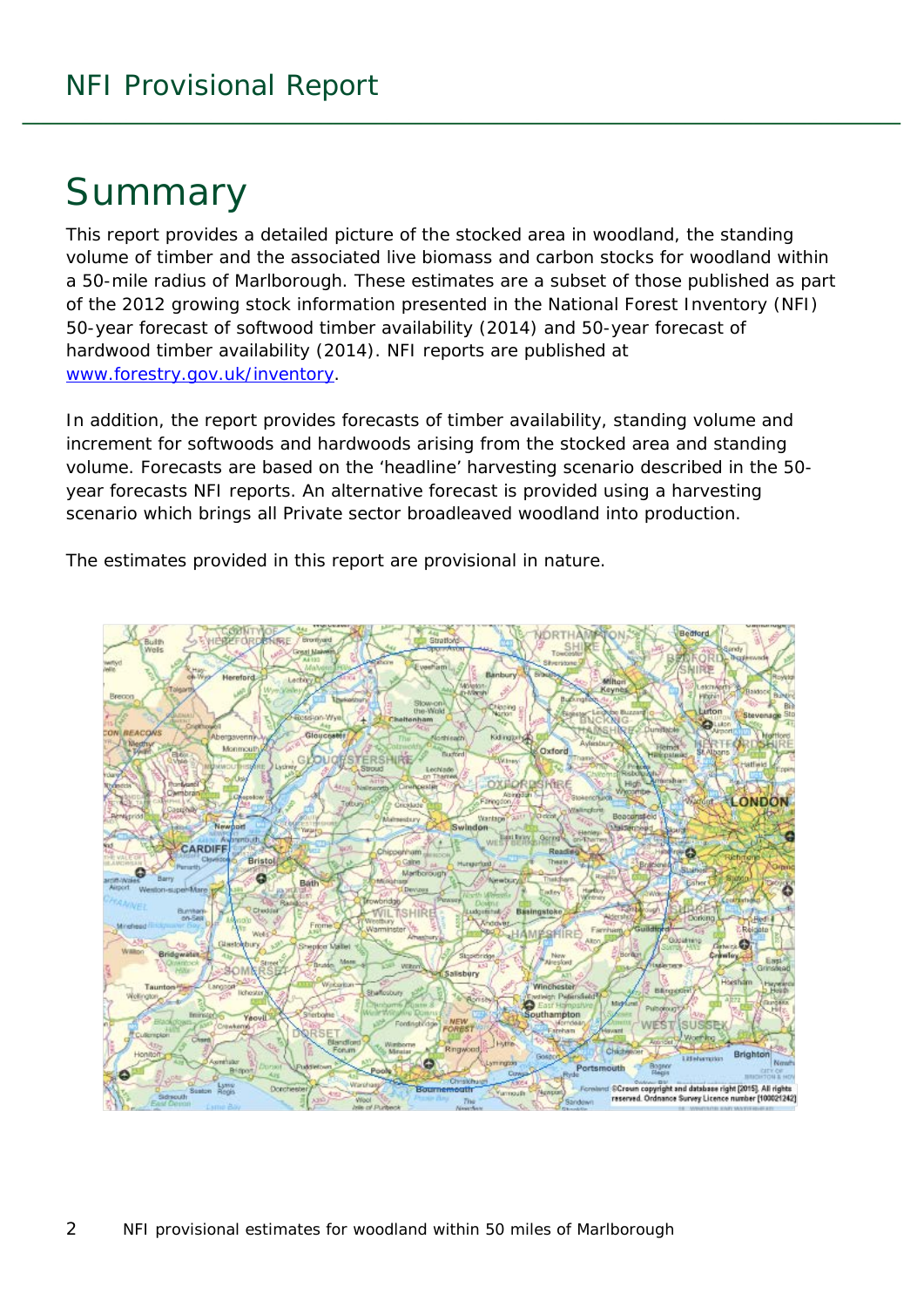# **Contents**

| 50-year forecast of timber availability under the 'headline' harvesting scenario | -20 |
|----------------------------------------------------------------------------------|-----|
| 50-year forecast of timber availability under the 'unrestricted' scenario        | 28  |
| Comparison of hardwood production between harvesting scenarios                   | 36  |
|                                                                                  |     |
|                                                                                  |     |

### Figures

| Figure 1 Principal tree species composition by stocked area at 31 March 20127         |
|---------------------------------------------------------------------------------------|
| Figure 1a Principal conifer tree species composition by stocked area at 31 March 2012 |
| Figure 2 Principal tree species composition by standing volume at 31 March 201211     |
| Figure 2a Principal conifer tree species composition by standing volume at 31 March   |
|                                                                                       |
|                                                                                       |
| Figure 4 Overview of 50-year forecast of average annual softwood availability 25      |
|                                                                                       |
|                                                                                       |
| Figure 7 50-year forecast of softwood standing volume, increment and availability27   |
| Figure 8 50-year forecast of hardwood standing volume, increment and availability 27  |
| Figure 9 Overview of 50-year forecast of average annual softwood availability -       |
|                                                                                       |
| Figure 10 50-year forecast comparison of average annual softwood availability-        |
|                                                                                       |
| Figure 11 50-year forecast comparison of average annual hardwood availability -       |
|                                                                                       |
| Figure 12 50-year summary of softwood standing volume, increment and availability -   |
|                                                                                       |
| Figure 13 50-year summary of hardwood standing volume, increment and availability -   |
|                                                                                       |
| Figure 14 50-year forecast comparison of average annual hardwood timber availability  |
|                                                                                       |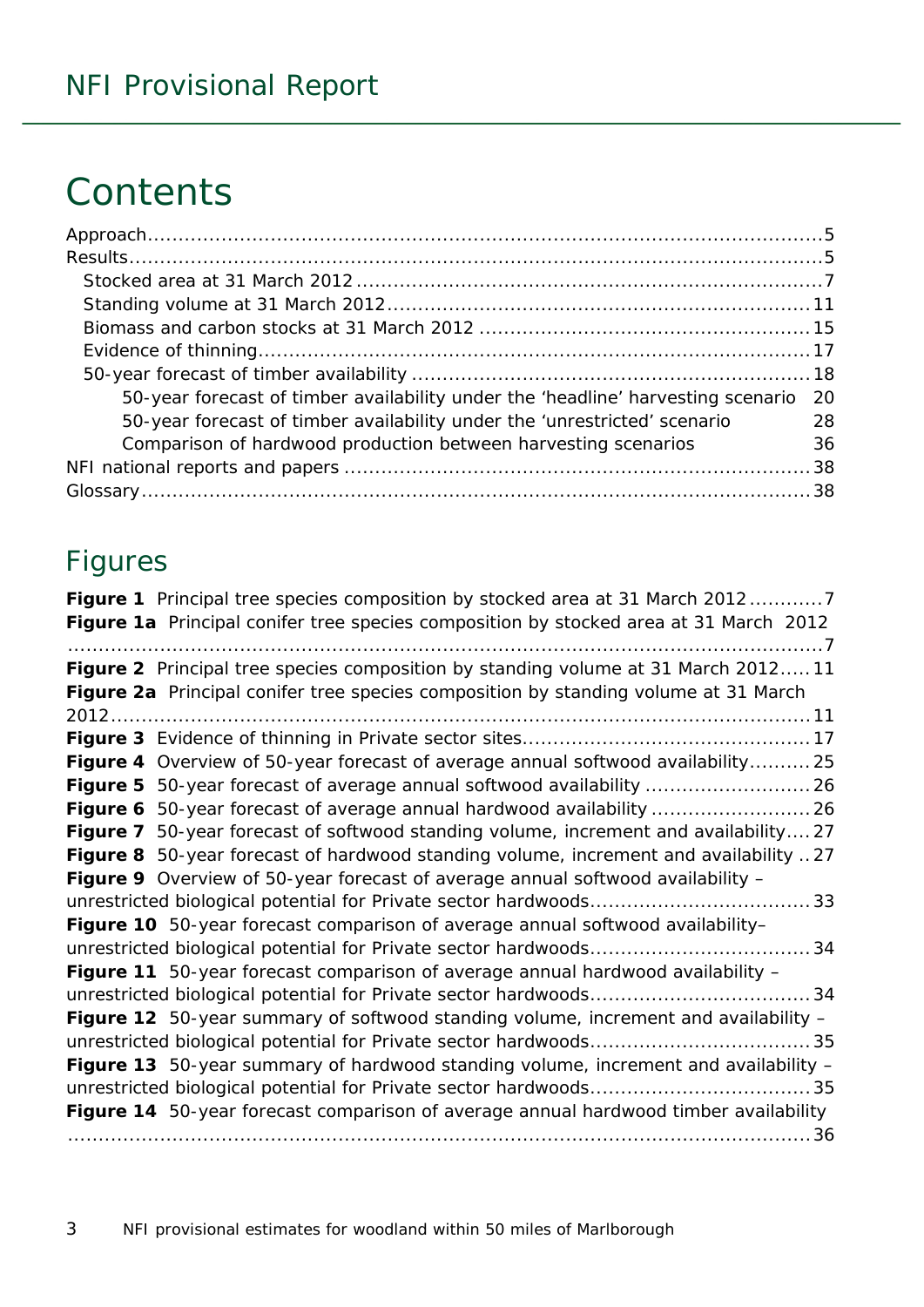**Figure 15** [15-year forecast comparison of average annual hardwood timber availability](#page-36-0) [.........................................................................................................................37](#page-36-0)

### Tables

| Table 3 Stocked area by mean stand DBH class at 31 March 2012 10                           |
|--------------------------------------------------------------------------------------------|
|                                                                                            |
| Table 5 Standing volume by principal tree species at 31 March 2012  12                     |
|                                                                                            |
| Table 7 Standing volume by mean stand DBH class at 31 March 201214                         |
| Table 8 Standing biomass by principal tree species at 31 March 2012  15                    |
| Table 9 Total carbon stocks in principal tree species at 31 March 2012 16                  |
| Table 10 50-year forecast of timber availability by time period and principal species . 20 |
| Table 11 50-year forecast of standing volume; average annual volumes within periods        |
|                                                                                            |
| Table 12 50-year forecast of net increment; average annual volumes within periods . 24     |
| Table 13 50-year forecast of timber availability by time period and principal species -    |
|                                                                                            |
| Table 14 50-year forecast of standing volume; average annual volumes within periods        |
|                                                                                            |
| <b>Table 15</b> 50-year forecast of net increment; average annual volumes within periods - |
|                                                                                            |
| Table 16 15-year forecast comparison of average annual timber availability  37             |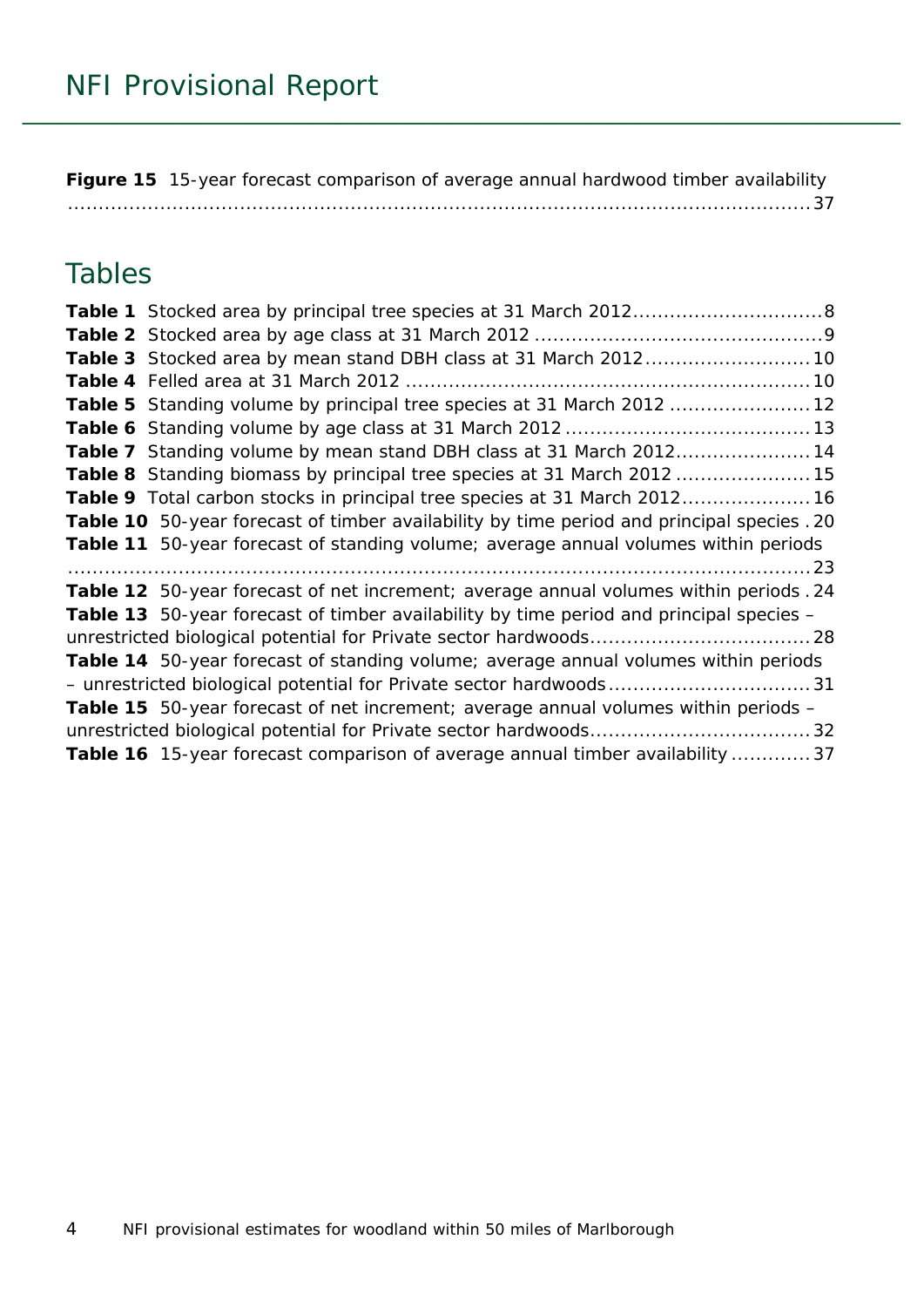# <span id="page-4-0"></span>Approach

The approach taken in the derivation of these results and to be used in their interpretation is described in the full suite of forecast reports which can be found at [www.forestry.gov.uk/forecast.](http://www.forestry.gov.uk/forecast) Refer to the *Standing timber volume for coniferous trees in Britain* (2012) and the *NFI preliminary estimates of quantities of broadleaved species in British Woodlands with special focus on ash* (2012) reports for a description of the underlying methodologies and interpretation, and also for the England and Great Britain (GB) context. Refer to the *NFI forecasts methodology* (2012) overview report for a detailed description and discussion of forecasting future availability of timber from NFI field survey data and from information in the Forestry Commission's sub-compartment database (SCDB). The wider context of forecasts of timber production from woodland in GB and its constituent countries under a range of harvesting scenarios can be found in the *50-year forecast of softwood timber availability* (2014) and the *50-year forecast of hardwood timber availability* (2014).

The estimates reported here are based upon field samples assessed between October 2009 and August 2013, the results of which have been subjected to rigorous data quality assurance procedures. These field samples constitute approximately two-thirds of the sites to be sampled within the first cycle of NFI field sampling. As a consequence, the estimates in this report are classed as provisional.

# <span id="page-4-1"></span>**Results**

The results presented in this report are estimates of standing volumes and stocked areas at 31 March 2012, and 50-year forecasts of softwood and hardwood availability under the 'headline' harvesting scenario and also under a scenario assuming all hardwoods are harvested in Private sector woodland within 50 miles of Marlborough. The data sources used for the compilation of these estimates are the same as described in the NFI reports *Standing timber volume for coniferous trees in Britain* (2012), the *50-year forecast of softwood availability* (2014) and the *50-year forecast of hardwood availability* (2014). Estimates for the Forestry Commission (FC) estate are derived from the FC's SCDB, while those for the Private sector (i.e. non-FC) estate are derived from information collected in the NFI field survey. A fuller description of these data sources and how they are used in the production of estimates, including sampling standard errors (SEs) attached to the Private sector estimates, is provided in the earlier documents.

Results are provided for stocked area at 31 March 2012 (**Figures 1–1a** and **Tables 1– 3**), felled area (**Table 4**), standing volume at 31 March 2012 (**Figures 2–2a** and **Tables 5–7**), biomass and carbon stocks at 31 March 2012 (**Tables 8–9**), evidence of thinning in Private sector stands from the NFI field survey (**Figure 3**), the 'headline' 50 year forecast (**Figures 4–8** and **Tables 10–12**) and the 'unrestricted' 50-year forecast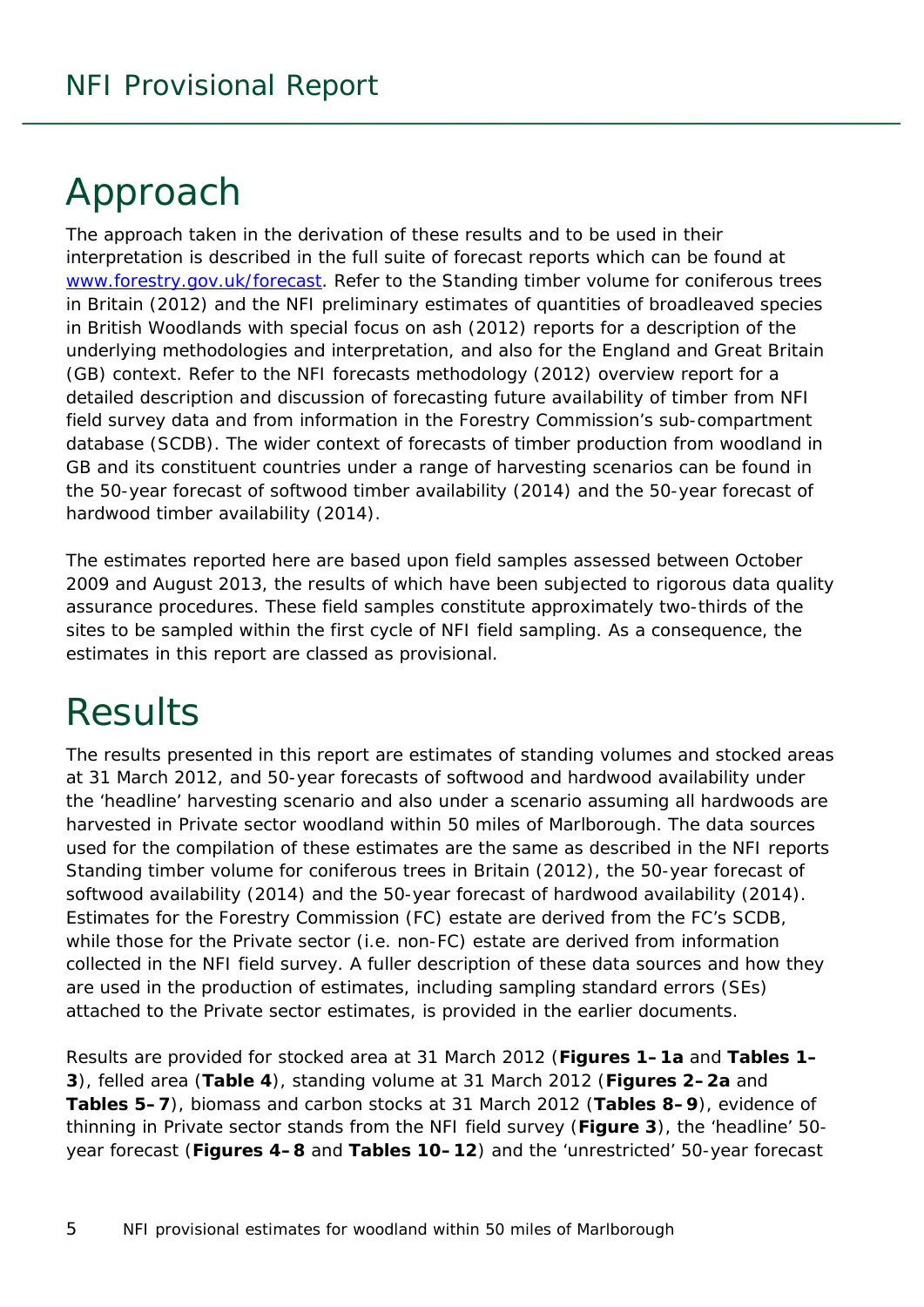(**Figures 9–13** and **Tables 13–15**). **Figures 14–15** and **Table 16** compare the hardwood production under the two scenarios.

The values in the tables have been independently rounded, so may not add to the totals shown. In some breakdowns of Private sector estimates, the estimates in the body of the table may not sum to the quoted total because each individual value, including the total, has been independently generated by the estimation procedure used for results from the NFI sample survey. Sampling SEs attached to Private sector estimates are expressed in relative terms (%) to the right of the relevant estimate. Percentages in the pie charts may also not sum to 100 due to rounding.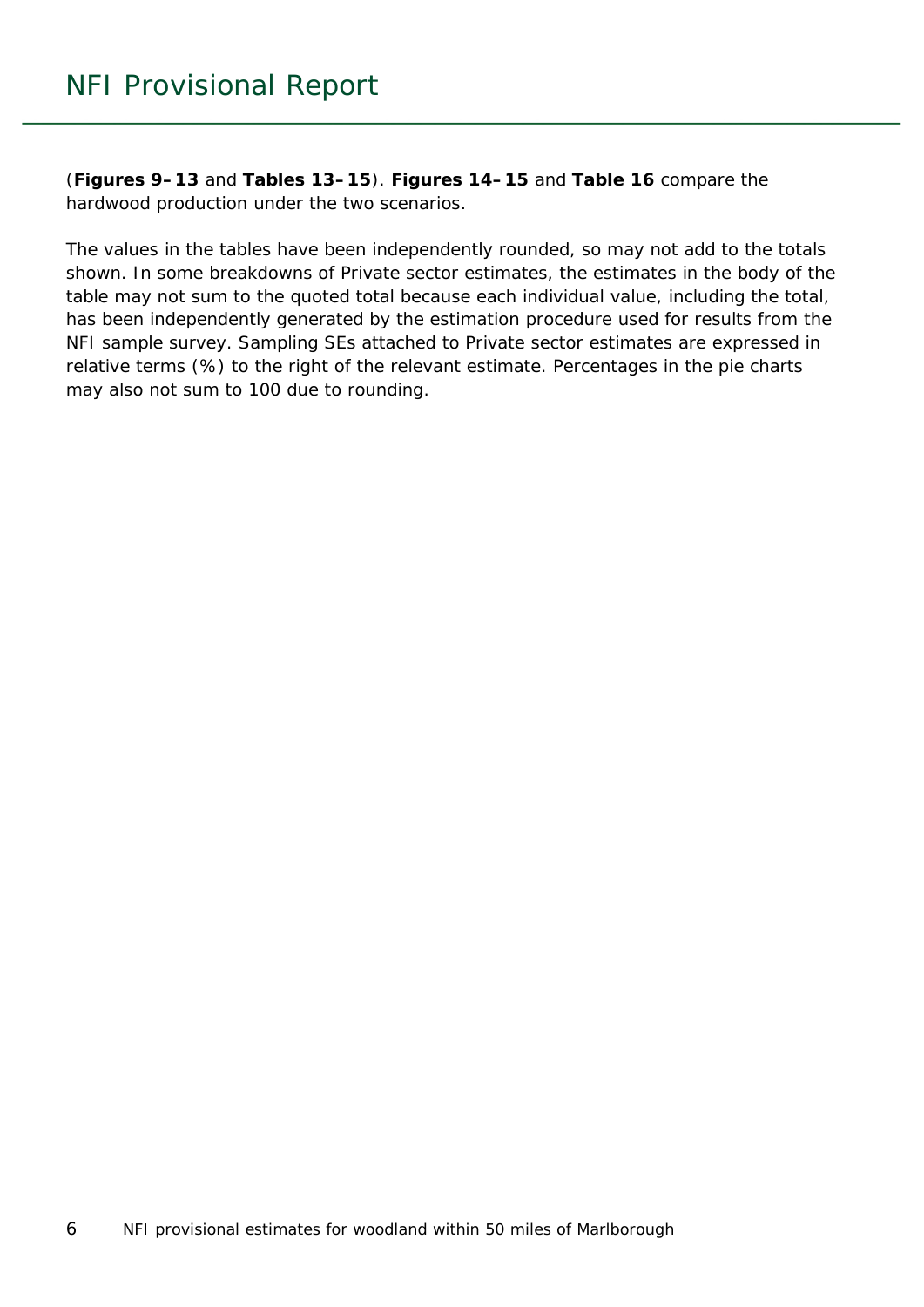#### <span id="page-6-0"></span>Stocked area at 31 March 2012



<span id="page-6-1"></span>**Figure 1** Principal tree species composition by stocked area at 31 March 2012

<span id="page-6-2"></span>**Figure 1a** Principal conifer tree species composition by stocked area at 31 March 2012

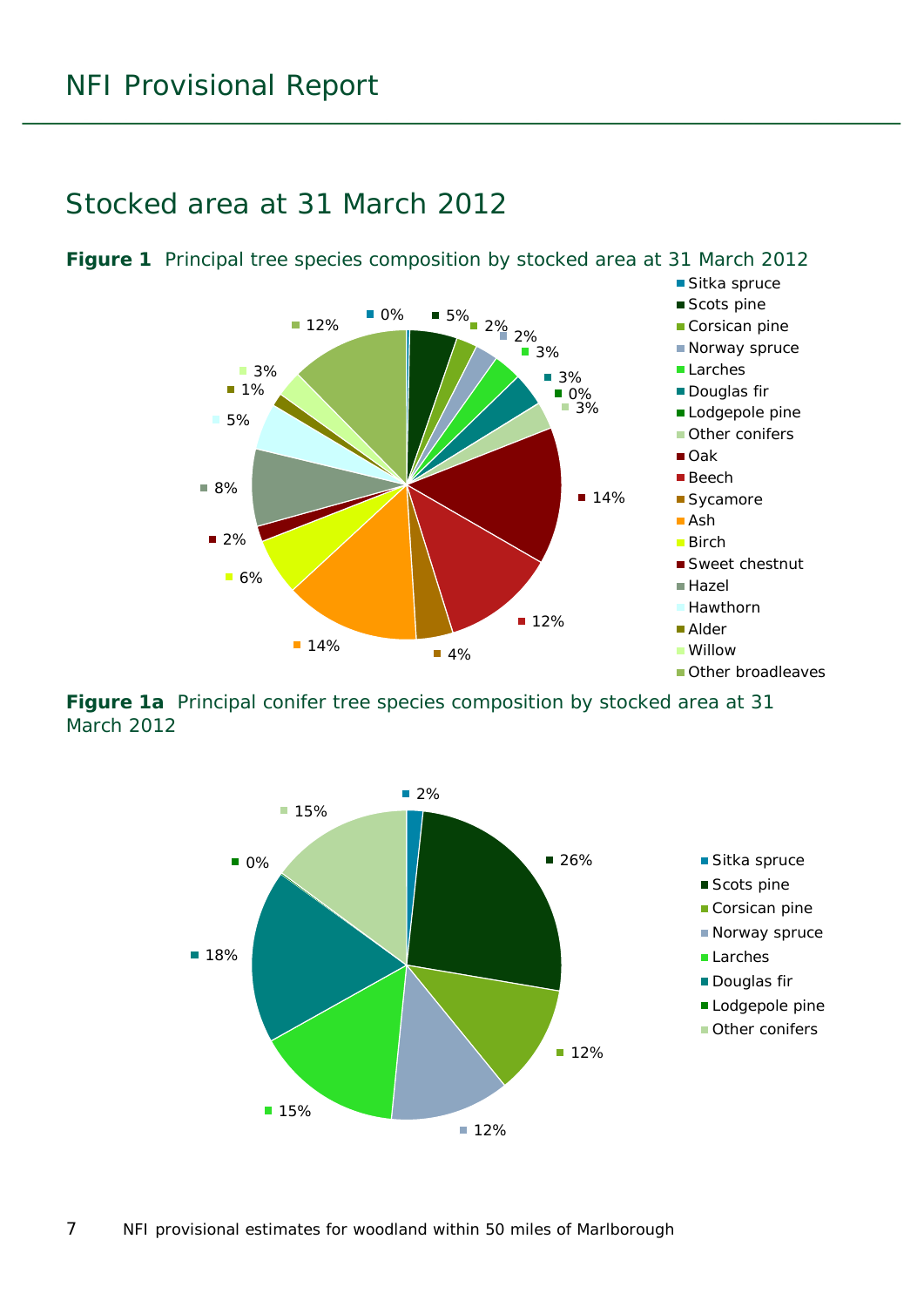#### <span id="page-7-0"></span>**Table 1** Stocked area by principal tree species at 31 March 2012

|                        | <b>FC</b>          | Private sector |                 | $\overline{\text{Total}}$ |
|------------------------|--------------------|----------------|-----------------|---------------------------|
| Principal species      | area               | area           | SE%             | area                      |
|                        | $(000 \text{ ha})$ | (000 ha)       |                 | $(000 \text{ ha})$        |
| Conifers               |                    |                |                 |                           |
| Sitka spruce           | 0.3                | 0.5            | 39              | 0.8                       |
| Scots pine             | 3.1                | 9.4            | 10 <sup>1</sup> | 12.4                      |
| Corsican pine          | 3.8                | 1.6            | 22              | 5.5                       |
| Norway spruce          | 1.8                | 4.1            | 13              | 5.9                       |
| Larches                | 1.9                | 5.4            | 11              | 7.3                       |
| Douglas fir            | 3.7                | 5.0            | 13              | 8.7                       |
| Lodgepole pine         | 0.0                | 0.0            | 108             | 0.1                       |
| Other conifers         | 1.3                | 5.8            | 11              | 7.1                       |
| <b>All conifers</b>    | 16.0               | 31.9           | $\overline{4}$  | 47.9                      |
| <b>Broadleaves</b>     |                    |                |                 |                           |
| Oak                    | 8.9                | 27.1           | 5               | 35.9                      |
| <b>Beech</b>           | 7.0                | 22.7           | $\overline{7}$  | 29.8                      |
| Sycamore               | 0.2                | 9.5            | 9               | 9.6                       |
| Ash                    | 1.0                | 34.4           | $\overline{4}$  | 35.5                      |
| <b>Birch</b>           | 1.2                | 13.7           | $\overline{7}$  | 14.9                      |
| Sweet chestnut         | 0.5                | 3.6            | 15              | 4.1                       |
| Hazel                  | 0.1                | 20.1           | 6               | 20.3                      |
| Hawthorn               | 0.0                | 12.1           | 8               | 12.1                      |
| Alder                  | 0.2                | 3.3            | 13              | 3.4                       |
| Willow                 | 0.0                | 6.7            | 11              | 6.7                       |
| Other broadleaves      | 3.1                | 28.0           | 5               | 31.1                      |
| <b>All broadleaves</b> | 22.2               | 181.4          | $\mathbf{1}$    | 203.6                     |
| All species            |                    |                |                 |                           |
| <b>All species</b>     | 38.1               | 213.3          | $\mathbf{1}$    | 251.4                     |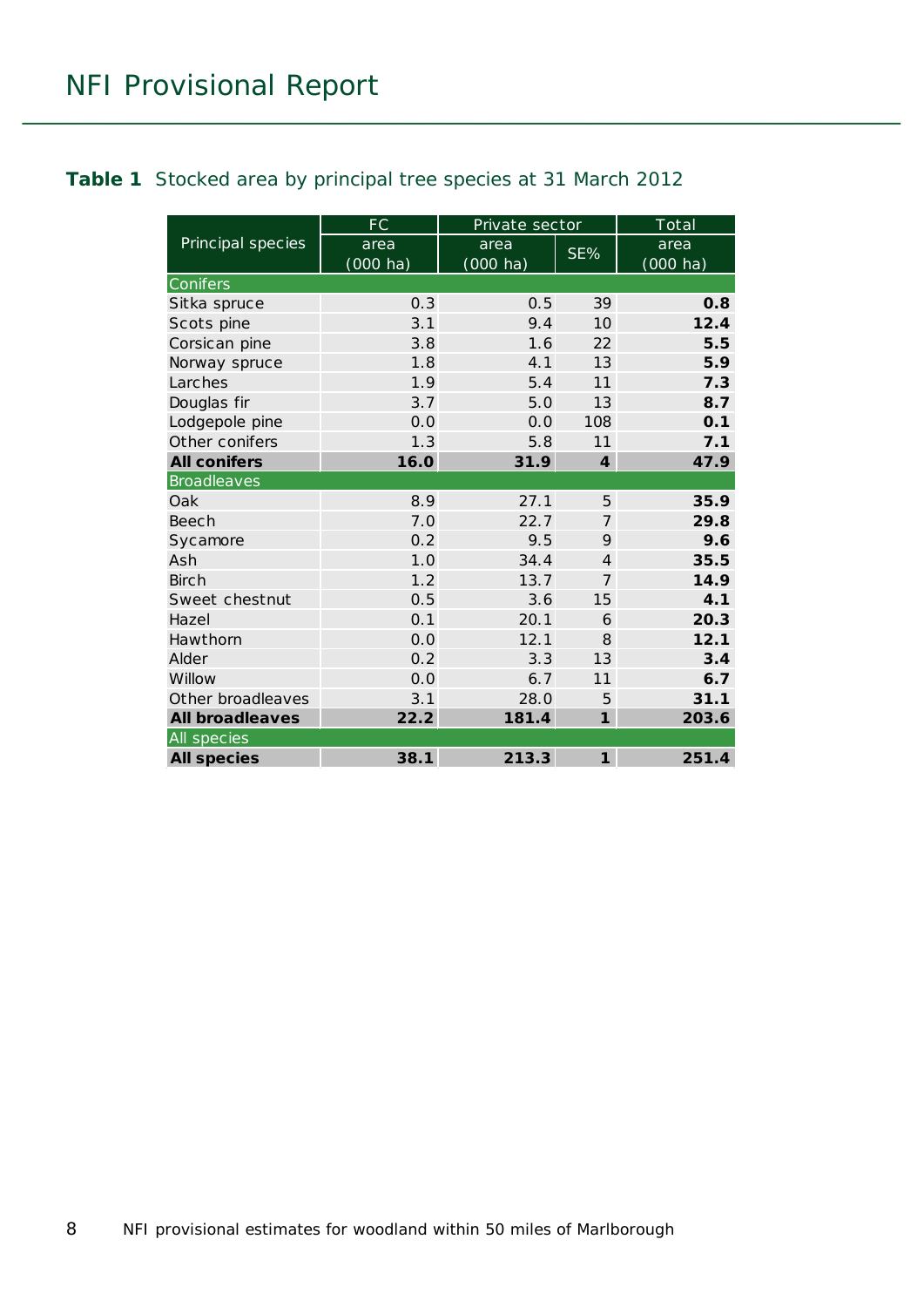#### <span id="page-8-0"></span>**Table 2** Stocked area by age class at 31 March 2012

|                     | FC                         | Private sector             |                | Total                      |
|---------------------|----------------------------|----------------------------|----------------|----------------------------|
| Age class           | area<br>$(000 \text{ ha})$ | area<br>$(000 \text{ ha})$ | SE%            | area<br>$(000 \text{ ha})$ |
| <b>All conifers</b> |                            |                            |                |                            |
| 0-10 years          | 0.9                        | 0.7                        | 31             | 1.7                        |
| $11-20$ years       | 1.5                        | 1.1                        | 26             | 2.6                        |
| $21-40$ years       | 3.2                        | 7.7                        | 10             | 10.9                       |
| $41-60$ years       | 7.0                        | 16.3                       | $\overline{7}$ | 23.3                       |
| $61-80$ years       | 2.2                        | 4.3                        | 15             | 6.5                        |
| 81-100 years        | 0.8                        | 1.3                        | 28             | 2.1                        |
| $100+$ years        | 0.4                        | 0.5                        | 35             | 0.8                        |
| <b>Total</b>        | 16.0                       | 31.9                       | $\overline{4}$ | 47.9                       |
| All broadleaves     |                            |                            |                |                            |
| 0-10 years          | 0.7                        | 21.9                       | 6              | 22.6                       |
| $11-20$ years       | 0.6                        | 28.1                       | 6              | 28.7                       |
| $21-40$ years       | 1.3                        | 44.8                       | $\overline{4}$ | 46.1                       |
| $41-60$ years       | 4.5                        | 25.7                       | 5              | 30.2                       |
| $61-80$ years       | 4.7                        | 22.6                       | 6              | 27.3                       |
| 81-100 years        | 1.6                        | 23.1                       | 6              | 24.7                       |
| $100+$ years        | 8.7                        | 15.2                       | $\overline{7}$ | 23.9                       |
| <b>Total</b>        | 22.2                       | 181.4                      | $\mathbf{1}$   | 203.6                      |
| <b>All species</b>  |                            |                            |                |                            |
| 0-10 years          | 1.6                        | 22.7                       | 6              | 24.3                       |
| $11-20$ years       | 2.1                        | 29.2                       | 6              | 31.3                       |
| $21-40$ years       | 4.5                        | 52.6                       | $\overline{4}$ | 57.1                       |
| $41-60$ years       | 11.5                       | 42.1                       | $\overline{4}$ | 53.6                       |
| $61-80$ years       | 6.9                        | 26.9                       | 6              | 33.8                       |
| 81-100 years        | 2.4                        | 24.4                       | 6              | 26.8                       |
| $100+$ years        | 9.1                        | 15.5                       | 7              | 24.6                       |
| <b>Total</b>        | 38.1                       | 213.3                      | $\mathbf{1}$   | 251.4                      |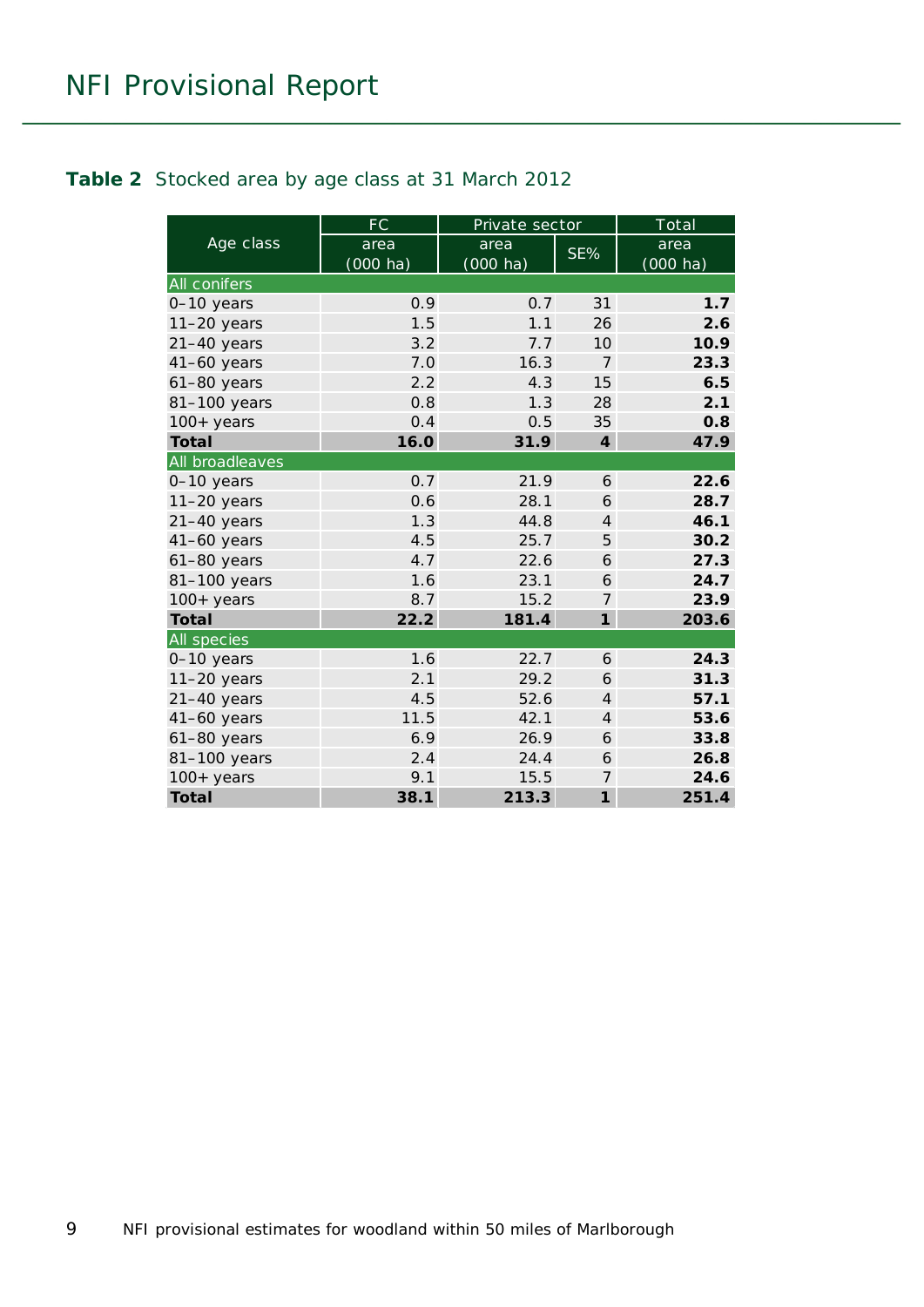#### <span id="page-9-0"></span>**Table 3** Stocked area by mean stand DBH class at 31 March 2012

|                     | <b>FC</b>          | Private sector     |                | Total              |
|---------------------|--------------------|--------------------|----------------|--------------------|
| Mean stand DBH      | area               | area               | SE%            | area               |
|                     | $(000 \text{ ha})$ | $(000 \text{ ha})$ |                | $(000 \text{ ha})$ |
| <b>All conifers</b> |                    |                    |                |                    |
| $0-7$ cm            | 1.1                | 0.9                | 28             | 2.0                |
| 7-10 cm             | 0.5                | 0.9                | 27             | 1.4                |
| 10-15 cm            | 1.5                | 1.8                | 20             | 3.4                |
| 15-20 cm            | 1.2                | 2.6                | 17             | 3.7                |
| 20-30 cm            | 3.1                | 8.2                | 10             | 11.3               |
| 30-40 cm            | 4.1                | 7.6                | 10             | 11.7               |
| 40-60 cm            | 3.8                | 8.1                | 10             | 11.9               |
| 60-80 cm            | 0.5                | 1.1                | 24             | 1.6                |
| $80+cm$             | 0.2                | 0.7                | 41             | 0.9                |
| <b>Total</b>        | 16.0               | 31.9               | $\overline{4}$ | 47.9               |
| All broadleaves     |                    |                    |                |                    |
| $0-7$ cm            | 1.0                | 28.5               | 6              | 29.5               |
| 7-10 cm             | 1.5                | 33.4               | 5              | 34.8               |
| 10-15 cm            | 1.8                | 22.2               | 5              | 23.9               |
| 15-20 cm            | 2.2                | 17.0               | 6              | 19.2               |
| 20-30 cm            | 7.0                | 24.7               | 5              | 31.7               |
| 30-40 cm            | 5.0                | 17.3               | 6              | 22.3               |
| 40-60 cm            | 2.8                | 23.8               | 6              | 26.7               |
| 60-80 cm            | 0.7                | 10.2               | 8              | 10.9               |
| $80+cm$             | 0.2                | 4.2                | 14             | 4.4                |
| <b>Total</b>        | 22.2               | 181.4              | $\mathbf{1}$   | 203.6              |
| All species         |                    |                    |                |                    |
| $0-7$ cm            | 2.1                | 29.4               | 5              | 31.6               |
| 7-10 cm             | 2.0                | 34.3               | $\overline{4}$ | 36.3               |
| 10-15 cm            | 3.3                | 24.1               | 5              | 27.4               |
| 15-20 cm            | 3.4                | 19.7               | 6              | 23.0               |
| 20-30 cm            | 10.0               | 33.0               | $\overline{4}$ | 43.0               |
| 30-40 cm            | 9.0                | 24.9               | 5              | 34.0               |
| 40-60 cm            | 6.6                | 31.8               | 5              | 38.4               |
| 60-80 cm            | 1.3                | 11.2               | 8              | 12.5               |
| $80+cm$             | 0.4                | 5.0                | 13             | 5.3                |
| <b>Total</b>        | 38.1               | 213.3              | $\mathbf{1}$   | 251.4              |

#### <span id="page-9-1"></span>**Table 4** Felled area at 31 March 2012

| Clearfelled area | FC                 | Private sector     |     | Total    |
|------------------|--------------------|--------------------|-----|----------|
|                  | area               | area               | SE% | area     |
|                  | $(000 \text{ ha})$ | $(000 \text{ ha})$ |     | (000 ha) |
|                  | 0.9                | 1.6 <sub>1</sub>   | 31  | 2.5      |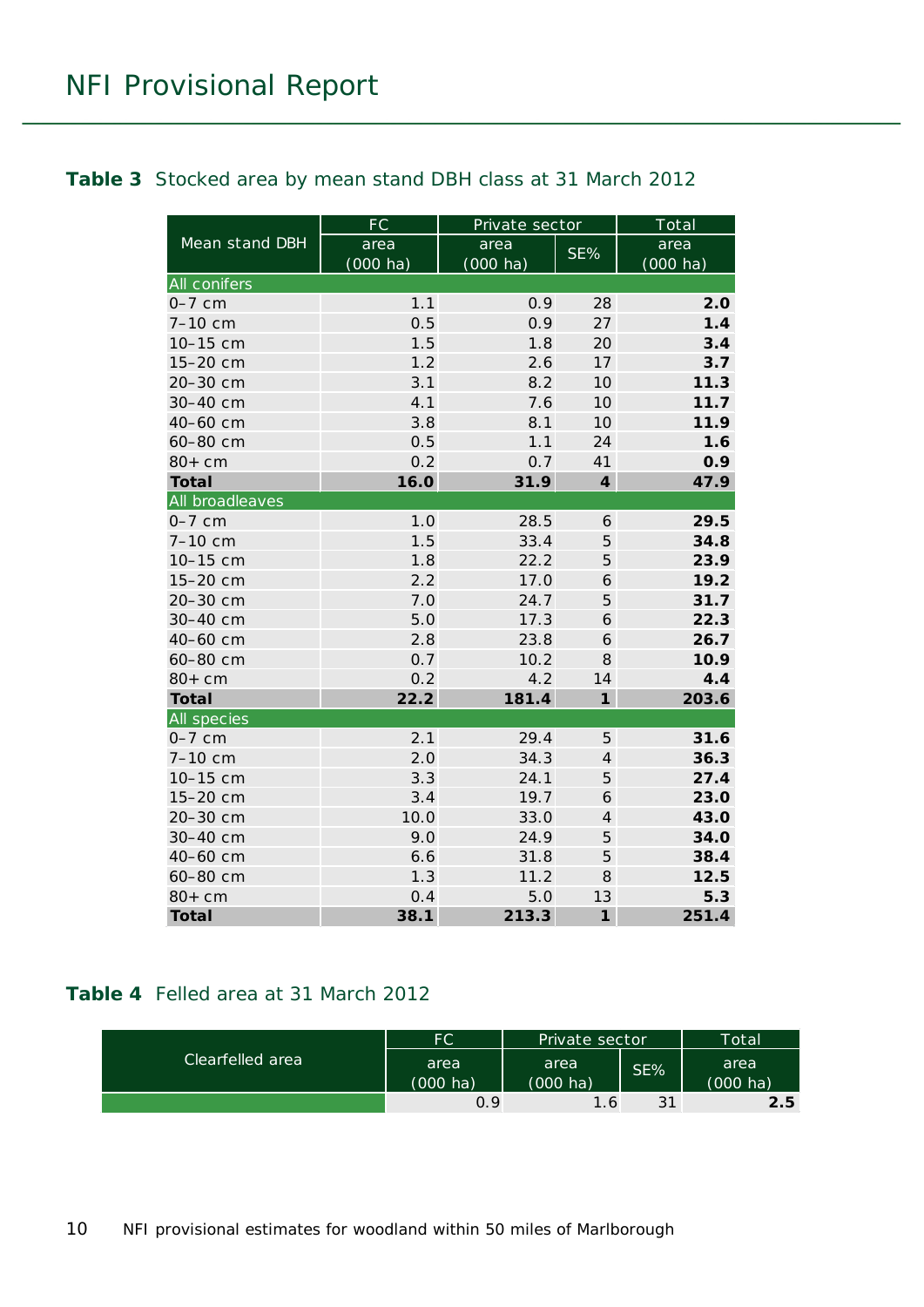#### <span id="page-10-0"></span>Standing volume at 31 March 2012

<span id="page-10-1"></span>**Figure 2** Principal tree species composition by standing volume at 31 March 2012



<span id="page-10-2"></span>**Figure 2a** Principal conifer tree species composition by standing volume at 31 March 2012

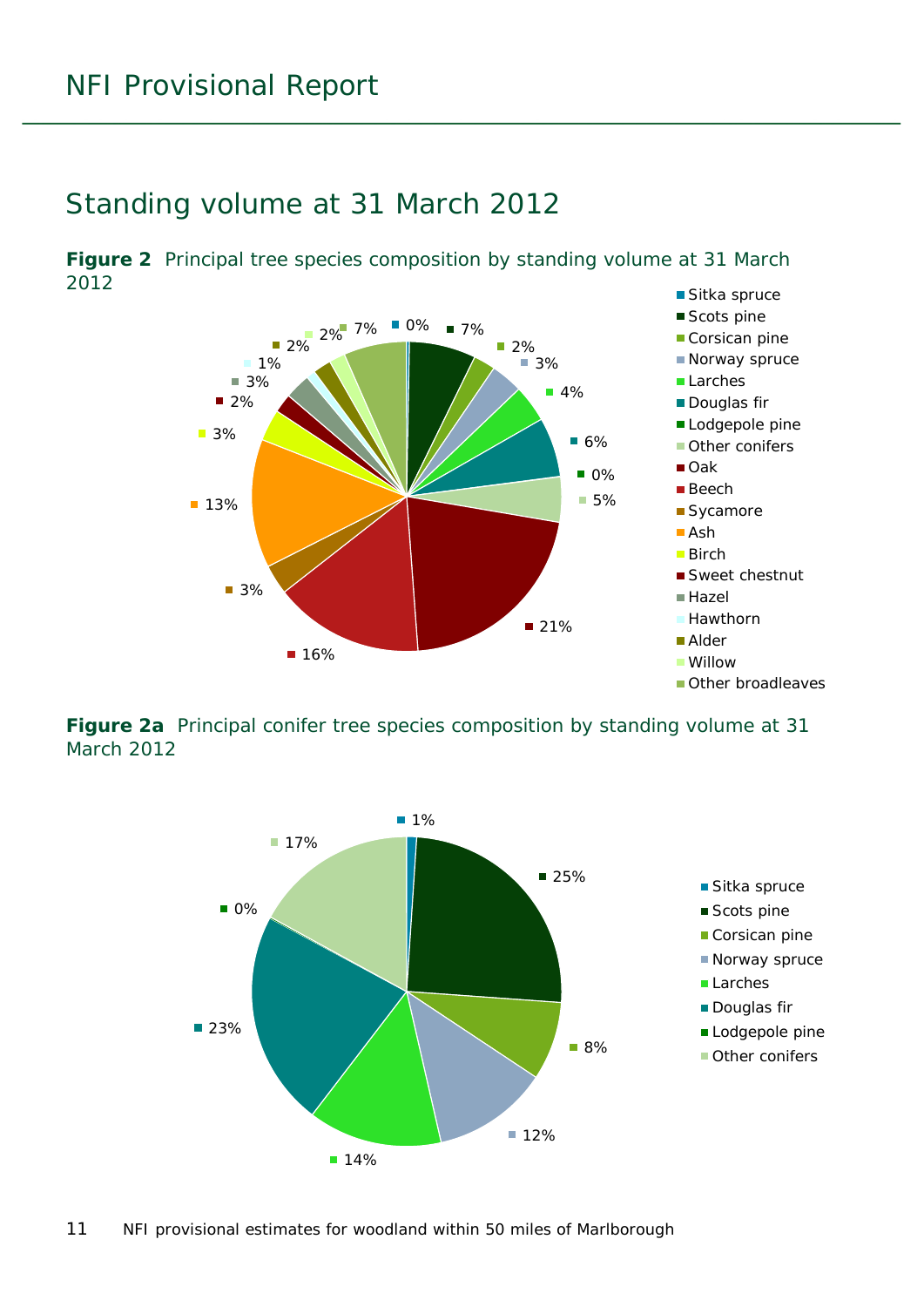#### <span id="page-11-0"></span>**Table 5** Standing volume by principal tree species at 31 March 2012

|                        | <b>FC</b>                       | Private sector                  |                         | Total                           |
|------------------------|---------------------------------|---------------------------------|-------------------------|---------------------------------|
| Principal species      | volume                          | volume                          |                         | volume                          |
|                        | $(000 \text{ m}^3 \text{ obs})$ | $(000 \text{ m}^3 \text{ obs})$ | SE%                     | $(000 \text{ m}^3 \text{ obs})$ |
| Conifers               |                                 |                                 |                         |                                 |
| Sitka spruce           | 68                              | 118                             | 26                      | 186                             |
| Scots pine             | 911                             | 3,545                           | 11                      | 4,456                           |
| Corsican pine          | 847                             | 609                             | 23                      | 1,456                           |
| Norway spruce          | 545                             | 1,603                           | 14                      | 2,148                           |
| Larches                | 409                             | 2,071                           | 12                      | 2,480                           |
| Douglas fir            | 1,125                           | 2,859                           | 16                      | 3,984                           |
| Lodgepole pine         | 11                              | 15                              | 108                     | 26                              |
| Other conifers         | 502                             | 2,521                           | 17                      | 3,024                           |
| <b>All conifers</b>    | 4,418                           | 13,365                          | 5                       | 17,783                          |
| <b>Broadleaves</b>     |                                 |                                 |                         |                                 |
| Oak                    | 2,280                           | 11,289                          | $\overline{7}$          | 13,569                          |
| <b>Beech</b>           | 1,846                           | 8,162                           | 8                       | 10,008                          |
| Sycamore               | 25                              | 1,969                           | 13                      | 1,995                           |
| Ash                    | 152                             | 8,465                           | 6                       | 8,616                           |
| <b>Birch</b>           | 131                             | 1,982                           | 9                       | 2,113                           |
| Sweet chestnut         | 74                              | 1,205                           | 16                      | 1,279                           |
| Hazel                  | 14                              | 1,704                           | 9                       | 1,718                           |
| Hawthorn               | $\Omega$                        | 596                             | 12                      | 596                             |
| Alder                  | 29                              | 1,190                           | 18                      | 1,218                           |
| Willow                 | $\Omega$                        | 1,071                           | 16                      | 1,071                           |
| Other broadleaves      | 449                             | 3,761                           | 10                      | 4,210                           |
| <b>All broadleaves</b> | 5,000                           | 41,350                          | $\overline{\mathbf{3}}$ | 46,350                          |
| All species            |                                 |                                 |                         |                                 |
| <b>All species</b>     | 9,419                           | 54,728                          | $\overline{2}$          | 64,147                          |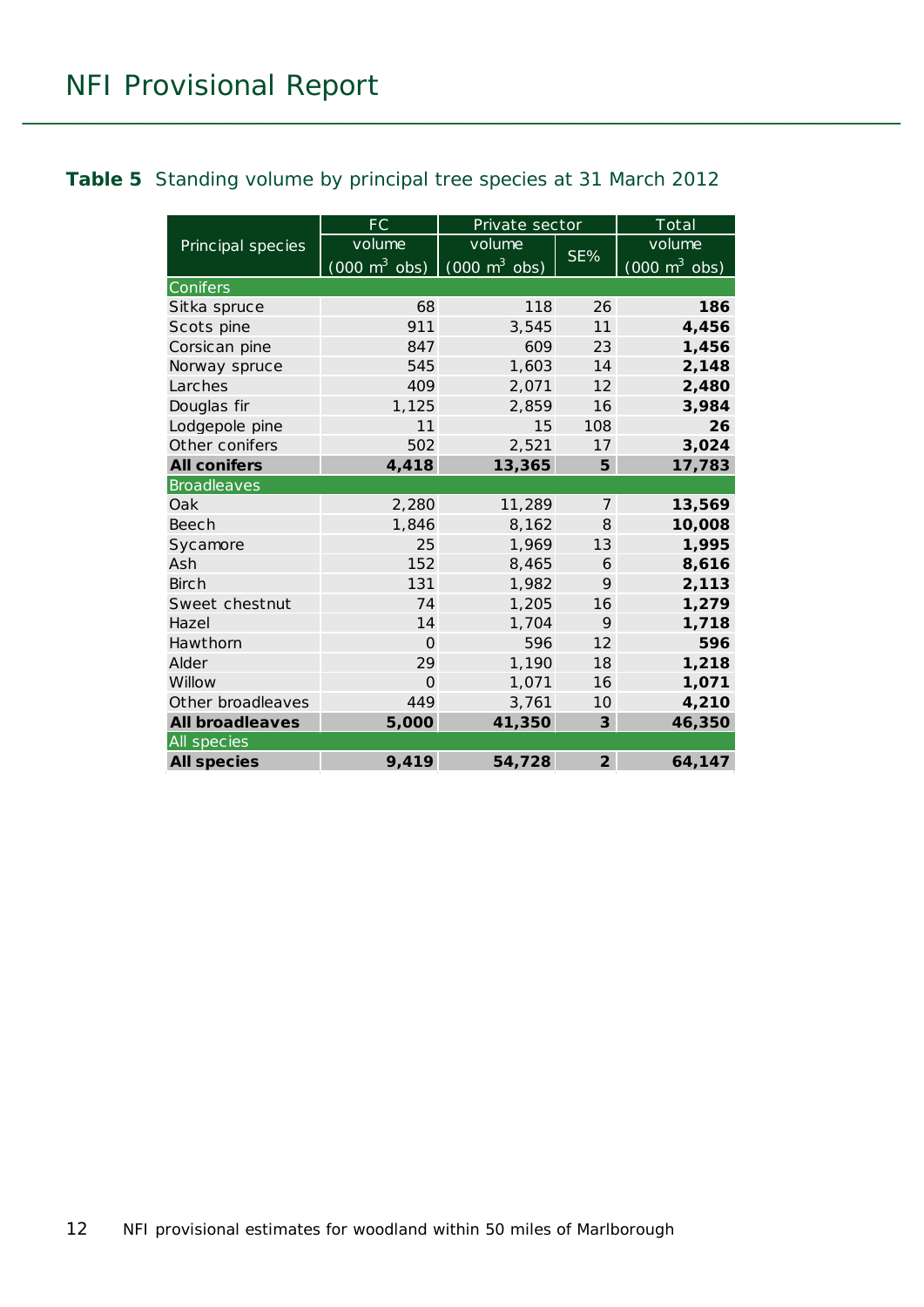#### <span id="page-12-0"></span>**Table 6** Standing volume by age class at 31 March 2012

|                 | <b>FC</b>                       | Private sector                             |                | Total                           |
|-----------------|---------------------------------|--------------------------------------------|----------------|---------------------------------|
| Age class       | volume                          | volume                                     |                | volume                          |
|                 | $(000 \text{ m}^3 \text{ obs})$ | $\overline{(000 \text{ m}^3 \text{ obs})}$ | SE%            | $(000 \text{ m}^3 \text{ obs})$ |
| All conifers    |                                 |                                            |                |                                 |
| 0-10 years      | $\mathbf{1}$                    | 0                                          | 60             | 1                               |
| $11-20$ years   | 80                              | 63                                         | 29             | 143                             |
| $21-40$ years   | 624                             | 2,242                                      | 11             | 2,866                           |
| $41-60$ years   | 2,345                           | 6,922                                      | $\overline{7}$ | 9,267                           |
| $61-80$ years   | 836                             | 2,762                                      | 18             | 3,597                           |
| 81-100 years    | 339                             | 1,100                                      | 37             | 1,439                           |
| $100+$ years    | 193                             | 276                                        | 44             | 469                             |
| <b>Total</b>    | 4,418                           | 13,365                                     | 5              | 17,783                          |
| All broadleaves |                                 |                                            |                |                                 |
| $0-10$ years    | $\Omega$                        | 58                                         | 30             | 58                              |
| $11-20$ years   | 9                               | 1,223                                      | 9              | 1,232                           |
| $21-40$ years   | 88                              | 6,176                                      | 5              | 6,264                           |
| 41-60 years     | 722                             | 7,045                                      | $\overline{7}$ | 7,767                           |
| 61-80 years     | 944                             | 7,990                                      | 7              | 8,934                           |
| 81-100 years    | 357                             | 10,179                                     | $\overline{7}$ | 10,536                          |
| $100+$ years    | 2,880                           | 8,679                                      | 9              | 11,559                          |
| <b>Total</b>    | 5,000                           | 41,350                                     | 3              | 46,350                          |
| All species     |                                 |                                            |                |                                 |
| 0-10 years      | $\mathbf{1}$                    | 58                                         | 30             | 59                              |
| $11-20$ years   | 89                              | 1,288                                      | 9              | 1,377                           |
| $21-40$ years   | 712                             | 8,404                                      | 5              | 9,116                           |
| $41-60$ years   | 3,067                           | 13,987                                     | 5              | 17,054                          |
| $61-80$ years   | 1,780                           | 10,758                                     | $\overline{7}$ | 12,538                          |
| 81-100 years    | 696                             | 11,301                                     | 7              | 11,997                          |
| 100+ years      | 3,073                           | 8,932                                      | 9              | 12,006                          |
| <b>Total</b>    | 9,419                           | 54,728                                     | $\overline{2}$ | 64,147                          |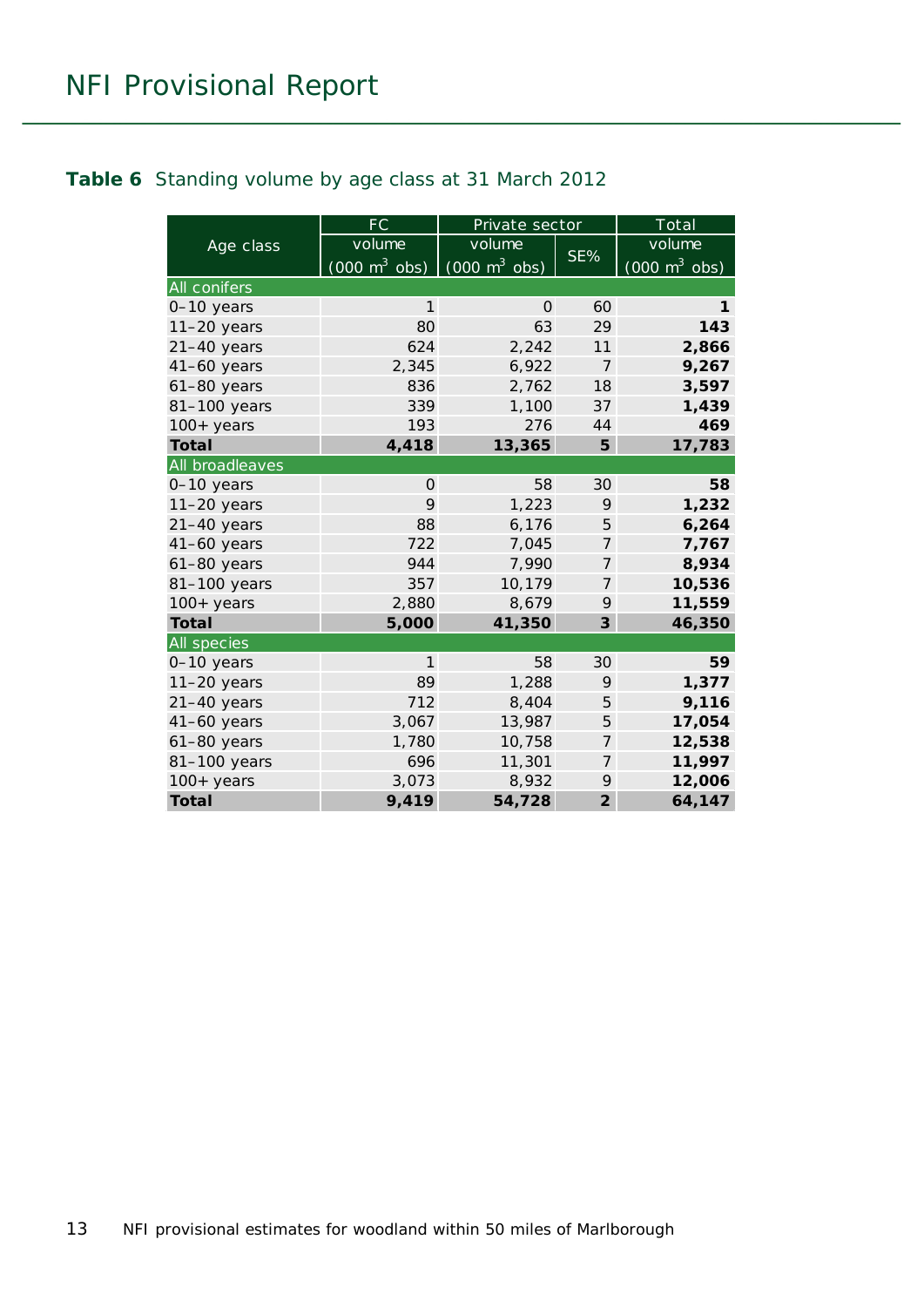#### <span id="page-13-0"></span>**Table 7** Standing volume by mean stand DBH class at 31 March 2012

|                     | FC                              | Private sector                  |                | Total                           |
|---------------------|---------------------------------|---------------------------------|----------------|---------------------------------|
| Mean stand DBH      | volume                          | volume                          |                | volume                          |
|                     | $(000 \text{ m}^3 \text{ obs})$ | $(000 \text{ m}^3 \text{ obs})$ | SE%            | $(000 \text{ m}^3 \text{ obs})$ |
| <b>All conifers</b> |                                 |                                 |                |                                 |
| $0-7$ cm            | $\Omega$                        | $\Omega$                        | 63             | 1                               |
| $7 - 10$ cm         | 13                              | 35                              | 29             | 47                              |
| 10-15 cm            | 156                             | 203                             | 22             | 359                             |
| 15-20 cm            | 240                             | 580                             | 16             | 820                             |
| 20-30 cm            | 959                             | 2,963                           | 11             | 3,922                           |
| 30-40 cm            | 1,398                           | 3,207                           | 9              | 4,605                           |
| 40-60 cm            | 1,334                           | 4,993                           | 11             | 6,327                           |
| 60-80 cm            | 233                             | 747                             | 21             | 980                             |
| $80+cm$             | 85                              | 637                             | 58             | 722                             |
| <b>Total</b>        | 4,418                           | 13,365                          | 5              | 17,783                          |
| All broadleaves     |                                 |                                 |                |                                 |
| $0-7$ cm            | 5                               | 143                             | 12             | 149                             |
| 7-10 cm             | 82                              | 1,273                           | 5              | 1,355                           |
| 10-15 cm            | 269                             | 2,313                           | 6              | 2,582                           |
| 15-20 cm            | 443                             | 3,108                           | 7              | 3,550                           |
| 20-30 cm            | 2,009                           | 6,690                           | 5              | 8,699                           |
| 30-40 cm            | 1,363                           | 6,292                           | 7              | 7,655                           |
| 40-60 cm            | 634                             | 10,606                          | 6              | 11,240                          |
| 60-80 cm            | 157                             | 7,051                           | 9              | 7,208                           |
| $80+cm$             | 38                              | 3,874                           | 16             | 3,912                           |
| <b>Total</b>        | 5,000                           | 41,350                          | 3              | 46,350                          |
| All species         |                                 |                                 |                |                                 |
| $0-7$ cm            | 6                               | 143                             | 12             | 149                             |
| $7 - 10$ cm         | 95                              | 1,311                           | 5              | 1,405                           |
| 10-15 cm            | 425                             | 2,522                           | 6              | 2,947                           |
| 15-20 cm            | 683                             | 3,705                           | 6              | 4,388                           |
| 20-30 cm            | 2,969                           | 9,649                           | 5              | 12,618                          |
| 30-40 cm            | 2,761                           | 9,536                           | 6              | 12,296                          |
| 40-60 cm            | 1,968                           | 15,562                          | 5              | 17,529                          |
| 60-80 cm            | 390                             | 7,766                           | 8              | 8,156                           |
| $80+cm$             | 123                             | 4,535                           | 16             | 4,658                           |
| <b>Total</b>        | 9,419                           | 54,728                          | $\overline{2}$ | 64,147                          |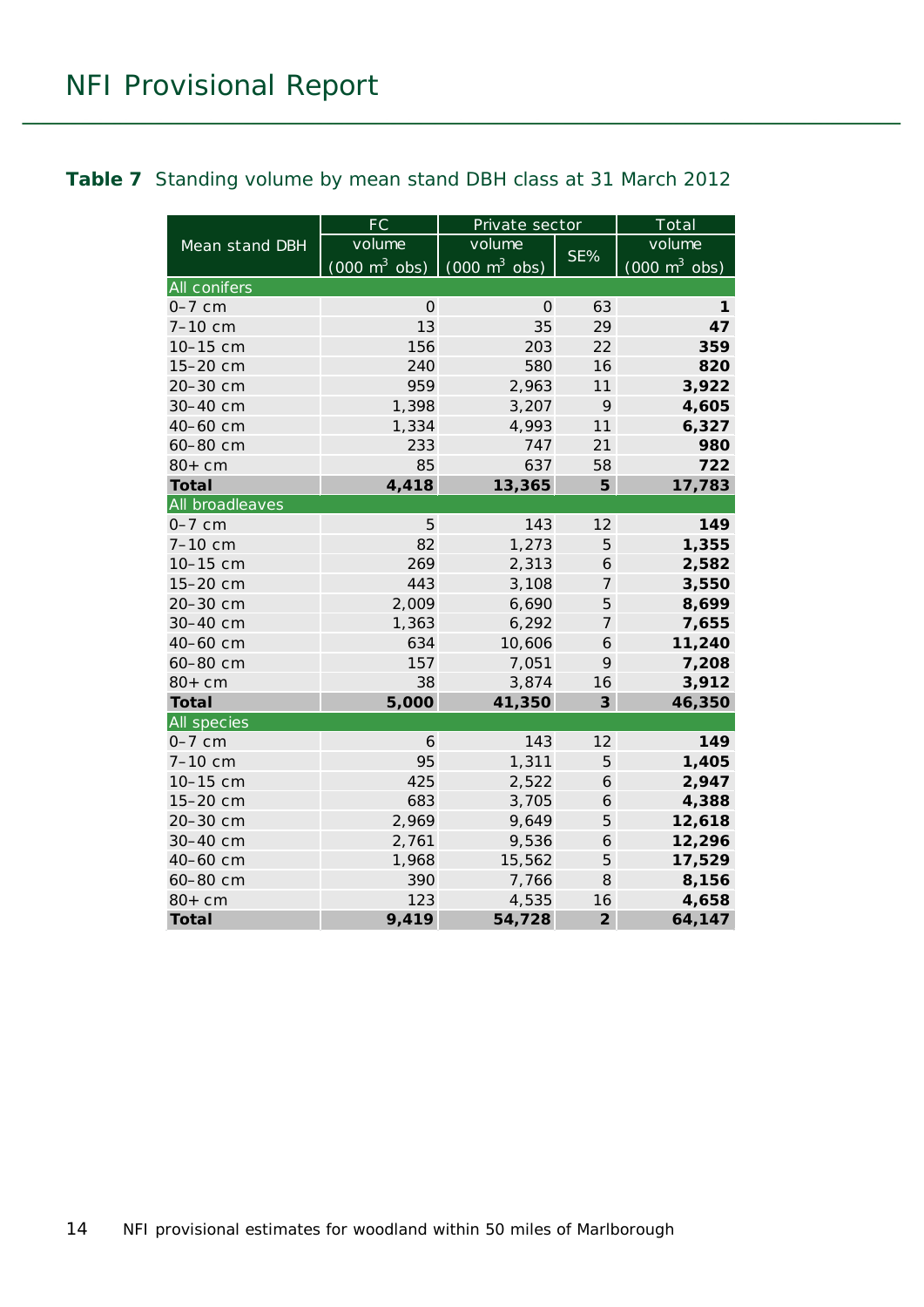### <span id="page-14-0"></span>Biomass and carbon stocks at 31 March 2012

<span id="page-14-1"></span>**Table 8** Standing biomass by principal tree species at 31 March 2012

|                        | FC             | Private sector |                | Total     |
|------------------------|----------------|----------------|----------------|-----------|
| Principal species      | <b>biomass</b> | biomass        | SE%            | biomass   |
|                        | (000 odt)      | $(000$ odt)    |                | (000 odt) |
| <b>Conifers</b>        |                |                |                |           |
| Sitka spruce           | 43             | 72             | 26             | 115       |
| Scots pine             | 630            | 2,359          | 11             | 2,989     |
| Corsican pine          | 512            | 342            | 23             | 853       |
| Norway spruce          | 298            | 836            | 14             | 1,134     |
| Larches                | 258            | 1,236          | 11             | 1,494     |
| Douglas fir            | 752            | 1,761          | 16             | 2,513     |
| Lodgepole pine         | 7              | 10             | 108            | 17        |
| Other conifers         | 274            | 1,378          | 16             | 1,652     |
| <b>All conifers</b>    | 2,774          | 8,007          | 5              | 10,781    |
| <b>Broadleaves</b>     |                |                |                |           |
| Oak                    | 2,029          | 9,386          | $\overline{7}$ | 11,415    |
| <b>Beech</b>           | 1,748          | 7,039          | 8              | 8,787     |
| Sycamore               | 23             | 1,662          | 13             | 1,685     |
| Ash                    | 141            | 6,951          | 6              | 7,092     |
| <b>Birch</b>           | 127            | 1,813          | 9              | 1,941     |
| Sweet chestnut         | 77             | 915            | 16             | 992       |
| Hazel                  | 13             | 1,653          | 8              | 1,666     |
| Hawthorn               | $\Omega$       | 718            | 12             | 718       |
| Alder                  | 24             | 870            | 17             | 894       |
| Willow                 | $\Omega$       | 1,080          | 16             | 1,080     |
| Other broadleaves      | 406            | 3,188          | 8              | 3,594     |
| <b>All broadleaves</b> | 4,588          | 35,243         | $\overline{2}$ | 39,831    |
| All species            |                |                |                |           |
| <b>All species</b>     | 7,361          | 43,280         | $\overline{2}$ | 50,642    |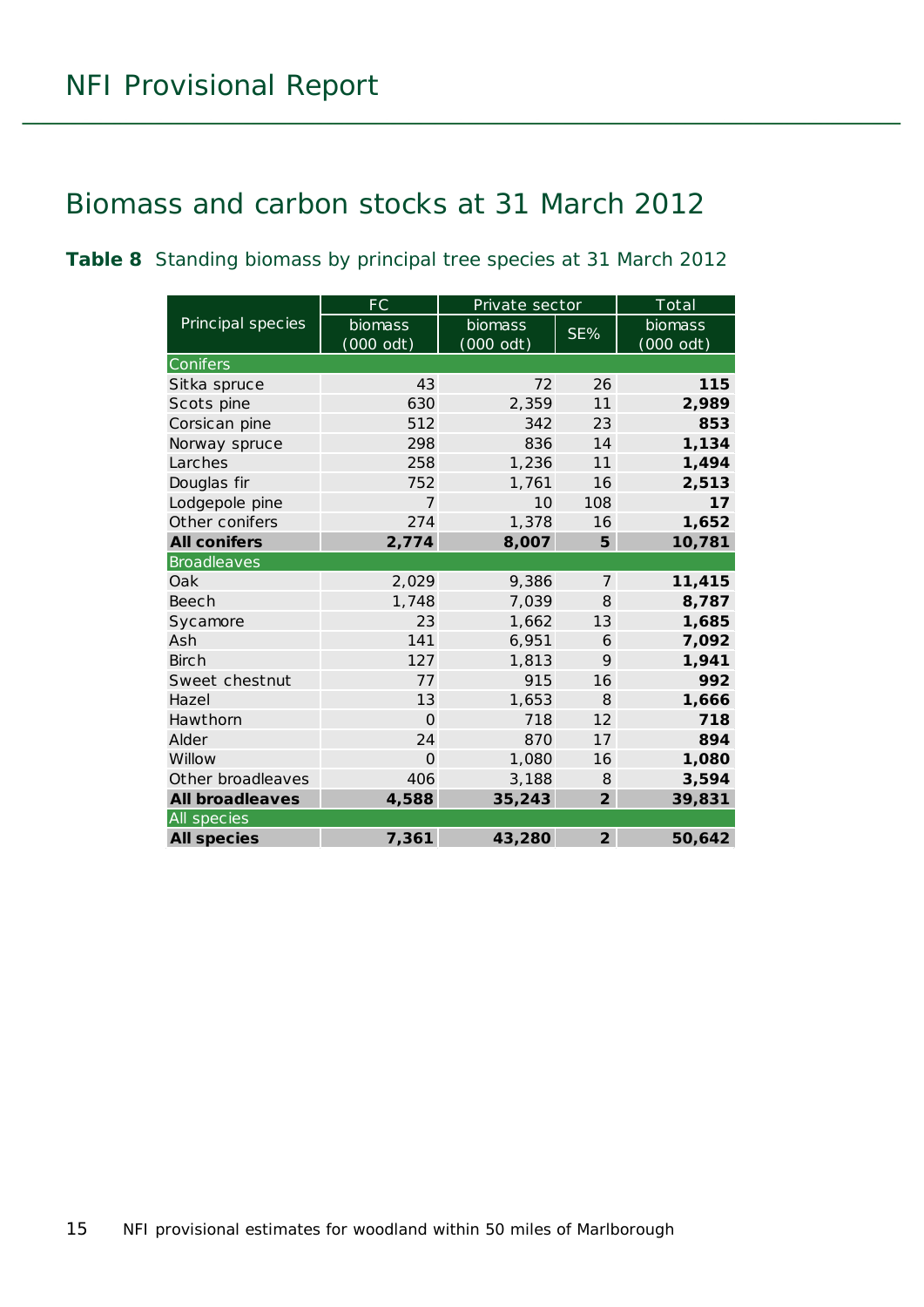#### <span id="page-15-0"></span>**Table 9** Total carbon stocks in principal tree species at 31 March 2012

|                        | <b>FC</b>         | Private sector    |                | Total             |  |  |
|------------------------|-------------------|-------------------|----------------|-------------------|--|--|
| Principal species      | carbon<br>(000 t) | carbon<br>(000 t) | SE%            | carbon<br>(000 t) |  |  |
| Conifers               |                   |                   |                |                   |  |  |
| Sitka spruce           | 21                | 36                | 26             | 57                |  |  |
| Scots pine             | 315               | 1,180             | 11             | 1,495             |  |  |
| Corsican pine          | 256               | 171               | 23             | 427               |  |  |
| Norway spruce          | 149               | 418               | 14             | 567               |  |  |
| Larches                | 129               | 618               | 11             | 747               |  |  |
| Douglas fir            | 376               | 881               | 16             | 1,257             |  |  |
| Lodgepole pine         | $\overline{4}$    | 5                 | 108            | 8                 |  |  |
| Other conifers         | 137               | 689               | 16             | 826               |  |  |
| <b>All conifers</b>    | 1,387             | 4,004             | 5              | 5,391             |  |  |
| <b>Broadleaves</b>     |                   |                   |                |                   |  |  |
| Oak                    | 1,014             | 4,693             | $\overline{7}$ | 5,708             |  |  |
| Beech                  | 874               | 3,520             | 8              | 4,394             |  |  |
| Sycamore               | 12                | 831               | 13             | 842               |  |  |
| Ash                    | 71                | 3,475             | 6              | 3,546             |  |  |
| Birch                  | 64                | 907               | 9              | 970               |  |  |
| Sweet chestnut         | 39                | 457               | 16             | 496               |  |  |
| Hazel                  | $\overline{7}$    | 827               | 8              | 833               |  |  |
| Hawthorn               | $\Omega$          | 359               | 12             | 359               |  |  |
| Alder                  | 12                | 435               | 17             | 447               |  |  |
| Willow                 | $\Omega$          | 540               | 16             | 540               |  |  |
| Other broadleaves      | 203               | 1,594             | 8              | 1,797             |  |  |
| <b>All broadleaves</b> | 2,294             | 17,621            | $\overline{2}$ | 19,915            |  |  |
| All species            |                   |                   |                |                   |  |  |
| <b>All species</b>     | 3,681             | 21,640            | $\overline{2}$ | 25,321            |  |  |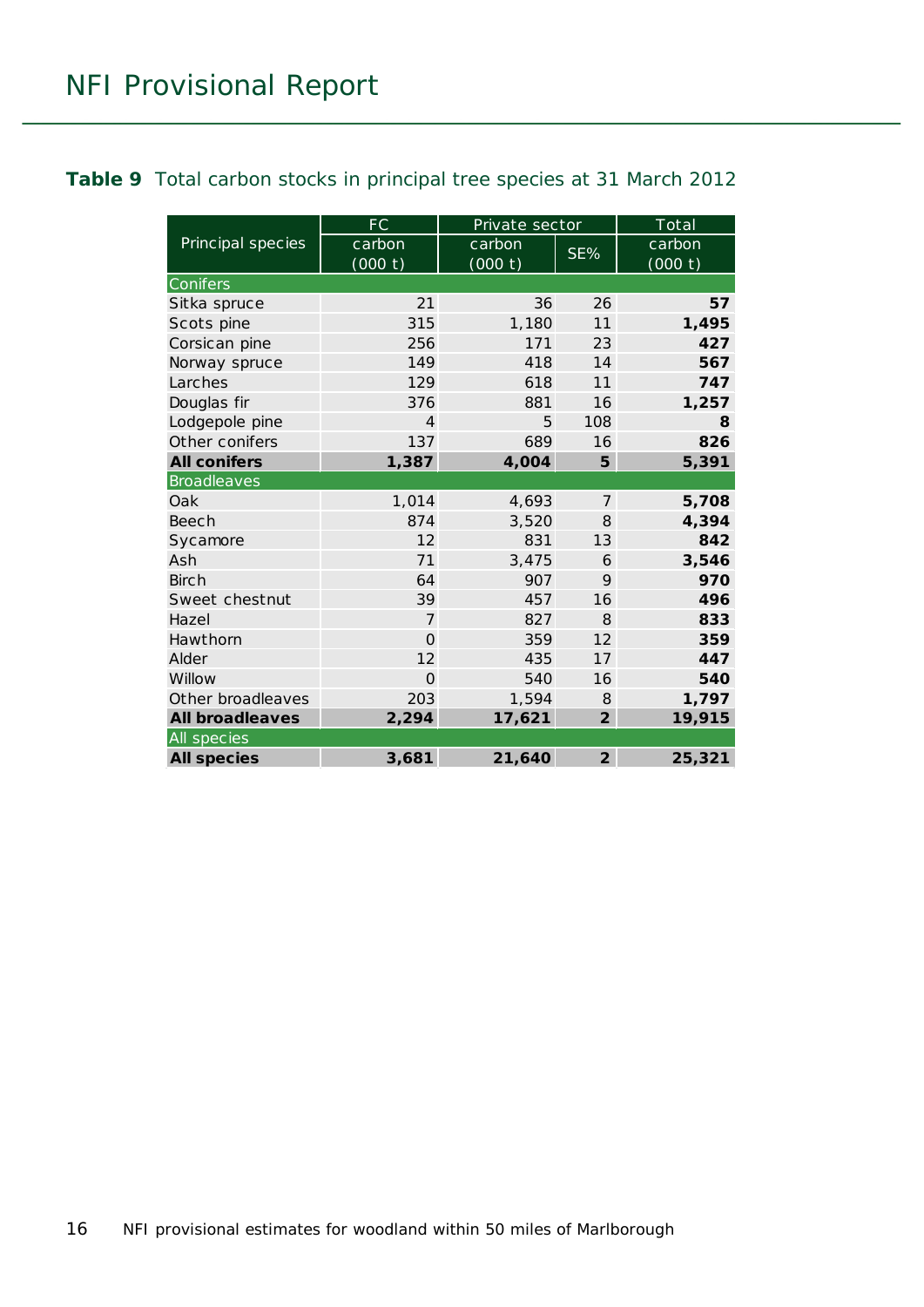### <span id="page-16-0"></span>Evidence of thinning



#### <span id="page-16-1"></span>**Figure 3** Evidence of thinning in Private sector sites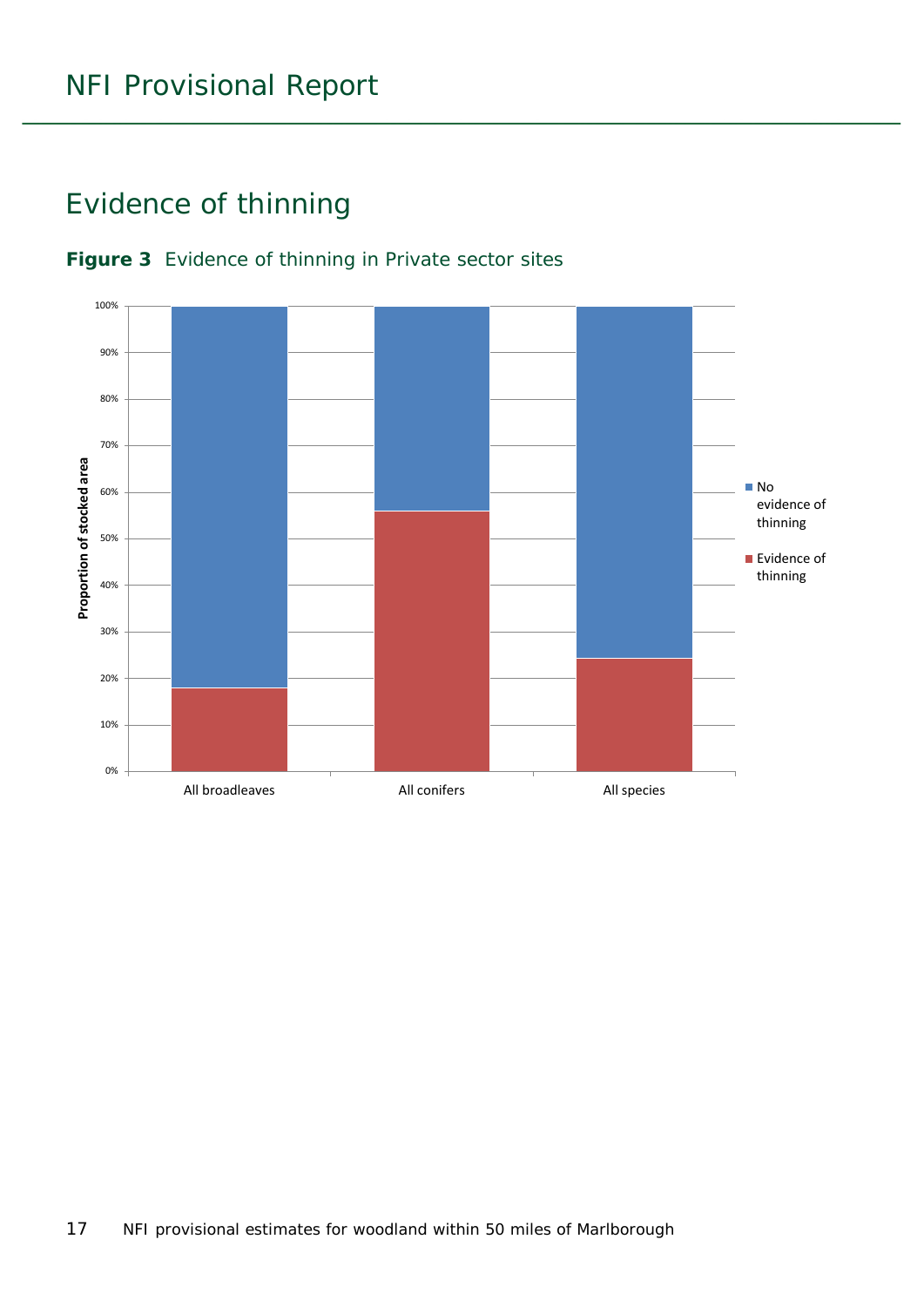### <span id="page-17-0"></span>50-year forecast of timber availability

Refer to the NFI report *50-year forecast of softwood timber availability* (2014) for a description of the underlying methodology and interpretation of the softwood forecast, and also for the England and GB context.

Refer to the NFI report *50-year forecast of hardwood timber availability* (2014) for a description of the underlying methodology and interpretation of the hardwood forecast, and also for the England and GB context.

In **Figures 4–8 and Tables 10–12** the estimates for the Forestry Commission are based on harvesting regimes derived from Forestry Commission felling and thinning plans as of 31 March 2012.

For the Private sector, information for **Figures 4–8 and Tables 10–12** is based on a scenario which assumes felling at age of maximum mean annual increment with moderate wind risk measures for conifers. For broadleaves, however, only those areas where there is evidence of thinning are assumed to be managed in future. This is a highly conservative assumption but better reflects current practice than assuming all stands will be managed. In turn it is assumed that these broadleaved stands are managed to felling at age of maximum mean annual increment with moderate wind risk measures.

Restocking assumptions for conifer stands clearfelled during the forecast period have been implemented that assume:

- a 10% reduction in the area of conifers on the subsequent rotation
- restocking of currently clearfelled land
- a change in the composition of conifer species on restocking

Restocking assumptions for broadleaved stands clearfelled during the forecast period have been included that assume:

- no reduction in stocked area
- like-for-like species choices are used for broadleaves
- 50% of the land associated with the reduction in conifer stocked area arising from the assumption above is stocked with broadleaves

A full description of the restocking assumptions is to be found in Table D3 of the *50-year forecast of softwood timber availability* (2014). The same restocking assumptions have been applied to both the Forestry Commission and Private sector forecasts.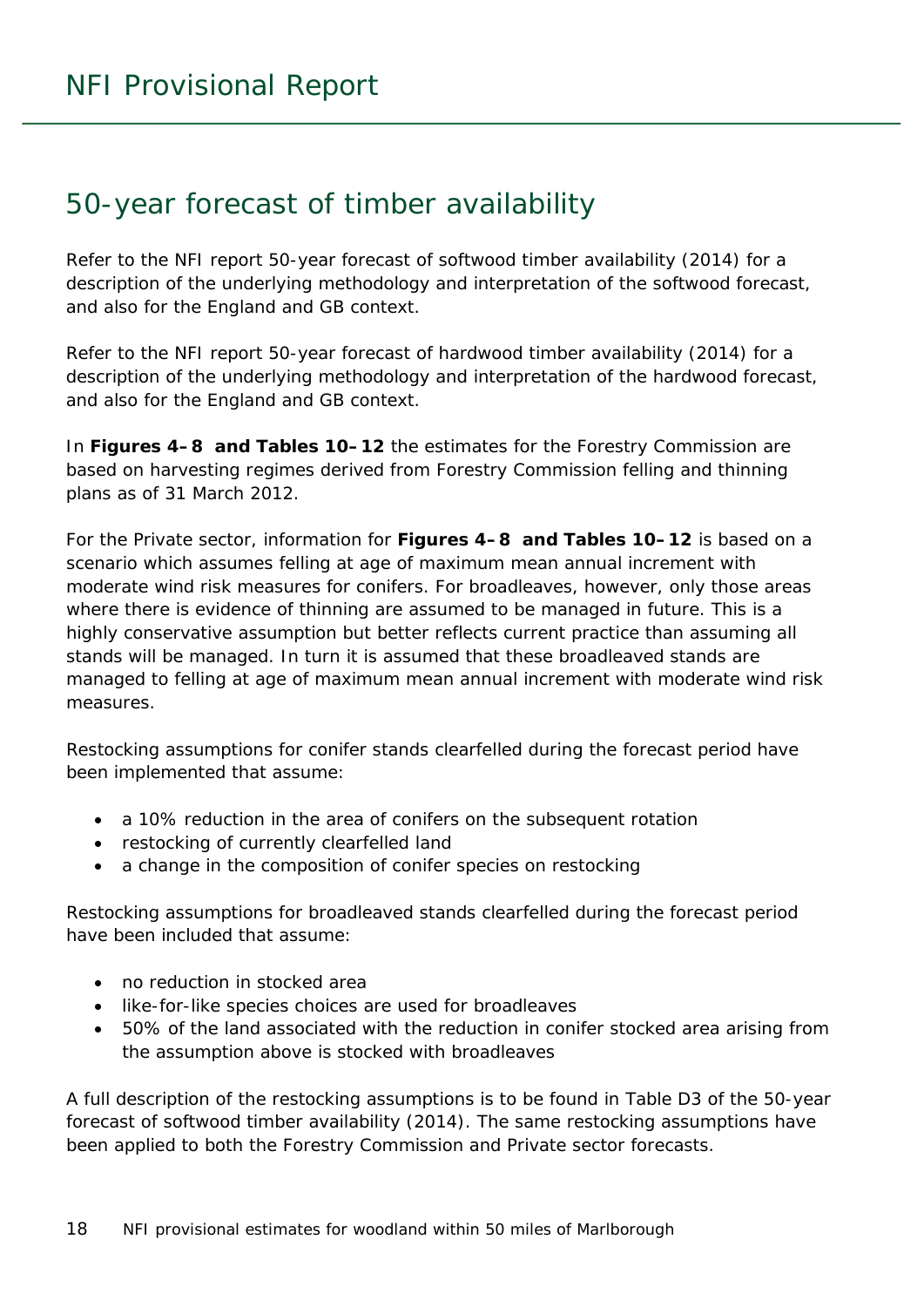Woodland that is classed as currently clearfelled will be restocked according to the restock prescription.

In **Figures 9–13** and **Tables 13–15** the management assumptions for the Private sector hardwoods have been changed to assume all hardwoods are thinned and felled rather than only those in areas that have evidence of thinning. In this report, the tables and figures for estimates under this management scenario will be labelled as 'unrestricted'.

**Figures 14–15** and **Table 16** compare the Private sector hardwood timber availability under the two scenarios. **Figure 14** shows the Private sector hardwood availability for the two scenarios during the 50-year forecast. **Figure 15** and **Table 16** compare the hardwood availability in first 15 years of the forecast under the two scenarios.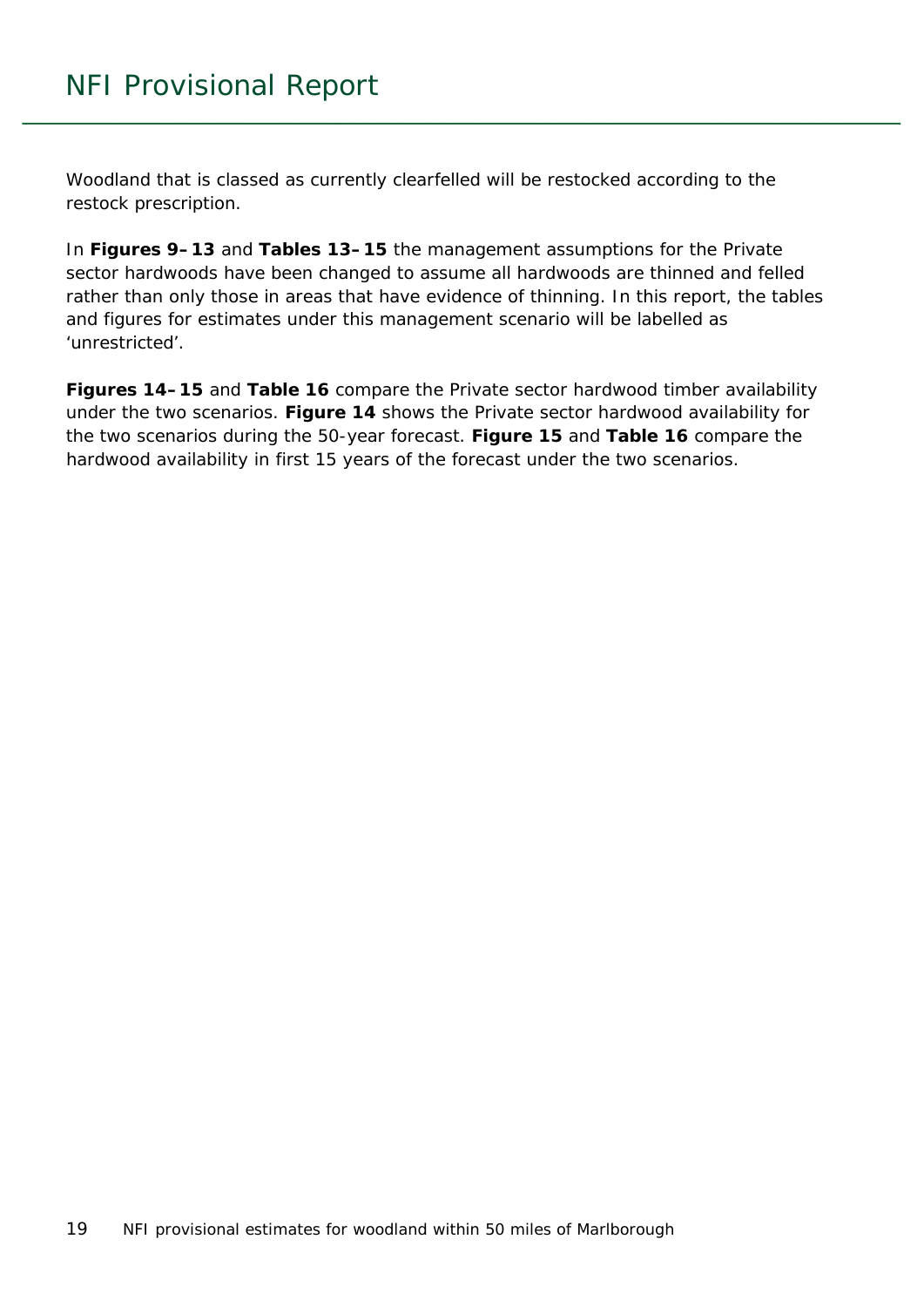50-year forecast of timber availability under the 'headline' harvesting scenario

|  |  | Table 10 50-year forecast of timber availability by time period and principal species |  |  |
|--|--|---------------------------------------------------------------------------------------|--|--|
|  |  |                                                                                       |  |  |

<span id="page-19-1"></span><span id="page-19-0"></span>

|                        |                                 | $2013 - 16$    |     |                               |                                 | $2017 - 21$    |                          |                             | $2022 - 26$                     |                |                |                                 | $2027 - 31$                     |                |                          |                                 |
|------------------------|---------------------------------|----------------|-----|-------------------------------|---------------------------------|----------------|--------------------------|-----------------------------|---------------------------------|----------------|----------------|---------------------------------|---------------------------------|----------------|--------------------------|---------------------------------|
|                        | FC.                             | Private sector |     | Total                         | FC                              | Private sector |                          | Total                       | FC.                             | Private sector |                | Total                           | FC                              | Private sector |                          | Total                           |
| Principal species      | volume                          |                | SE% | volume                        | volume                          |                | SE%                      | volume                      | volume                          |                | SE%            | volume                          | volume                          |                | SE%                      | volume                          |
|                        | $(000 \text{ m}^3 \text{ obs})$ |                |     | $(000 \; \text{m}^3)$<br>obs) | $(000 \text{ m}^3 \text{ obs})$ |                |                          | $(000 \text{ m}^3)$<br>obs) | $(000 \text{ m}^3 \text{ obs})$ |                |                | $(000 \text{ m}^3 \text{ obs})$ | $(000 \text{ m}^3 \text{ obs})$ |                |                          | $(000 \text{ m}^3 \text{ obs})$ |
|                        |                                 |                |     |                               |                                 |                |                          |                             |                                 |                |                |                                 |                                 |                |                          |                                 |
| <b>All conifers</b>    | 183                             | 630            | 10  | 813                           | 165                             | 662            | 8                        | 827                         | 142                             | 580            | $\overline{7}$ | 722                             | 135                             | 574            | 9                        | 708                             |
| Sitka spruce           | 5                               | $\overline{2}$ | 32  |                               | 3                               | 9              | 31                       | 12                          | 3                               | 6              | 39             | 9                               | 3                               |                | 39                       | $\overline{7}$                  |
| Scots pine             | 26                              | 139            | 23  | 165                           | 24                              | 135            | 16                       | 159                         | 17                              | 119            | 19             | 136                             | 19                              | 165            | 21                       | 183                             |
| Corsican pine          | 42                              | 45             | 32  | 87                            | 39                              | 48             | 35                       | 88                          | 38                              | 18             | 27             | 56                              | 27                              | 22             | 36                       | 49                              |
| Norway spruce          | 27                              | 56             | 15  | 82                            | 25                              | 103            | 28                       | 128                         | 20                              | 84             | 26             | 104                             | 21                              | 143            | 25                       | 163                             |
| Larches                | 17                              | 127            | 22  | 144                           | 15                              | 115            | 17                       | 129                         | 12                              | 68             | 14             | 80                              | 11                              | 66             | 17                       | 77                              |
| Douglas fir            | 44                              | 163            | 24  | 207                           | 37                              | 135            | 20                       | 171                         | 35                              | 175            | 14             | 210                             | 40                              | 70             | 24                       | 109                             |
| Lodgepole pine         | $\mathbf 0$                     | $\Omega$       | 108 |                               | $\Omega$                        | $\mathbf{O}$   | $\overline{\phantom{a}}$ | $\Omega$                    | $\Omega$                        | $\overline{4}$ | 108            |                                 | $\Omega$                        |                | $\overline{\phantom{a}}$ | $\Omega$                        |
| Other conifers         | 22                              | 97             | 27  | 119                           | 22                              | 117            | 20                       | 139                         | 17                              | 105            | 18             | 122                             | 15                              | 103            | 20                       | 118                             |
| <b>All broadleaves</b> | 87                              | 544            | 11  | 631                           | 15                              | 477            | 11                       | 492                         | 69                              | 251            | 13             | 320                             | 17                              | 249            | 19                       | 266                             |
| Oak                    | 26                              | 64             | 23  | 90                            | 3                               | 88             | 29                       | 91                          | 20                              | 56             | 37             | 76                              | 5                               | 36             | 24                       | 41                              |
| Beech                  | 43                              | 131            | 27  | 174                           | $\overline{7}$                  | 154            | 20                       | 161                         | 35                              | 82             | 23             | 117                             | 6                               | 128            | 34                       | 134                             |
| Sycamore               |                                 | 63             | 37  | 64                            | $\mathbf{O}$                    | 30             | 37                       | 31                          |                                 | 9              | 28             | 10                              | $\Omega$                        | 5              | 21                       | 5                               |
| Ash                    |                                 | 160            | 18  | 164                           |                                 | 117            | 15                       | 118                         | 3                               | 49             | 22             | 52                              |                                 | 21             | 25                       | 23                              |
| <b>Birch</b>           |                                 | 32             | 24  | 34                            |                                 | 37             | 22                       | 37                          |                                 | 20             | 19             | 22                              |                                 | 10             | 32                       | 11                              |
| Sweet chestnut         | $\overline{2}$                  | 41             | 60  | 44                            |                                 | 5              | 24                       | 6                           | $\overline{2}$                  | 10             | 26             | 11                              |                                 | 23             | 67                       | 24                              |
| Hazel                  | $\Omega$                        | 6              | 61  | 6                             | $\Omega$                        | $\overline{7}$ | 51                       | $\overline{7}$              | $\Omega$                        | 5              | 23             | 5                               | $\Omega$                        | 3              | 16                       |                                 |
| Hawthorn               | $\mathbf{O}$                    |                | 29  |                               | $\mathbf 0$                     |                | 21                       |                             | $\mathsf{O}$                    |                | 19             |                                 | $\mathbf{O}$                    |                | 18                       |                                 |
| Alder                  |                                 |                | 51  |                               | $\Omega$                        | $\overline{2}$ | 48                       |                             | $\Omega$                        | $\overline{2}$ | 50             |                                 | $\Omega$                        |                | 56                       |                                 |
| Willow                 | $\Omega$                        |                | 26  |                               |                                 |                | 21                       |                             | $\Omega$                        |                | 19             |                                 | $\Omega$                        |                | 17                       |                                 |
| Other broadleaves      |                                 | 38             | 31  | 45                            | 2                               | 31             | 29                       | 33                          |                                 | 15             | 18             | 21                              |                                 | 16             | 19                       | 18                              |
| <b>All species</b>     | 270                             | 1,175          | 8   | 1,445                         | 180                             | 1,143          | 6                        | 1,322                       | 211                             | 821            | 6              | 1,032                           | 152                             | 826            | 9                        | 978                             |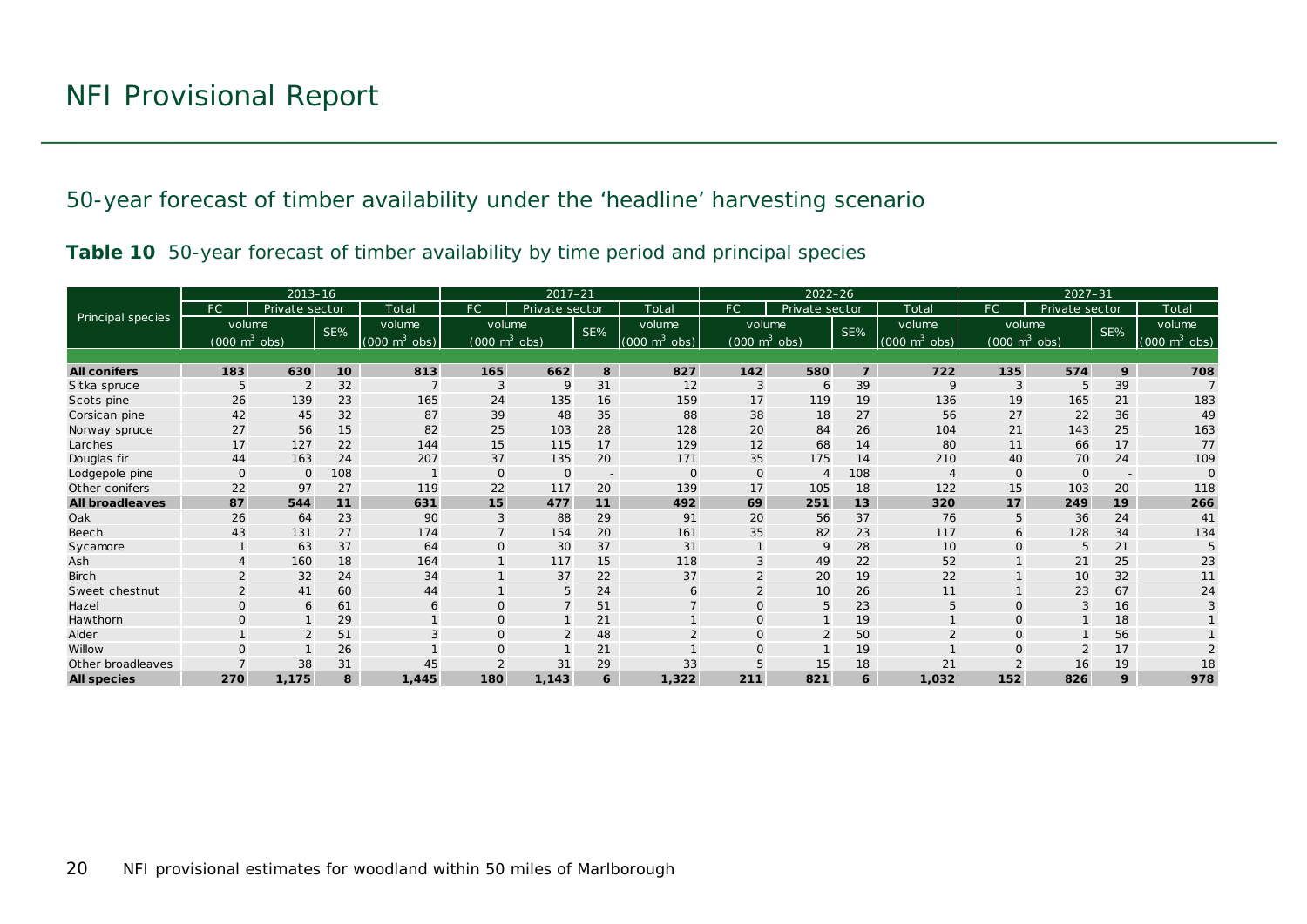#### **Table 10 (cont'd)** 50-year forecast of timber availability by time period and principal species

|                        |                                 | 2032-36        |        |                                 |                                 | 2037-41        |     |                             |                                     | $2042 - 46$    |     |                    |                                 | $2047 - 51$    |     |                                 |
|------------------------|---------------------------------|----------------|--------|---------------------------------|---------------------------------|----------------|-----|-----------------------------|-------------------------------------|----------------|-----|--------------------|---------------------------------|----------------|-----|---------------------------------|
|                        | FC.                             | Private sector |        | Total                           | FC                              | Private sector |     | Total                       | FC.                                 | Private sector |     | Total              | FC.                             | Private sector |     | Total                           |
| Principal species      | volume                          |                | SE%    | volume                          | volume                          |                | SE% | volume                      | volume                              |                | SE% | volume             | volume                          |                | SE% | volume                          |
|                        | $(000 \text{ m}^3 \text{ obs})$ |                |        | $(000 \text{ m}^3 \text{ obs})$ | $(000 \text{ m}^3 \text{ obs})$ |                |     | $(000 \text{ m}^3)$<br>obs) | $(000 \; \text{m}^3 \; \text{obs})$ |                |     | $m3$ obs)<br>(000) | $(000 \text{ m}^3 \text{ obs})$ |                |     | $(000 \text{ m}^3 \text{ obs})$ |
|                        |                                 |                |        |                                 |                                 |                |     |                             |                                     |                |     |                    |                                 |                |     |                                 |
| <b>All conifers</b>    | 113                             | 524            | 10     | 637                             | 120                             | 420            | 14  | 540                         | 146                                 | 335            | 14  | 481                | 126                             | 269            | 13  | 394                             |
| Sitka spruce           |                                 | 9              | 26     | 13                              | $\overline{4}$                  | 9              | 20  | 12                          | 6                                   | 15             | 30  | 21                 | 5                               | 11             | 14  | 16                              |
| Scots pine             | 12                              | 226            | 19     | 238                             | 18                              | 154            | 26  | 172                         | 20                                  | 90             | 28  | 110                | 15                              | 70             | 36  | 85                              |
| Corsican pine          | 29                              | 11             | 29     | 40                              | 25                              | 25             | 88  | 50                          | 46                                  | 21             | 44  | 67                 | 29                              | 2              | 43  | 31                              |
| Norway spruce          | 15                              | 78             | 28     | 93                              | 17                              | 65             | 27  | 81                          | 11                                  | 74             | 37  | 85                 | 14                              | 38             | 32  | 52                              |
| Larches                | 11                              | 58             | 23     | 70                              | 11                              | 35             | 17  | 46                          | 17                                  | 25             | 17  | 42                 | 16                              | 37             | 29  | 53                              |
| Douglas fir            | 33                              | 69             | 24     | 102                             | 33                              | 33             | 17  | 67                          | 35                                  | 35             | 13  | 69                 | 33                              | 45             | 15  | 78                              |
| Lodgepole pine         | $\mathbf{O}$                    | $\Omega$       | $\sim$ | $\mathbf{0}$                    | $\mathbf 0$                     | $\mathbf{0}$   | 29  | $\mathbf 0$                 | $\mathbf{O}$                        | $\mathbf{0}$   | 29  | $\Omega$           | $\mathbf 0$                     | $\Omega$       | 47  | $\Omega$                        |
| Other conifers         | 9                               | 72             | 19     | 81                              | 12                              | 99             | 33  | 111                         | 11                                  | 76             | 35  | 87                 | 14                              | 66             | 20  | 81                              |
| <b>All broadleaves</b> | 61                              | 194            | 14     | 254                             | 55                              | 190            | 11  | 245                         | 115                                 | 279            | 12  | 394                | 45                              | 307            | 15  | 352                             |
| Oak                    | 18                              | 32             | 24     | 49                              | 11                              | 31             | 19  | 42                          | 51                                  | 34             | 18  | 86                 | 17                              | 80             | 39  | 98                              |
| Beech                  | 30                              | 88             | 29     | 118                             | 34                              | 76             | 24  | 110                         | 44                                  | 100            | 30  | 144                | 16                              | 97             | 31  | 113                             |
| Sycamore               |                                 | 6              | 24     |                                 | $\overline{0}$                  | 6              | 23  | $\overline{7}$              |                                     | 12             | 17  | 13                 |                                 | 12             | 22  | 13                              |
| Ash                    | 3                               | 22             | 12     | 25                              | 2                               | 30             | 11  | 32                          |                                     | 44             | 10  | 49                 | 3                               | 42             | 12  | 45                              |
| <b>Birch</b>           |                                 | 6              | 15     | 8                               | $\overline{2}$                  | 11             | 17  | 12                          |                                     | 22             | 21  | 24                 |                                 | 14             | 14  | 15                              |
| Sweet chestnut         |                                 | 14             | 43     | 16                              |                                 | $\overline{A}$ | 27  | 5                           |                                     | 16             | 41  | 19                 |                                 | 10             | 52  | 12                              |
| Hazel                  | $\Omega$                        | 5              | 23     | 5                               | $\overline{0}$                  | $\overline{7}$ | 28  | $\overline{7}$              |                                     | $\overline{7}$ | 23  |                    | $\Omega$                        | 14             | 20  | 14                              |
| Hawthorn               | $\Omega$                        | $\overline{2}$ | 14     | 2                               | $\mathbf{O}$                    | 3              | 12  | 3                           | $\Omega$                            | 3              | 11  | 3                  | $\Omega$                        | 3              | 11  | 3                               |
| Alder                  | $\Omega$                        |                | 31     |                                 | $\mathbf{O}$                    |                | 30  |                             | $\Omega$                            | $\overline{2}$ | 31  |                    | $\Omega$                        |                | 35  |                                 |
| Willow                 | $\Omega$                        |                | 16     |                                 | $\mathbf{O}$                    | 3              | 27  | 3                           |                                     | $\Delta$       | 32  |                    | $\Omega$                        |                | 23  |                                 |
| Other broadleaves      |                                 | 15             | 10     | 19                              | 5                               | 17             | 10  | 21                          |                                     | 31             | 21  | 40                 |                                 | 28             | 25  | 32                              |
| <b>All species</b>     | 174                             | 719            | 8      | 893                             | 175                             | 604            | 10  | 779                         | 261                                 | 603            | 9   | 864                | 171                             | 576            | 10  | 747                             |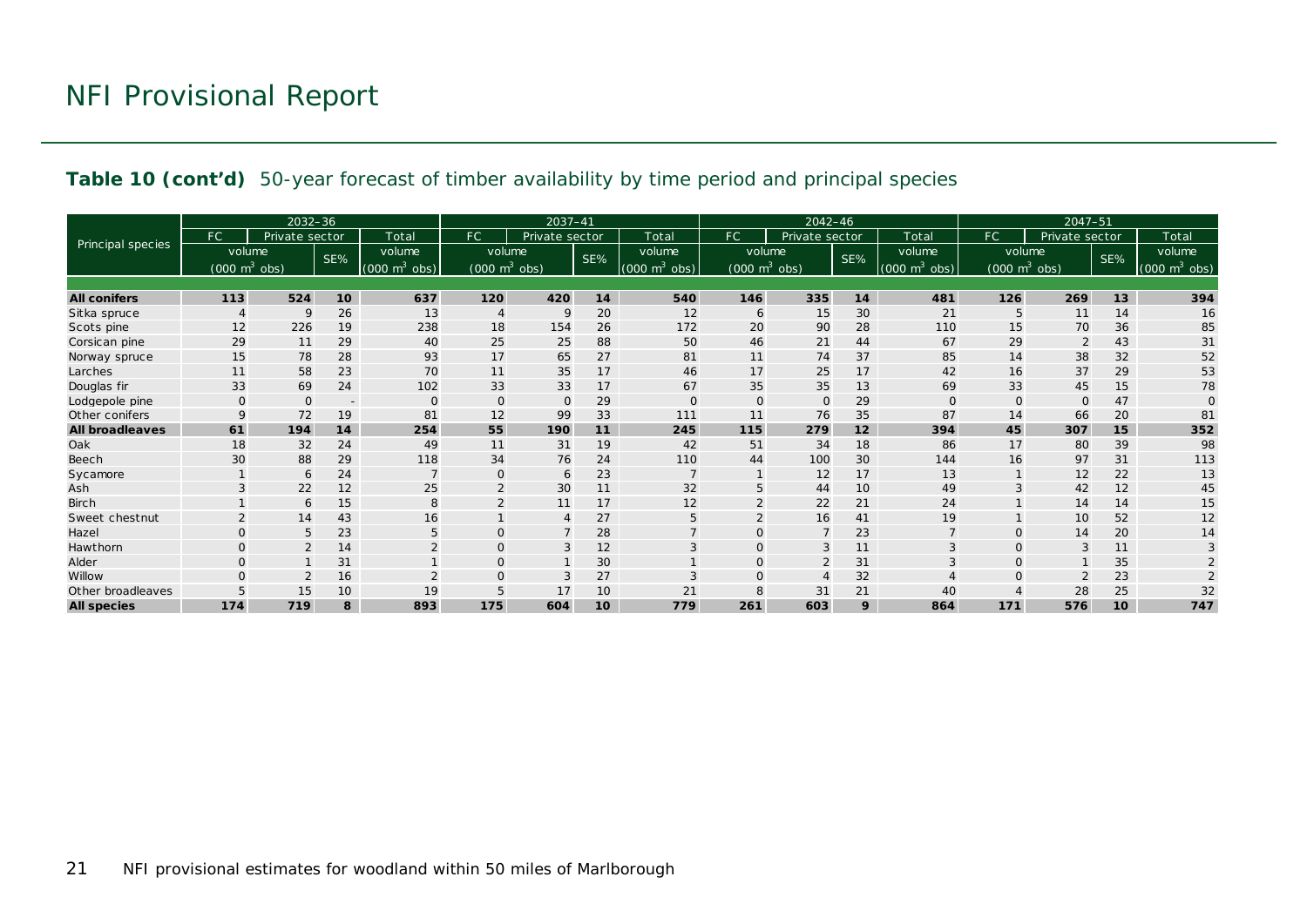#### **Table 10 (cont'd)** 50-year forecast of timber availability by time period and principal species

|                        |                                     | 2052-56        |     |                                     | $2057 - 61$                         |                |     |                                 |  |  |
|------------------------|-------------------------------------|----------------|-----|-------------------------------------|-------------------------------------|----------------|-----|---------------------------------|--|--|
|                        | <b>FC</b>                           | Private sector |     | Total                               | FC.                                 | Private sector |     | Total                           |  |  |
| Principal species      | volume                              |                | SE% | volume                              | volume                              |                | SE% | volume                          |  |  |
|                        | $(000 \; \text{m}^3 \; \text{obs})$ |                |     | $(000 \; \text{m}^3 \; \text{obs})$ | $(000 \; \text{m}^3 \; \text{obs})$ |                |     | $(000 \text{ m}^3 \text{ obs})$ |  |  |
|                        |                                     |                |     |                                     |                                     |                |     |                                 |  |  |
| <b>All conifers</b>    | 113                                 | 286            | 14  | 400                                 | 127                                 | 260            | 8   | 387                             |  |  |
| Sitka spruce           | 5                                   | 15             | 11  | 20                                  | 6                                   | 17             | 10  | 22                              |  |  |
| Scots pine             | 15                                  | 72             | 28  | 88                                  | 21                                  | 79             | 24  | 100                             |  |  |
| Corsican pine          | 23                                  | $\mathbf{1}$   | 40  | 24                                  | 21                                  | 1              | 45  | 22                              |  |  |
| Norway spruce          | 10                                  | 71             | 49  | 81                                  | 15                                  | 28             | 16  | 42                              |  |  |
| Larches                | 12                                  | 25             | 16  | 37                                  | 12                                  | 27             | 15  | 40                              |  |  |
| Douglas fir            | 37                                  | 45             | 11  | 82                                  | 36                                  | 50             | 11  | 86                              |  |  |
| Lodgepole pine         | $\Omega$                            | $\Omega$       | 47  | $\Omega$                            | 1                                   | $\Omega$       | 47  |                                 |  |  |
| Other conifers         | 11                                  | 57             | 14  | 68                                  | 14                                  | 59             | 13  | 73                              |  |  |
| <b>All broadleaves</b> | 69                                  | 282            | 11  | 351                                 | 51                                  | 237            | 14  | 289                             |  |  |
| Oak                    | 26                                  | 43             | 32  | 69                                  | 15                                  | 34             | 29  | 49                              |  |  |
| Beech                  | 32                                  | 104            | 24  | 136                                 | 25                                  | 103            | 28  | 128                             |  |  |
| Sycamore               | $\mathbf{1}$                        | 10             | 21  | 11                                  | $\Omega$                            | 6              | 27  | 6                               |  |  |
| Ash                    | 3                                   | 54             | 13  | 56                                  | $\overline{2}$                      | 39             | 25  | 41                              |  |  |
| <b>Birch</b>           | $\overline{2}$                      | 15             | 15  | 16                                  | $\overline{2}$                      | 14             | 16  | 16                              |  |  |
| Sweet chestnut         | $\overline{2}$                      | 3              | 32  | 5                                   | $\overline{2}$                      | 12             | 54  | 14                              |  |  |
| Hazel                  | $\mathbf{O}$                        | 6              | 18  | 6                                   | $\Omega$                            | 6              | 18  | 6                               |  |  |
| Hawthorn               | $\mathbf{O}$                        | 3              | 11  | 3                                   | $\Omega$                            | 5              | 29  | 5                               |  |  |
| Alder                  | $\Omega$                            | $\overline{2}$ | 35  | $\overline{2}$                      | $\Omega$                            | $\mathbf{1}$   | 59  | $\overline{2}$                  |  |  |
| Willow                 | $\mathbf{O}$                        | $\overline{4}$ | 35  | 4                                   | $\Omega$                            | 3              | 40  | 3                               |  |  |
| Other broadleaves      | 5                                   | 34             | 17  | 39                                  | 4                                   | 13             | 12  | 17                              |  |  |
| <b>All species</b>     | 182                                 | 570            | 9   | 752                                 | 179                                 | 498            | 8   | 677                             |  |  |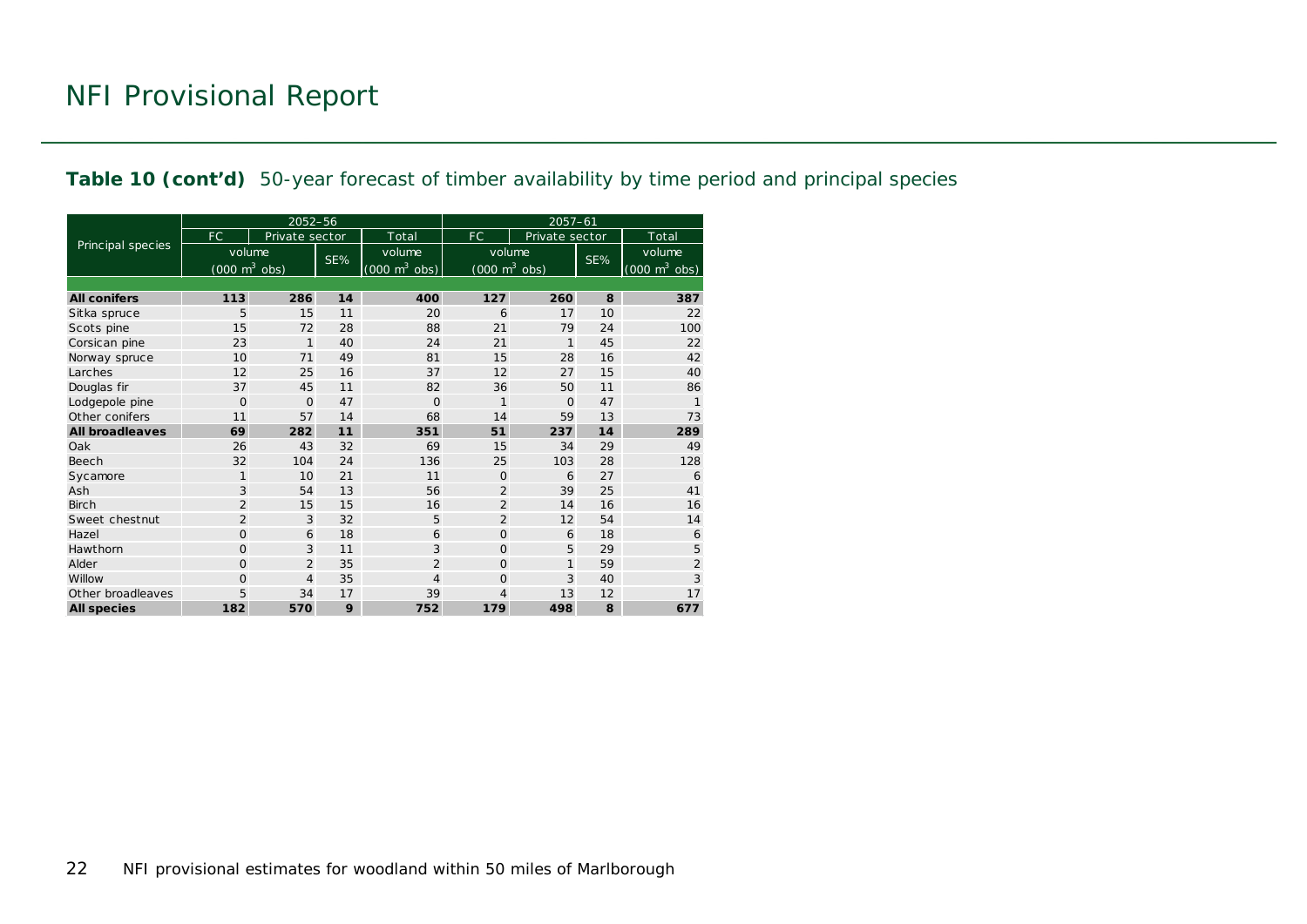<span id="page-22-0"></span>**Table 11** 50-year forecast of standing volume; average annual volumes within periods

|                    | $\overline{FC}$                 | Private sector                  |                | Total                               |
|--------------------|---------------------------------|---------------------------------|----------------|-------------------------------------|
| Forecast period    | volume                          | volume                          |                | volume                              |
|                    | $(000 \text{ m}^3 \text{ obs})$ | $(000 \text{ m}^3 \text{ obs})$ | $SE\%$         | $(000 \; \text{m}^3 \; \text{obs})$ |
| All conifers       |                                 |                                 |                |                                     |
| $2013 - 16$        | 4,358                           | 12,549                          | 5              | 16,907                              |
| $2017 - 21$        | 4,474                           | 11,554                          | 6              | 16,028                              |
| $2022 - 26$        | 4,595                           | 10,007                          | 6              | 14,602                              |
| $2027 - 31$        | 4,714                           | 8,356                           | 7              | 13,070                              |
| $2032 - 36$        | 4,843                           | 6,799                           | 8              | 11,642                              |
| 2037-41            | 4,952                           | 5,892                           | 8              | 10,844                              |
| $2042 - 46$        | 4,991                           | 5,306                           | 8              | 10,297                              |
| $2047 - 51$        | 4,970                           | 5,270                           | $\overline{7}$ | 10,240                              |
| $2052 - 56$        | 5,043                           | 5,549                           | $\overline{7}$ | 10,592                              |
| $2057 - 61$        | 5,059                           | 5,898                           | 6              | 10,957                              |
| All broadleaves    |                                 |                                 |                |                                     |
| $2013 - 16$        | 4,936                           | 41,953                          | $\overline{2}$ | 46,890                              |
| $2017 - 21$        | 5,141                           | 43,872                          | $\overline{2}$ | 49,012                              |
| $2022 - 26$        | 5,285                           | 47,057                          | $\overline{2}$ | 52,343                              |
| $2027 - 31$        | 5,474                           | 50,962                          | $\overline{2}$ | 56,436                              |
| $2032 - 36$        | 5,644                           | 54,839                          | $\overline{2}$ | 60,483                              |
| 2037-41            | 5,723                           | 58,675                          | $\overline{2}$ | 64,398                              |
| $2042 - 46$        | 5,716                           | 61,841                          | $\overline{2}$ | 67,557                              |
| $2047 - 51$        | 5,658                           | 64,527                          | $\overline{2}$ | 70,185                              |
| $2052 - 56$        | 5,731                           | 67,059                          | $\overline{2}$ | 72,790                              |
| $2057 - 61$        | 5,797                           | 69,099                          | $\overline{2}$ | 74,896                              |
| <b>All species</b> |                                 |                                 |                |                                     |
| $2013 - 16$        | 9,294                           | 54,505                          | $\overline{2}$ | 63,799                              |
| $2017 - 21$        | 9,615                           | 55,409                          | $\overline{2}$ | 65,024                              |
| $2022 - 26$        | 9,880                           | 57,073                          | $\overline{2}$ | 66,954                              |
| $2027 - 31$        | 10,188                          | 59,322                          | $\overline{2}$ | 69,510                              |
| $2032 - 36$        | 10,487                          | 61,627                          | $\overline{2}$ | 72,114                              |
| 2037-41            | 10,675                          | 64,557                          | $\overline{2}$ | 75,232                              |
| $2042 - 46$        | 10,707                          | 67,191                          | $\overline{2}$ | 77,898                              |
| $2047 - 51$        | 10,628                          | 69,862                          | $\overline{2}$ | 80,490                              |
| 2052-56            | 10,774                          | 72,674                          | $\overline{a}$ | 83,448                              |
| $2057 - 61$        | 10,856                          | 75,059                          | $\overline{2}$ | 85,914                              |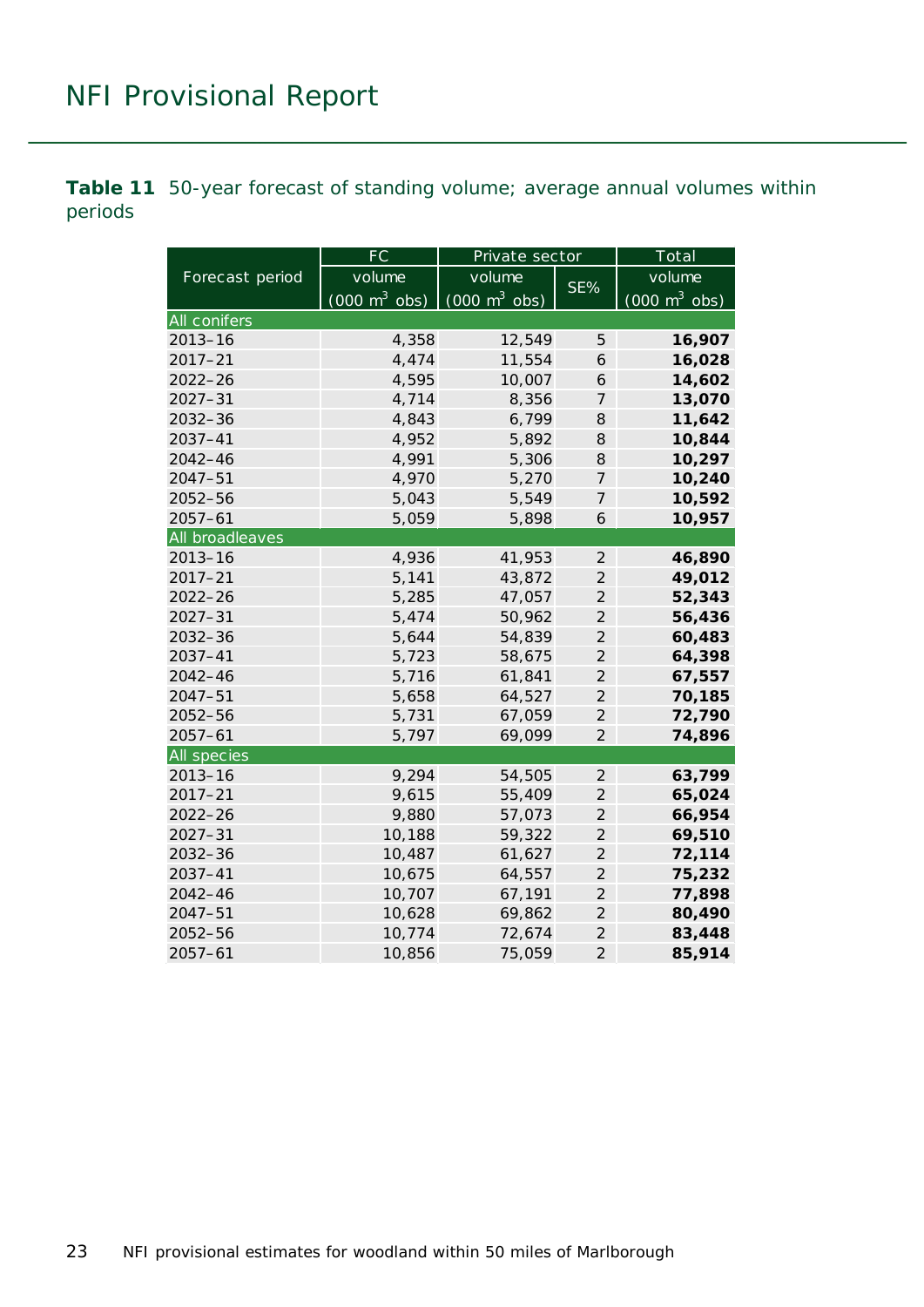<span id="page-23-0"></span>**Table 12** 50-year forecast of net increment; average annual volumes within periods

|                 | FC                              | Private sector                  |                | Total                           |  |  |
|-----------------|---------------------------------|---------------------------------|----------------|---------------------------------|--|--|
| Forecast period | volume                          | volume                          | SE%            | volume                          |  |  |
|                 | $(000 \text{ m}^3 \text{ obs})$ | $(000 \text{ m}^3 \text{ obs})$ |                | $(000 \text{ m}^3 \text{ obs})$ |  |  |
| All conifers    |                                 |                                 |                |                                 |  |  |
| $2013 - 16$     | 179                             | 405                             | 5              | 583                             |  |  |
| $2017 - 21$     | 176                             | 367                             | 5              | 543                             |  |  |
| $2022 - 26$     | 162                             | 304                             | 6              | 465                             |  |  |
| $2027 - 31$     | 152                             | 263                             | 6              | 415                             |  |  |
| $2032 - 36$     | 144                             | 236                             | 6              | 380                             |  |  |
| 2037-41         | 139                             | 244                             | 6              | 383                             |  |  |
| $2042 - 46$     | 136                             | 265                             | 6              | 401                             |  |  |
| $2047 - 51$     | 131                             | 301                             | 5              | 432                             |  |  |
| 2052-56         | 129                             | 338                             | 5              | 466                             |  |  |
| $2057 - 61$     | 129                             | 368                             | $\overline{4}$ | 497                             |  |  |
| All broadleaves |                                 |                                 |                |                                 |  |  |
| $2013 - 16$     | 74                              | 853                             | $\mathfrak{Z}$ | 927                             |  |  |
| $2017 - 21$     | 75                              | 946                             | $\overline{2}$ | 1,021                           |  |  |
| $2022 - 26$     | 74                              | 1,006                           | $\overline{2}$ | 1,080                           |  |  |
| $2027 - 31$     | 76                              | 1,013                           | $\overline{2}$ | 1,088                           |  |  |
| 2032-36         | 77                              | 983                             | $\overline{2}$ | 1,060                           |  |  |
| $2037 - 41$     | 76                              | 939                             | $\overline{2}$ | 1,015                           |  |  |
| $2042 - 46$     | 74                              | 876                             | $\overline{2}$ | 950                             |  |  |
| $2047 - 51$     | 72                              | 805                             | $\overline{2}$ | 878                             |  |  |
| 2052-56         | 73                              | 740                             | $\overline{2}$ | 813                             |  |  |
| $2057 - 61$     | 73                              | 678                             | $\overline{2}$ | 750                             |  |  |
| All species     |                                 |                                 |                |                                 |  |  |
| $2013 - 16$     | 253                             | 1,256                           | $\overline{2}$ | 1,509                           |  |  |
| $2017 - 21$     | 251                             | 1,312                           | $\overline{2}$ | 1,562                           |  |  |
| $2022 - 26$     | 236                             | 1,308                           | $\overline{2}$ | 1,544                           |  |  |
| $2027 - 31$     | 228                             | 1,274                           | $\overline{2}$ | 1,503                           |  |  |
| 2032-36         | 221                             | 1,218                           | $\overline{2}$ | 1,439                           |  |  |
| $2037 - 41$     | 214                             | 1,181                           | $\overline{2}$ | 1,396                           |  |  |
| $2042 - 46$     | 210                             | 1,141                           | $\overline{2}$ | 1,351                           |  |  |
| $2047 - 51$     | 203                             | 1,107                           | $\overline{2}$ | 1,310                           |  |  |
| 2052-56         | 201                             | 1,079                           | $\overline{2}$ | 1,280                           |  |  |
| $2057 - 61$     | 202                             | 1,046                           | $\overline{2}$ | 1,247                           |  |  |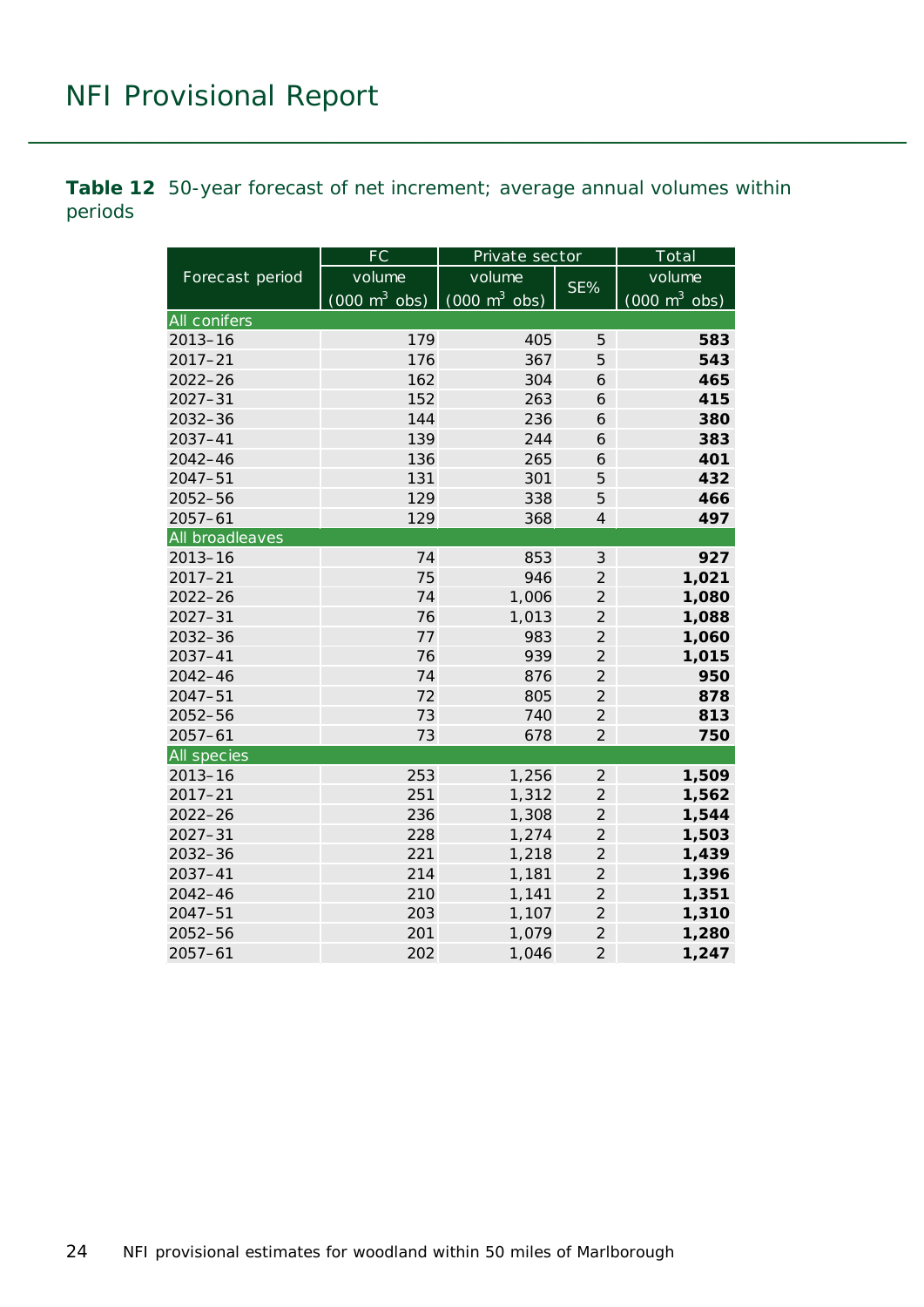<span id="page-24-0"></span>

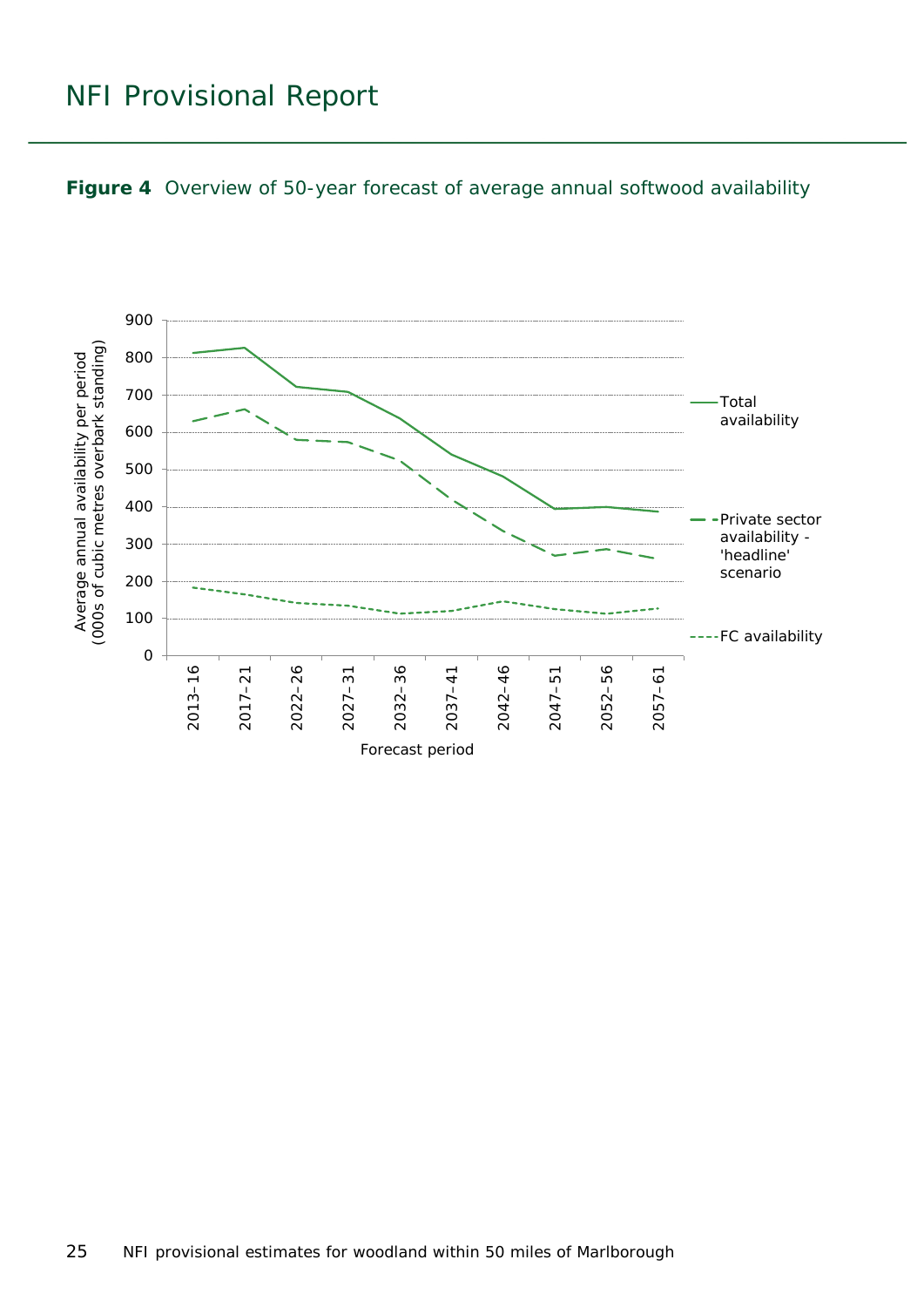

<span id="page-25-0"></span>

<span id="page-25-1"></span>**Figure 6** 50-year forecast of average annual hardwood availability

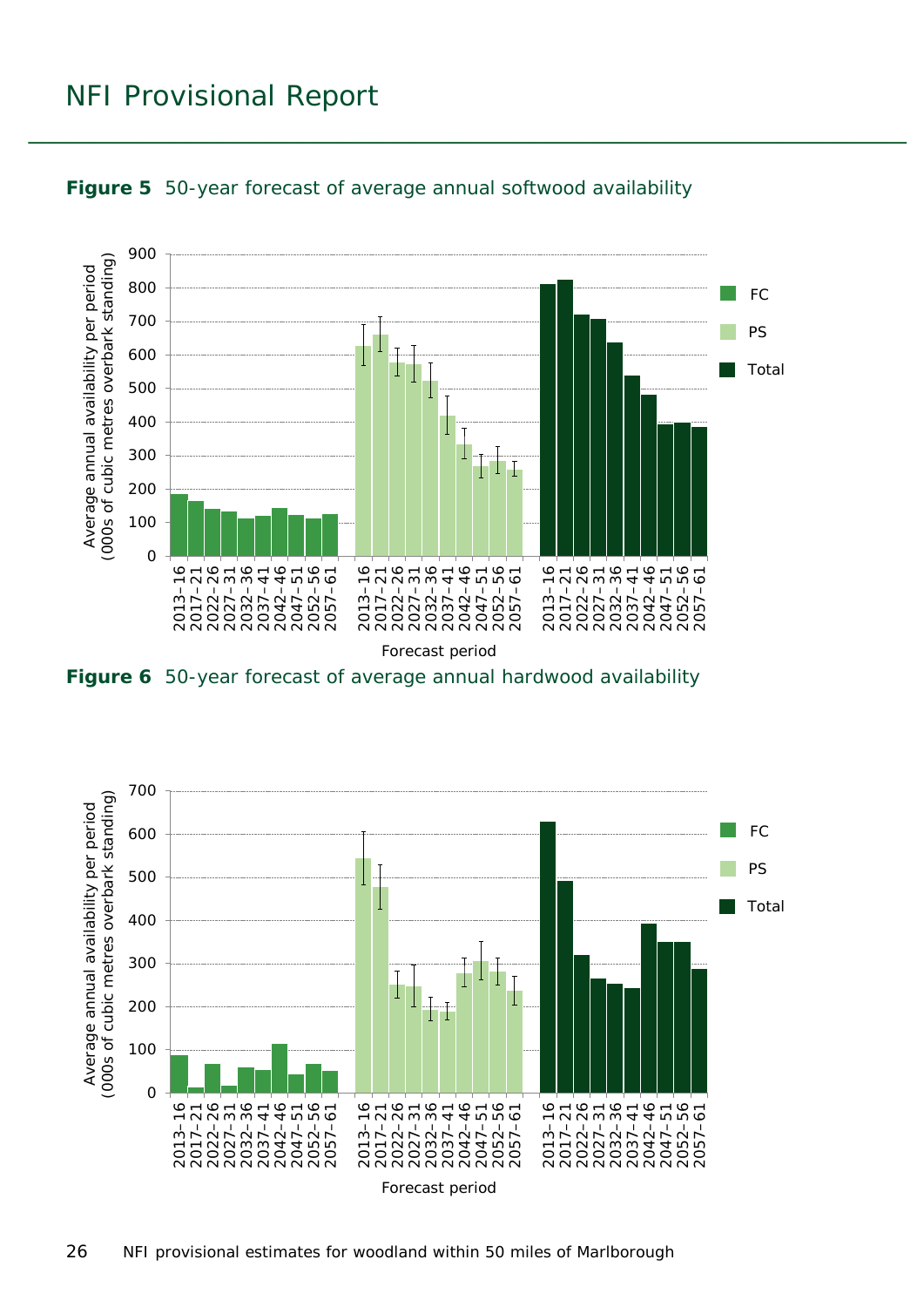

<span id="page-26-0"></span>**Figure 7** 50-year forecast of softwood standing volume, increment and availability

<span id="page-26-1"></span>**Figure 8** 50-year forecast of hardwood standing volume, increment and availability

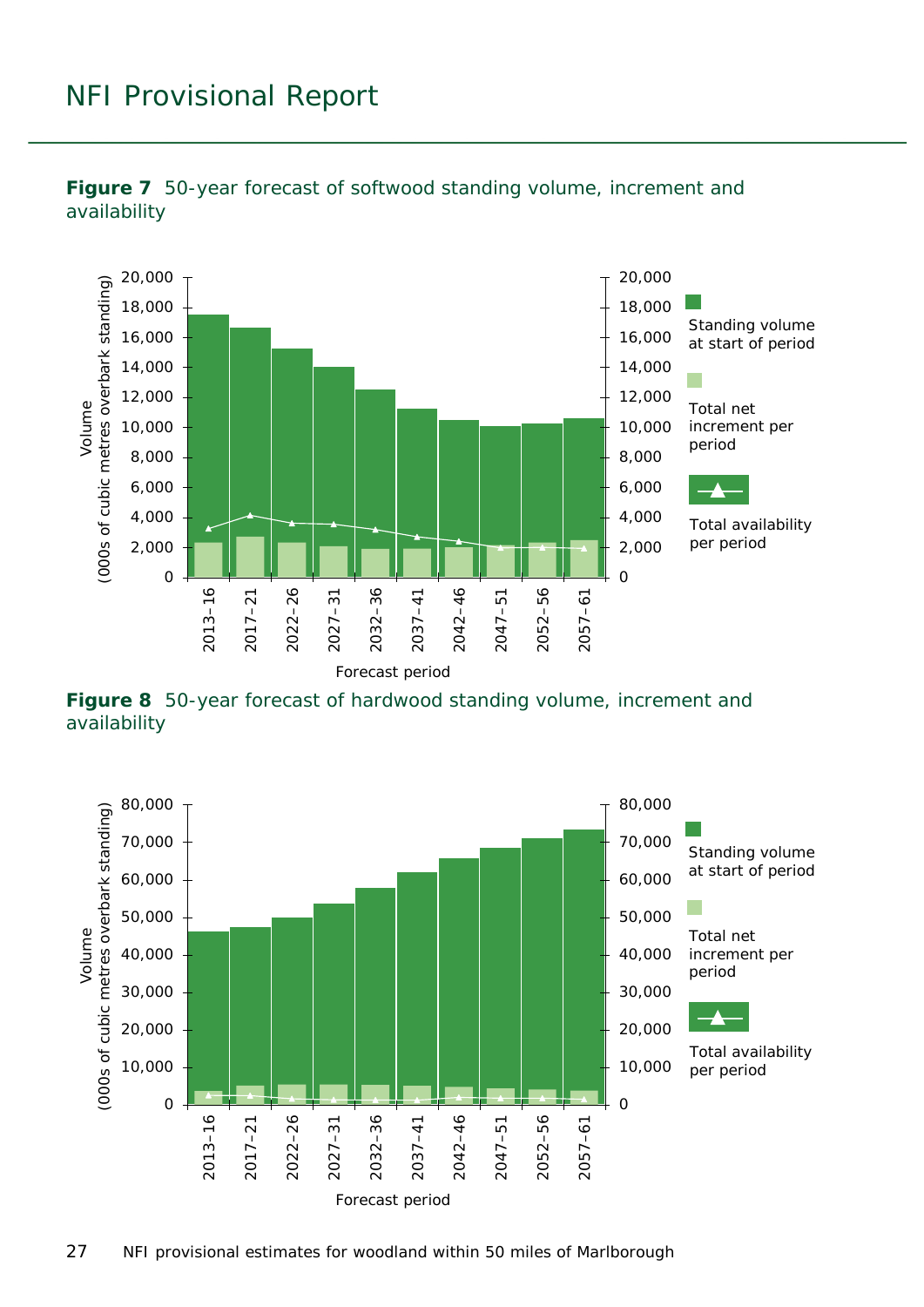50-year forecast of timber availability under the 'unrestricted' scenario

**Table 13** 50-year forecast of timber availability by time period and principal species – unrestricted biological potential for Private sector hardwoods

<span id="page-27-1"></span><span id="page-27-0"></span>

|                        |                                 | $2013 - 16$    |     |                             | $2017 - 21$                     |                |                          | $2022 - 26$                     |                                 |                |                 | $2027 - 31$                     |                                 |                |                          |                          |
|------------------------|---------------------------------|----------------|-----|-----------------------------|---------------------------------|----------------|--------------------------|---------------------------------|---------------------------------|----------------|-----------------|---------------------------------|---------------------------------|----------------|--------------------------|--------------------------|
|                        | FC.                             | Private sector |     | Total                       | <b>FC</b>                       | Private sector |                          | Total                           | FC                              | Private sector |                 | Total                           | FC                              | Private sector |                          | Total                    |
| Principal species      | volume                          |                | SE% | volume                      | volume                          |                | SE%                      | volume                          | volume                          |                | SE%             | volume                          | volume                          |                | SE%                      | volume                   |
|                        | $(000 \text{ m}^3 \text{ obs})$ |                |     | $(000 \text{ m}^3)$<br>obs) | $(000 \text{ m}^3 \text{ obs})$ |                |                          | $(000 \text{ m}^3 \text{ obs})$ | $(000 \text{ m}^3 \text{ obs})$ |                |                 | $(000 \text{ m}^3 \text{ obs})$ | $(000 \text{ m}^3 \text{ obs})$ |                |                          | (000 $\mathsf{m}^3$ obs) |
|                        |                                 |                |     |                             |                                 |                |                          |                                 |                                 |                |                 |                                 |                                 |                |                          |                          |
| <b>All conifers</b>    | 183                             | 630            | 10  | 813                         | 165                             | 662            | $\boldsymbol{8}$         | 827                             | 142                             | 580            | $\overline{7}$  | 722                             | 135                             | 574            | 9                        | 708                      |
| Sitka spruce           | 5                               | $\overline{2}$ | 32  |                             | 3                               | 9              | 31                       | 12                              | 3                               | 6              | 39              | 9                               | 3                               | 5              | 39                       |                          |
| Scots pine             | 26                              | 139            | 23  | 165                         | 24                              | 135            | 16                       | 159                             | 17                              | 119            | 19              | 136                             | 19                              | 165            | 21                       | 183                      |
| Corsican pine          | 42                              | 45             | 32  | 87                          | 39                              | 48             | 35                       | 88                              | 38                              | 18             | 27              | 56                              | 27                              | 22             | 36                       | 49                       |
| Norway spruce          | 27                              | 56             | 15  | 82                          | 25                              | 103            | 28                       | 128                             | 20                              | 84             | 26              | 104                             | 21                              | 143            | 25                       | 163                      |
| Larches                | 17                              | 127            | 22  | 144                         | 15                              | 115            | 17                       | 129                             | 12                              | 68             | 14              | 80                              | 11                              | 66             | 17                       | 77                       |
| Douglas fir            | 44                              | 163            | 24  | 207                         | 37                              | 135            | 20                       | 171                             | 35                              | 175            | 14              | 210                             | 40                              | 70             | 24                       | 109                      |
| Lodgepole pine         | $\mathbf{O}$                    | $\Omega$       | 108 |                             | 0                               | $\mathbf 0$    | $\overline{\phantom{a}}$ | $\mathbf 0$                     | 0                               | $\overline{4}$ | 108             | $\overline{4}$                  | $\mathbf{O}$                    | $\Omega$       | $\overline{\phantom{a}}$ |                          |
| Other conifers         | 22                              | 97             | 27  | 119                         | 22                              | 117            | 20                       | 139                             | 17                              | 105            | 18              | 122                             | 15                              | 103            | 20                       | 118                      |
| <b>All broadleaves</b> | 87                              | 2,801          | 5   | 2,888                       | 15                              | 2,191          | $\overline{\mathbf{4}}$  | 2,205                           | 69                              | 1,179          | 5               | 1,248                           | 17                              | 1.065          | $\overline{7}$           | 1,082                    |
| Oak                    | 26                              | 284            | 16  | 310                         | 3                               | 300            | 16                       | 303                             | 20                              | 232            | 17              | 252                             | 5                               | 292            | 13                       | 296                      |
| Beech                  | 43                              | 227            | 17  | 270                         | $\overline{7}$                  | 248            | 14                       | 255                             | 35                              | 187            | 14              | 223                             | 6                               | 214            | 21                       | 220                      |
| Sycamore               |                                 | 232            | 16  | 233                         | $\mathbf{O}$                    | 153            | 16                       | 154                             |                                 | 70             | 18              | 71                              | $\Omega$                        | 41             | 20                       | 41                       |
| Ash                    |                                 | 1025           | 8   | 1029                        |                                 | 729            | 6                        | 730                             | 3                               | 255            | $\overline{7}$  | 259                             |                                 | 141            | 10                       | 143                      |
| <b>Birch</b>           |                                 | 175            | 10  | 177                         |                                 | 208            | 11                       | 209                             |                                 | 104            | 10 <sup>°</sup> | 106                             |                                 | 65             | 15                       | 66                       |
| Sweet chestnut         |                                 | 80             | 34  | 83                          |                                 | 37             | 22                       | 38                              | $\overline{2}$                  | 28             | 15              | 30                              |                                 | 55             | 38                       | 57                       |
| Hazel                  | $\mathbf{O}$                    | 142            | 10  | 142                         | $\mathbf 0$                     | 151            | 10                       | 151                             | O                               | 88             | 13              | 88                              | $\Omega$                        | 39             | 18                       | 39                       |
| Hawthorn               | $\Omega$                        | 26             | 13  | 26                          | $\mathbf 0$                     | 29             | 13                       | 29                              | $\Omega$                        | 21             | 11              | 21                              | $\mathbf{O}$                    | 24             | 20                       | 24                       |
| Alder                  |                                 | 127            | 21  | 127                         | $\mathbf 0$                     | 101            | 19                       | 101                             | 0                               | 36             | 16              | 36                              | $\mathbf{O}$                    | 25             | 32                       | 25                       |
| Willow                 | $\Omega$                        | 46             | 19  | 46                          | $\mathbf{O}$                    | 35             | 15                       | 35                              | O                               | 24             | 13              | 24                              |                                 | 60             | 42                       | 60                       |
| Other broadleaves      |                                 | 443            | 16  | 450                         | $\overline{2}$                  | 207            | 13                       | 209                             |                                 | 131            | 11              | 137                             |                                 | 107            | 11                       | 109                      |
| <b>All species</b>     | 270                             | 3,432          | 4   | 3.702                       | 180                             | 2,860          | 3                        | 3,040                           | 211                             | 1,751          | $\overline{4}$  | 1,962                           | 152                             | 1.644          | 5                        | 1,796                    |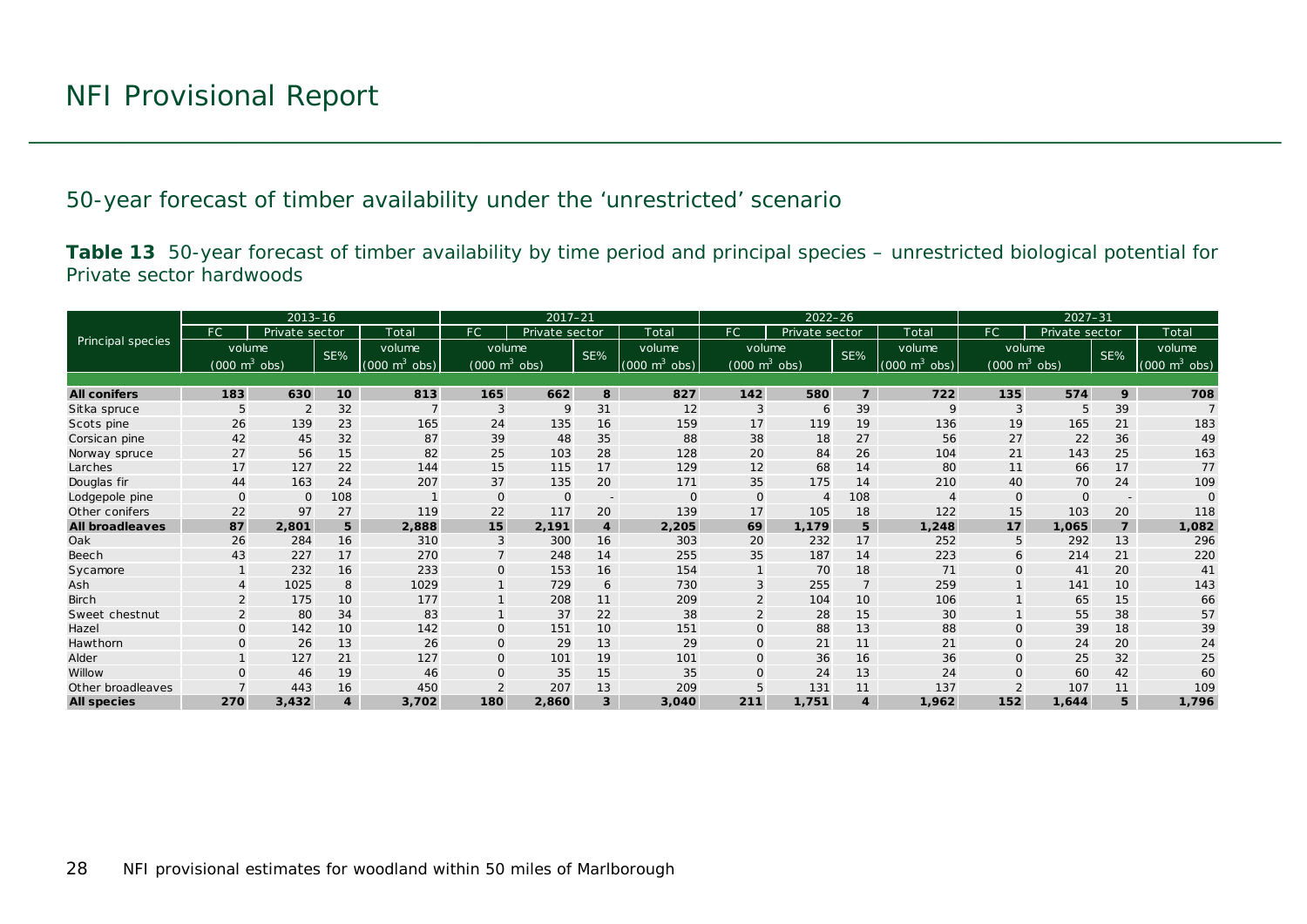**Table 13 (cont'd)** 50-year forecast of timber availability by time period and principal species – unrestricted biological potential for Private sector hardwoods

|                        |                                 | $2032 - 36$    |                          |                             |                                 | 2037-41        |     |                                     |                                 | $2042 - 46$    |                |                                 |                                 | $2047 - 51$    |     |                     |
|------------------------|---------------------------------|----------------|--------------------------|-----------------------------|---------------------------------|----------------|-----|-------------------------------------|---------------------------------|----------------|----------------|---------------------------------|---------------------------------|----------------|-----|---------------------|
|                        | FC.                             | Private sector |                          | Total                       | <b>FC</b>                       | Private sector |     | Total                               | FC.                             | Private sector |                | Total                           | FC.                             | Private sector |     | Total               |
| Principal species      | volume                          |                | SE%                      | volume                      | volume                          |                | SE% | volume                              | volume                          |                | SE%            | volume                          | volume                          |                | SE% | volume              |
|                        | $(000 \text{ m}^3 \text{ obs})$ |                |                          | $(000 \text{ m}^3)$<br>obs) | $(000 \text{ m}^3 \text{ obs})$ |                |     | $(000 \; \text{m}^3 \; \text{obs})$ | $(000 \text{ m}^3 \text{ obs})$ |                |                | $(000 \text{ m}^3 \text{ obs})$ | $(000 \text{ m}^3 \text{ obs})$ |                |     | $m^3$ obs)<br>(000) |
|                        |                                 |                |                          |                             |                                 |                |     |                                     |                                 |                |                |                                 |                                 |                |     |                     |
| <b>All conifers</b>    | 113                             | 524            | 10                       | 637                         | 120                             | 420            | 14  | 540                                 | 146                             | 335            | 14             | 481                             | 126                             | 269            | 13  | 394                 |
| Sitka spruce           |                                 | 9              | 26                       | 13                          | $\overline{4}$                  | 9              | 20  | 12                                  | 6                               | 15             | 30             | 21                              |                                 | 11             | 14  | 16                  |
| Scots pine             | 12                              | 226            | 19                       | 238                         | 18                              | 154            | 26  | 172                                 | 20                              | 90             | 28             | 110                             | 15                              | 70             | 36  | 85                  |
| Corsican pine          | 29                              | 11             | 29                       | 40                          | 25                              | 25             | 88  | 50                                  | 46                              | 21             | 44             | 67                              | 29                              | 2              | 43  | 31                  |
| Norway spruce          | 15                              | 78             | 28                       | 93                          | 17                              | 65             | 27  | 81                                  | 11                              | 74             | 37             | 85                              | 14                              | 38             | 32  | 52                  |
| Larches                | 11                              | 58             | 23                       | 70                          | 11                              | 35             | 17  | 46                                  | 17                              | 25             | 17             | 42                              | 16                              | 37             | 29  | 53                  |
| Douglas fir            | 33                              | 69             | 24                       | 102                         | 33                              | 33             | 17  | 67                                  | 35                              | 35             | 13             | 69                              | 33                              | 45             | 15  | 78                  |
| Lodgepole pine         | $\mathbf{0}$                    | $\Omega$       | $\overline{\phantom{a}}$ | $\Omega$                    | $\circ$                         | $\mathbf{0}$   | 29  | $\Omega$                            | 0                               | $\mathbf{O}$   | 29             | $\Omega$                        | $\mathbf{O}$                    | 0              | 47  |                     |
| Other conifers         | $\mathsf{Q}$                    | 72             | 19                       | 81                          | 12                              | 99             | 33  | 111                                 | 11                              | 76             | 35             | 87                              | 14                              | 66             | 20  | 81                  |
| <b>All broadleaves</b> | 61                              | 940            | 6                        | 1,001                       | 55                              | 859            | 5   | 914                                 | 115                             | 1,035          | $\overline{4}$ | 1,150                           | 45                              | 1,021          | 6   | 1,066               |
| Oak                    | 18                              | 134            | 10                       | 152                         | 11                              | 150            | 18  | 161                                 | 51                              | 133            | 12             | 184                             | 17                              | 163            | 20  | 181                 |
| <b>Beech</b>           | 30                              | 222            | 20                       | 252                         | 34                              | 156            | 14  | 189                                 | 44                              | 191            | 19             | 235                             | 16                              | 172            | 20  | 188                 |
| Sycamore               |                                 | 46             | 16                       | 47                          | $\mathbf 0$                     | 36             | 12  | 37                                  |                                 | 62             | 11             | 63                              |                                 | 53             | 12  | 54                  |
| Ash                    | 3                               | 182            | 10                       | 185                         | $\overline{2}$                  | 180            | 8   | 182                                 | 5                               | 239            | $\overline{7}$ | 244                             | 3                               | 205            | 10  | 208                 |
| <b>Birch</b>           |                                 | 61             | 13                       | 62                          | $\overline{2}$                  | 53             | 9   | 54                                  | $\overline{2}$                  | 86             | 11             | 88                              |                                 | 77             | 11  | 78                  |
| Sweet chestnut         | 2                               | 47             | 27                       | 49                          | $\mathbf{1}$                    | 14             | 17  | 15                                  | $\overline{2}$                  | 32             | 24             | 35                              |                                 | 42             | 32  | 43                  |
| Hazel                  | $\mathbf{O}$                    | 64             | 20                       | 64                          | $\mathbf 0$                     | 53             | 14  | 53                                  | $\mathsf{O}$                    | 58             | 12             | 58                              | $\Omega$                        | 92             | 9   | 92                  |
| Hawthorn               | $\mathbf{O}$                    | 22             | 9                        | 22                          | $\mathbf 0$                     | 39             | 28  | 39                                  | 0                               | 26             | 8              | 26                              | $\mathbf 0$                     | 35             | 22  | 35                  |
| Alder                  | $\Omega$                        | 17             | 22                       | 17                          | $\mathbf 0$                     | 15             | 16  | 16                                  | $\Omega$                        | 24             | 21             | 24                              | $\mathbf{O}$                    | 19             | 18  | 20                  |
| Willow                 | $\Omega$                        | 21             | 12                       | 21                          | $\mathbf 0$                     | 55             | 24  | 55                                  | 0                               | 30             | 27             | 30                              | $\mathbf{O}$                    | 26             | 14  | 26                  |
| Other broadleaves      |                                 | 124            | 13                       | 129                         | 5                               | 109            | 8   | 114                                 | 8                               | 150            | 8              | 158                             | $\overline{4}$                  | 136            | 12  | 141                 |
| <b>All species</b>     | 174                             | 1,467          | 5                        | 1,640                       | 175                             | 1,274          | 5   | 1,450                               | 261                             | 1,359          | 5              | 1,620                           | 171                             | 1,292          | 5   | 1,463               |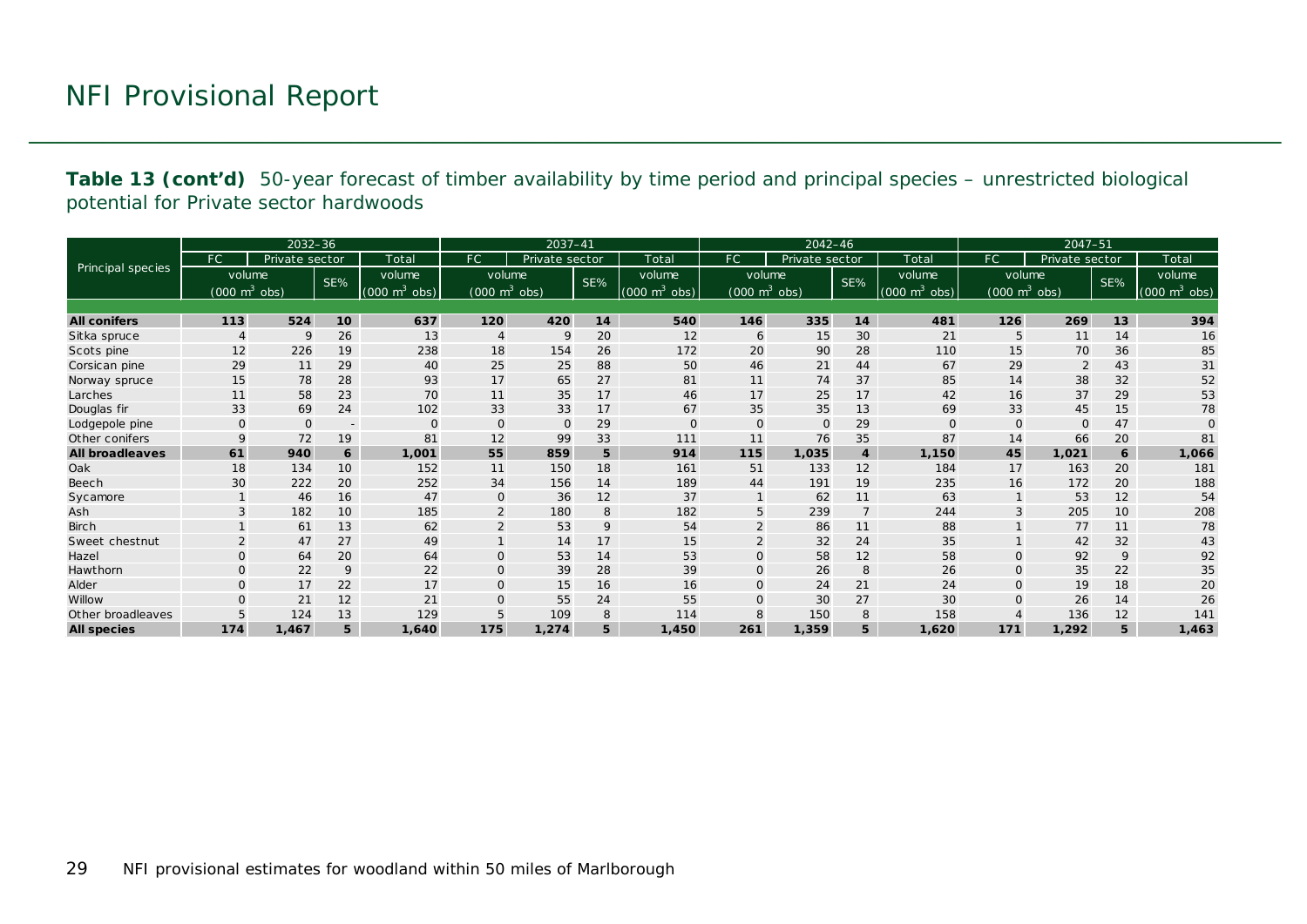**Table 13 (cont'd)** 50-year forecast of timber availability by time period and principal species – unrestricted biological potential for Private sector hardwoods

|                        |                                     | 2052-56        |                |                                     | 2057-61                             |                |     |                                 |  |  |
|------------------------|-------------------------------------|----------------|----------------|-------------------------------------|-------------------------------------|----------------|-----|---------------------------------|--|--|
|                        | <b>FC</b>                           | Private sector |                | Total                               | <b>FC</b>                           | Private sector |     | Total                           |  |  |
| Principal species      | volume                              |                | SE%            | volume                              | volume                              |                | SE% | volume                          |  |  |
|                        | $(000 \; \text{m}^3 \; \text{obs})$ |                |                | $(000 \; \text{m}^3 \; \text{obs})$ | $(000 \; \text{m}^3 \; \text{obs})$ |                |     | $(000 \text{ m}^3 \text{ obs})$ |  |  |
|                        |                                     |                |                |                                     |                                     |                |     |                                 |  |  |
| <b>All conifers</b>    | 113                                 | 286            | 14             | 400                                 | 127                                 | 260            | 8   | 387                             |  |  |
| Sitka spruce           | 5                                   | 15             | 11             | 20                                  | 6                                   | 17             | 10  | 22                              |  |  |
| Scots pine             | 15                                  | 72             | 28             | 88                                  | 21                                  | 79             | 24  | 100                             |  |  |
| Corsican pine          | 23                                  | $\mathbf{1}$   | 40             | 24                                  | 21                                  | 1              | 45  | 22                              |  |  |
| Norway spruce          | 10                                  | 71             | 49             | 81                                  | 15                                  | 28             | 16  | 42                              |  |  |
| Larches                | 12                                  | 25             | 16             | 37                                  | 12                                  | 27             | 15  | 40                              |  |  |
| Douglas fir            | 37                                  | 45             | 11             | 82                                  | 36                                  | 50             | 11  | 86                              |  |  |
| Lodgepole pine         | $\Omega$                            | $\mathbf{O}$   | 47             | $\overline{O}$                      | 1                                   | $\Omega$       | 47  | 1                               |  |  |
| Other conifers         | 11                                  | 57             | 14             | 68                                  | 14                                  | 59             | 13  | 73                              |  |  |
| <b>All broadleaves</b> | 69                                  | 1,083          | 5              | 1,152                               | 51                                  | 965            | 6   | 1,017                           |  |  |
| Oak                    | 26                                  | 129            | 13             | 154                                 | 15                                  | 130            | 14  | 145                             |  |  |
| Beech                  | 32                                  | 205            | 16             | 236                                 | 25                                  | 246            | 19  | 271                             |  |  |
| Sycamore               | $\mathbf{1}$                        | 51             | 14             | 52                                  | $\Omega$                            | 36             | 13  | 37                              |  |  |
| Ash                    | 3                                   | 256            | $\overline{7}$ | 259                                 | $\overline{2}$                      | 167            | 8   | 169                             |  |  |
| <b>Birch</b>           | $\overline{2}$                      | 81             | 11             | 83                                  | $\overline{2}$                      | 70             | 11  | 72                              |  |  |
| Sweet chestnut         | $\overline{2}$                      | 17             | 23             | 19                                  | $\overline{2}$                      | 36             | 33  | 38                              |  |  |
| Hazel                  | $\Omega$                            | 60             | 10             | 60                                  | $\mathbf{O}$                        | 63             | 9   | 63                              |  |  |
| Hawthorn               | $\Omega$                            | 30             | 9              | 30                                  | $\Omega$                            | 33             | 12  | 33                              |  |  |
| Alder                  | $\Omega$                            | 20             | 18             | 20                                  | $\Omega$                            | 16             | 17  | 16                              |  |  |
| Willow                 | $\overline{O}$                      | 65             | 25             | 65                                  | $\Omega$                            | 47             | 23  | 47                              |  |  |
| Other broadleaves      | 5                                   | 164            | 10             | 168                                 | $\overline{4}$                      | 116            | 9   | 120                             |  |  |
| <b>All species</b>     | 182                                 | 1,373          | 5              | 1,555                               | 179                                 | 1,229          | 5   | 1,407                           |  |  |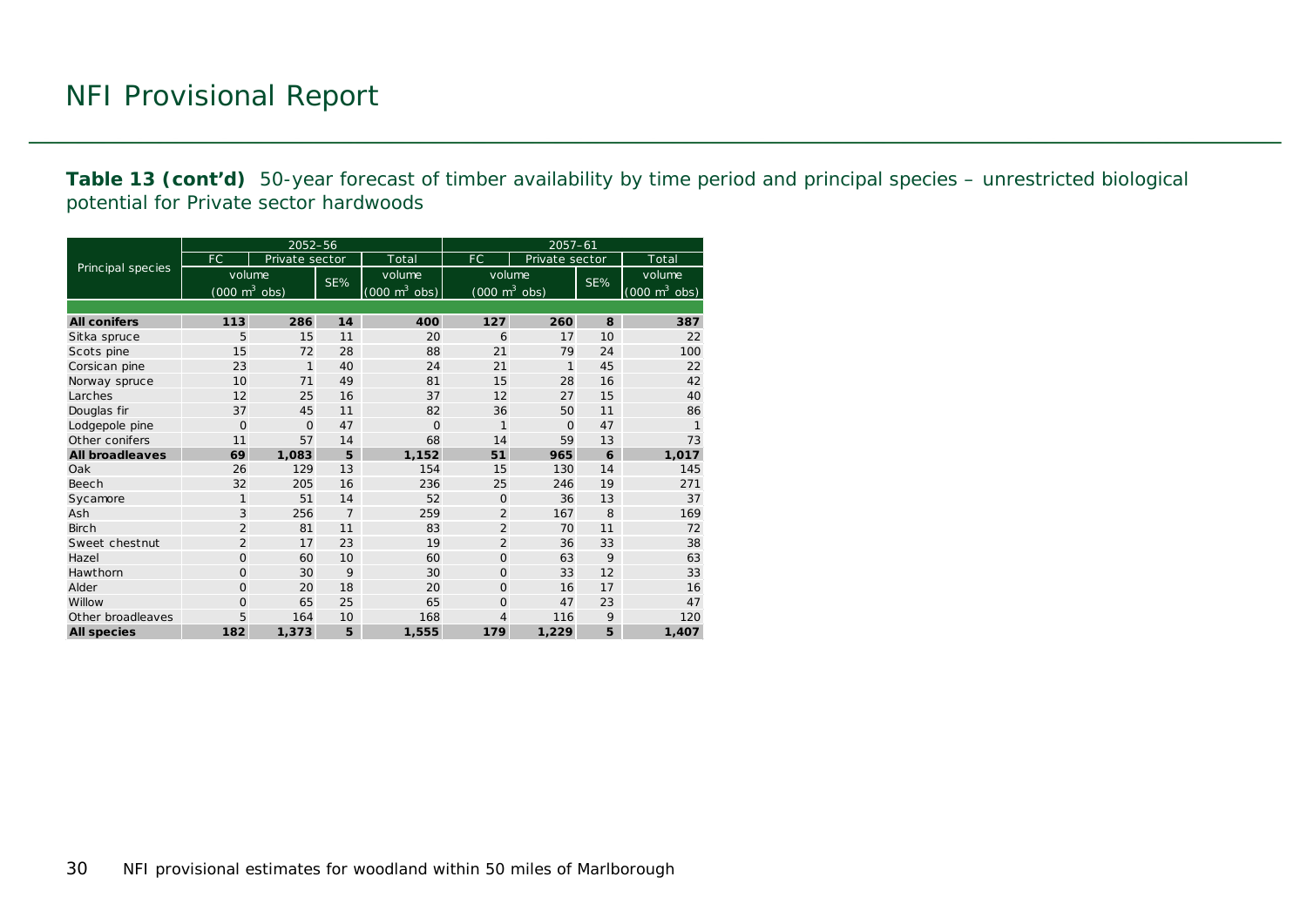<span id="page-30-0"></span>**Table 14** 50-year forecast of standing volume; average annual volumes within periods – unrestricted biological potential for Private sector hardwoods

|                    | FC                              | Private sector                      |                            | Total                           |  |  |
|--------------------|---------------------------------|-------------------------------------|----------------------------|---------------------------------|--|--|
| Forecast period    | volume                          | volume                              | SE%                        | volume                          |  |  |
|                    | $(000 \text{ m}^3 \text{ obs})$ | $(000 \; \text{m}^3 \; \text{obs})$ |                            | $(000 \text{ m}^3 \text{ obs})$ |  |  |
| All conifers       |                                 |                                     |                            |                                 |  |  |
| $2013 - 16$        | 4,358                           | 12,549                              | 5                          | 16,907                          |  |  |
| $2017 - 21$        | 4,474                           | 11,554                              | 6                          | 16,028                          |  |  |
| $2022 - 26$        | 4,595                           | 10,007                              | 6                          | 14,602                          |  |  |
| $2027 - 31$        | 4,714                           | 8,356                               | 7                          | 13,070                          |  |  |
| 2032-36            | 4,843                           | 6,799                               | 8                          | 11,642                          |  |  |
| 2037-41            | 4,952                           | 5,892                               | 8                          | 10,844                          |  |  |
| $2042 - 46$        | 4,991                           | 5,306                               | 8                          | 10,297                          |  |  |
| $2047 - 51$        | 4,970                           | 5,270                               | 7                          | 10,240                          |  |  |
| $2052 - 56$        | 5,043                           | 5,549                               | 7                          | 10,592                          |  |  |
| $2057 - 61$        | 5,059                           | 5,898                               | 6                          | 10,957                          |  |  |
| All broadleaves    |                                 |                                     |                            |                                 |  |  |
| $2013 - 16$        | 4,936                           | 35,119                              | 3                          | 40,055                          |  |  |
| $2017 - 21$        | 5,141                           | 29,164                              | 3                          | 34,305                          |  |  |
| $2022 - 26$        | 5,285                           | 24,869                              | 3                          | 30,155                          |  |  |
| $2027 - 31$        | 5,474                           | 24,350                              | 3                          | 29,824                          |  |  |
| 2032-36            | 5,644                           | 24,458                              | 3                          | 30,102                          |  |  |
| 2037-41            | 5,723                           | 25,258                              | 3                          | 30,981                          |  |  |
| 2042-46            | 5,716                           | 25,908                              | 3                          | 31,624                          |  |  |
| $2047 - 51$        | 5,658                           | 26,595                              | 3                          | 32,253                          |  |  |
| 2052-56            | 5,731                           | 26,883                              | 3                          | 32,614                          |  |  |
| $2057 - 61$        | 5,797                           | 26,904                              | 3                          | 32,702                          |  |  |
| <b>All species</b> |                                 |                                     |                            |                                 |  |  |
| $2013 - 16$        | 9,294                           | 47,678                              | $\overline{2}$             | 56,972                          |  |  |
| $2017 - 21$        | 9,615                           | 40,689                              | $\overline{2}$             | 50,304                          |  |  |
| $2022 - 26$        | 9,880                           | 34,853                              | $\ensuremath{\mathcal{S}}$ | 44,734                          |  |  |
| $2027 - 31$        | 10,188                          | 32,668                              | $\ensuremath{\mathcal{S}}$ | 42,856                          |  |  |
| $2032 - 36$        | 10,487                          | 31,197                              | 3                          | 41,684                          |  |  |
| 2037-41            | 10,675                          | 31,080                              | 3                          | 41,755                          |  |  |
| $2042 - 46$        | 10,707                          | 31,196                              | 3                          | 41,903                          |  |  |
| $2047 - 51$        | 10,628                          | 31,863                              | 3                          | 42,491                          |  |  |
| 2052-56            | 10,774                          | 32,426                              | $\overline{2}$             | 43,200                          |  |  |
| $2057 - 61$        | 10,856                          | 32,784                              | $\overline{2}$             | 43,640                          |  |  |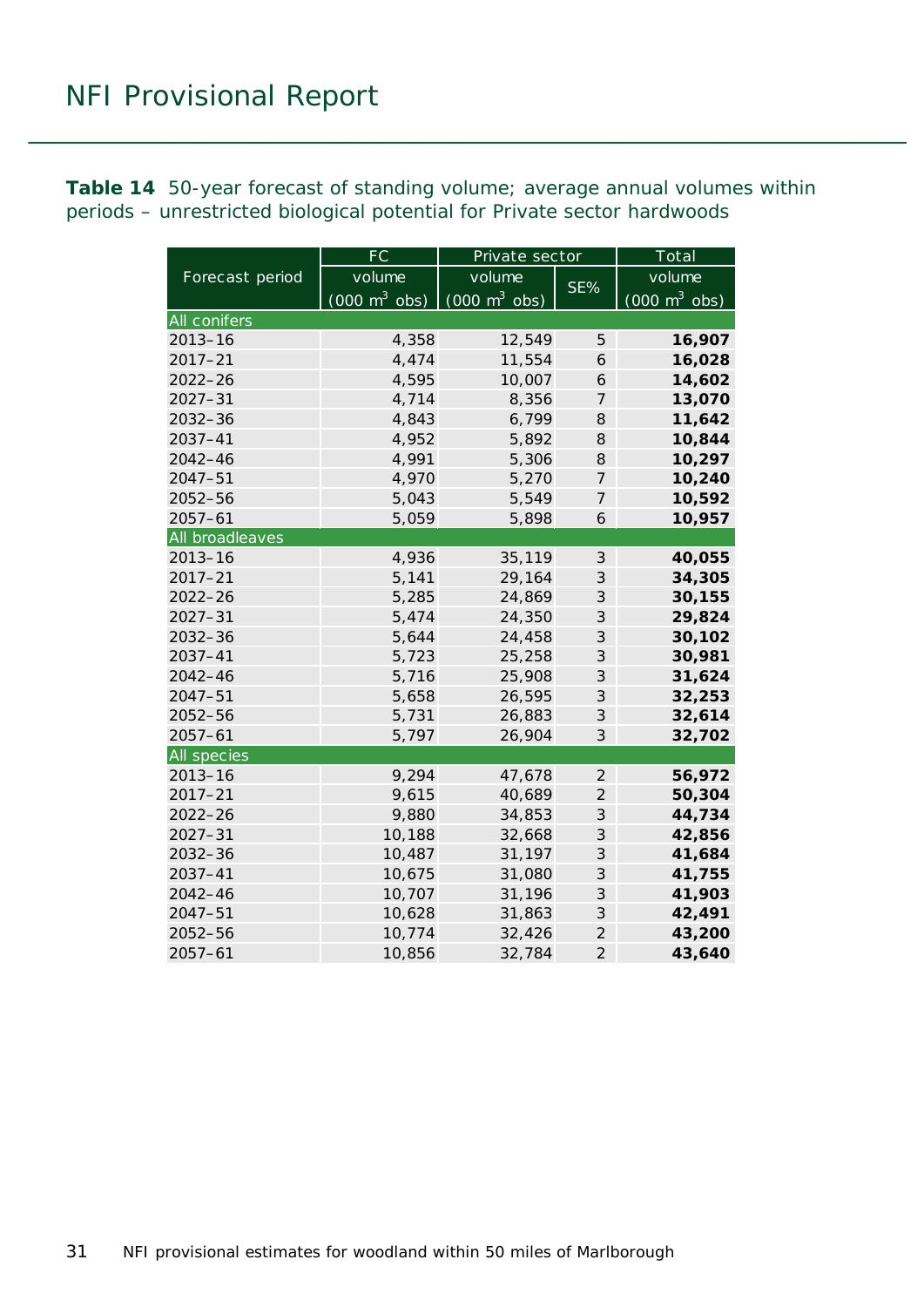<span id="page-31-0"></span>**Table 15** 50-year forecast of net increment; average annual volumes within periods – unrestricted biological potential for Private sector hardwoods

|                 | $\overline{\mathsf{FC}}$        | Private sector                      | Total          |                                 |  |
|-----------------|---------------------------------|-------------------------------------|----------------|---------------------------------|--|
| Forecast period | volume                          | volume                              |                | volume                          |  |
|                 | $(000 \text{ m}^3 \text{ obs})$ | $(000 \; \text{m}^3 \; \text{obs})$ | SE%            | $(000 \text{ m}^3 \text{ obs})$ |  |
| All conifers    |                                 |                                     |                |                                 |  |
| $2013 - 16$     | 179                             | 405                                 | 5              | 583                             |  |
| $2017 - 21$     | 176                             | 367                                 | 5              | 543                             |  |
| 2022-26         | 162                             | 304                                 | 6              | 465                             |  |
| $2027 - 31$     | 152                             | 263                                 | 6              | 415                             |  |
| 2032-36         | 144                             | 236                                 | 6              | 380                             |  |
| 2037-41         | 139                             | 244                                 | 6              | 383                             |  |
| 2042-46         | 136                             | 265                                 | 6              | 401                             |  |
| $2047 - 51$     | 131                             | 301                                 | 5              | 432                             |  |
| 2052-56         | 129                             | 338                                 | 5              | 466                             |  |
| $2057 - 61$     | 129                             | 368                                 | $\overline{4}$ | 497                             |  |
| All broadleaves |                                 |                                     |                |                                 |  |
| $2013 - 16$     | 74                              | 828                                 | $\mathfrak{Z}$ | 903                             |  |
| $2017 - 21$     | 75                              | 837                                 | $\overline{2}$ | 913                             |  |
| $2022 - 26$     | 74                              | 845                                 | $\overline{2}$ | 920                             |  |
| $2027 - 31$     | 76                              | 920                                 | $\overline{2}$ | 996                             |  |
| $2032 - 36$     | 77                              | 1,018                               | $\overline{2}$ | 1,095                           |  |
| $2037 - 41$     | 76                              | 1,109                               | $\overline{2}$ | 1,185                           |  |
| 2042-46         | 74                              | 1,157                               | $\overline{2}$ | 1,231                           |  |
| $2047 - 51$     | 72                              | 1,146                               | $\mathfrak{2}$ | 1,218                           |  |
| 2052-56         | 73                              | 1,087                               | $\overline{2}$ | 1,159                           |  |
| $2057 - 61$     | 73                              | 1,027                               | $\overline{2}$ | 1,100                           |  |
| All species     |                                 |                                     |                |                                 |  |
| $2013 - 16$     | 253                             | 1,231                               | $\overline{2}$ | 1,484                           |  |
| $2017 - 21$     | 251                             | 1,203                               | $\overline{2}$ | 1,454                           |  |
| $2022 - 26$     | 236                             | 1,147                               | $\overline{2}$ | 1,383                           |  |
| $2027 - 31$     | 228                             | 1,181                               | $\overline{2}$ | 1,410                           |  |
| 2032-36         | 221                             | 1,252                               | $\overline{2}$ | 1,473                           |  |
| $2037 - 41$     | 214                             | 1,351                               | $\overline{2}$ | 1,565                           |  |
| 2042-46         | 210                             | 1,422                               | $\overline{c}$ | 1,633                           |  |
| $2047 - 51$     | 203                             | 1,448                               | $\overline{c}$ | 1,651                           |  |
| 2052-56         | 201                             | 1,426                               | $\overline{c}$ | 1,627                           |  |
| $2057 - 61$     | 202                             | 1,396                               | $\mathcal{I}$  | 1,597                           |  |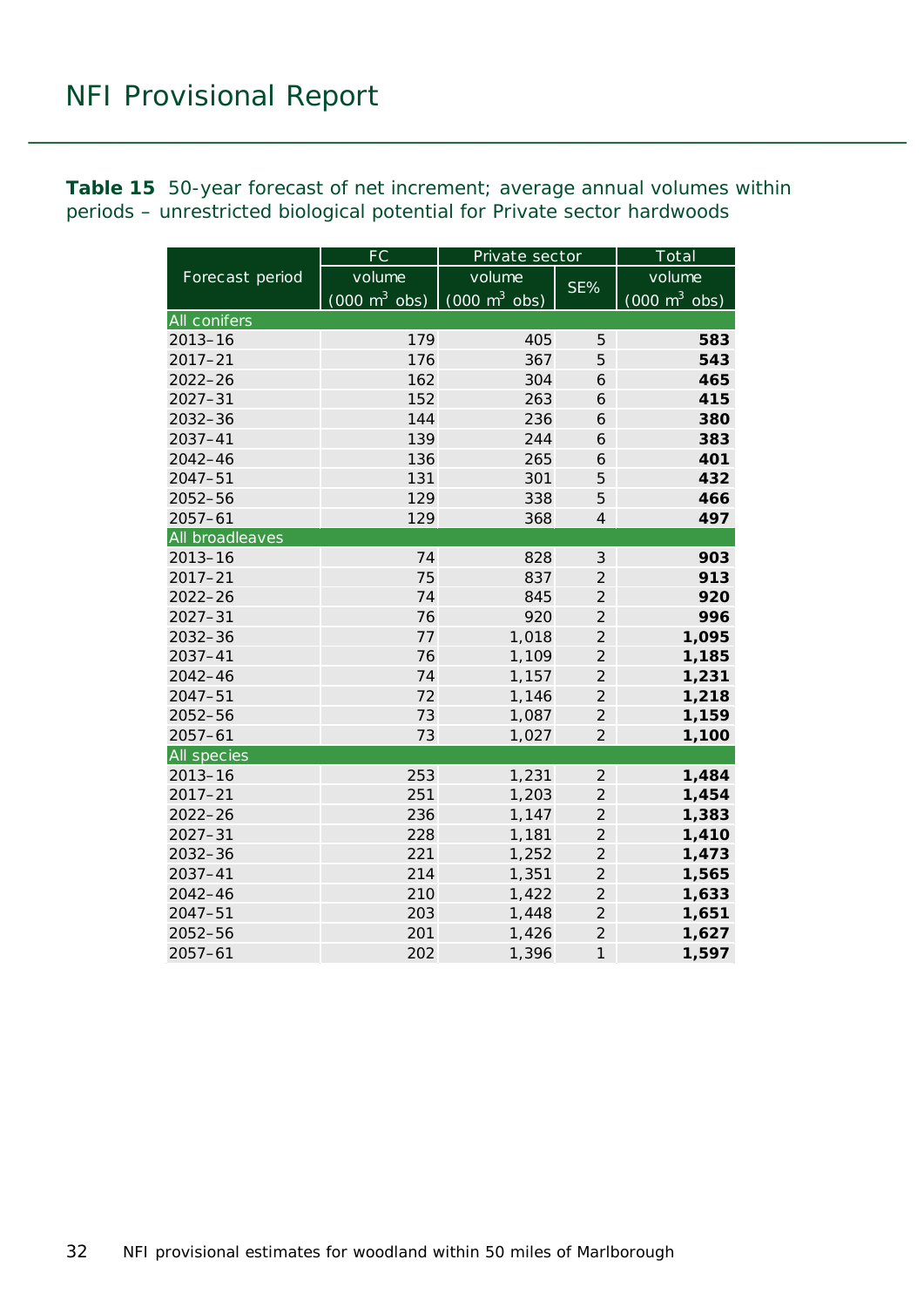<span id="page-32-0"></span>**Figure 9** Overview of 50-year forecast of average annual softwood availability – unrestricted biological potential for Private sector hardwoods

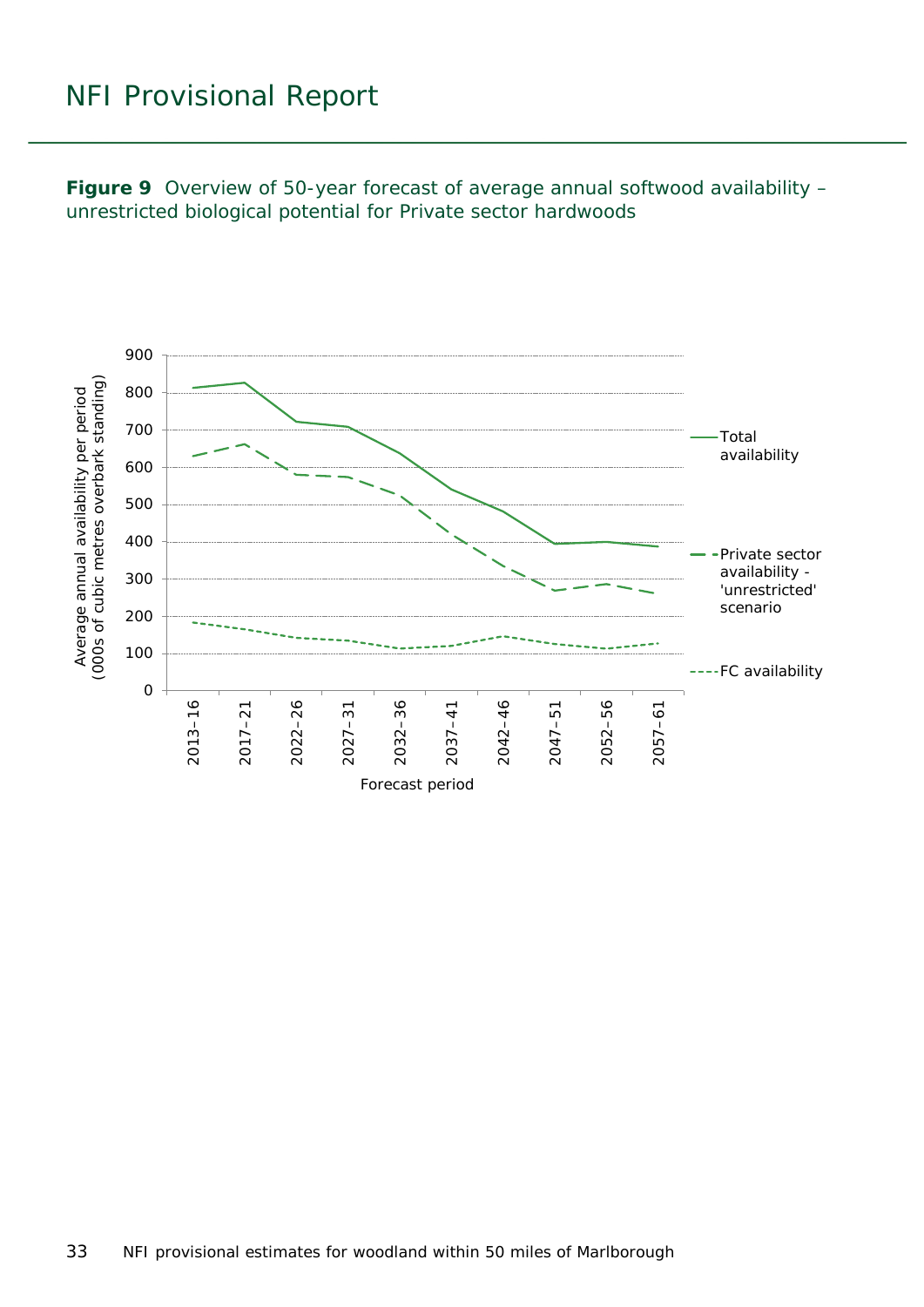

<span id="page-33-0"></span>**Figure 10** 50-year forecast comparison of average annual softwood availability– unrestricted biological potential for Private sector hardwoods

<span id="page-33-1"></span>**Figure 11** 50-year forecast comparison of average annual hardwood availability – unrestricted biological potential for Private sector hardwoods

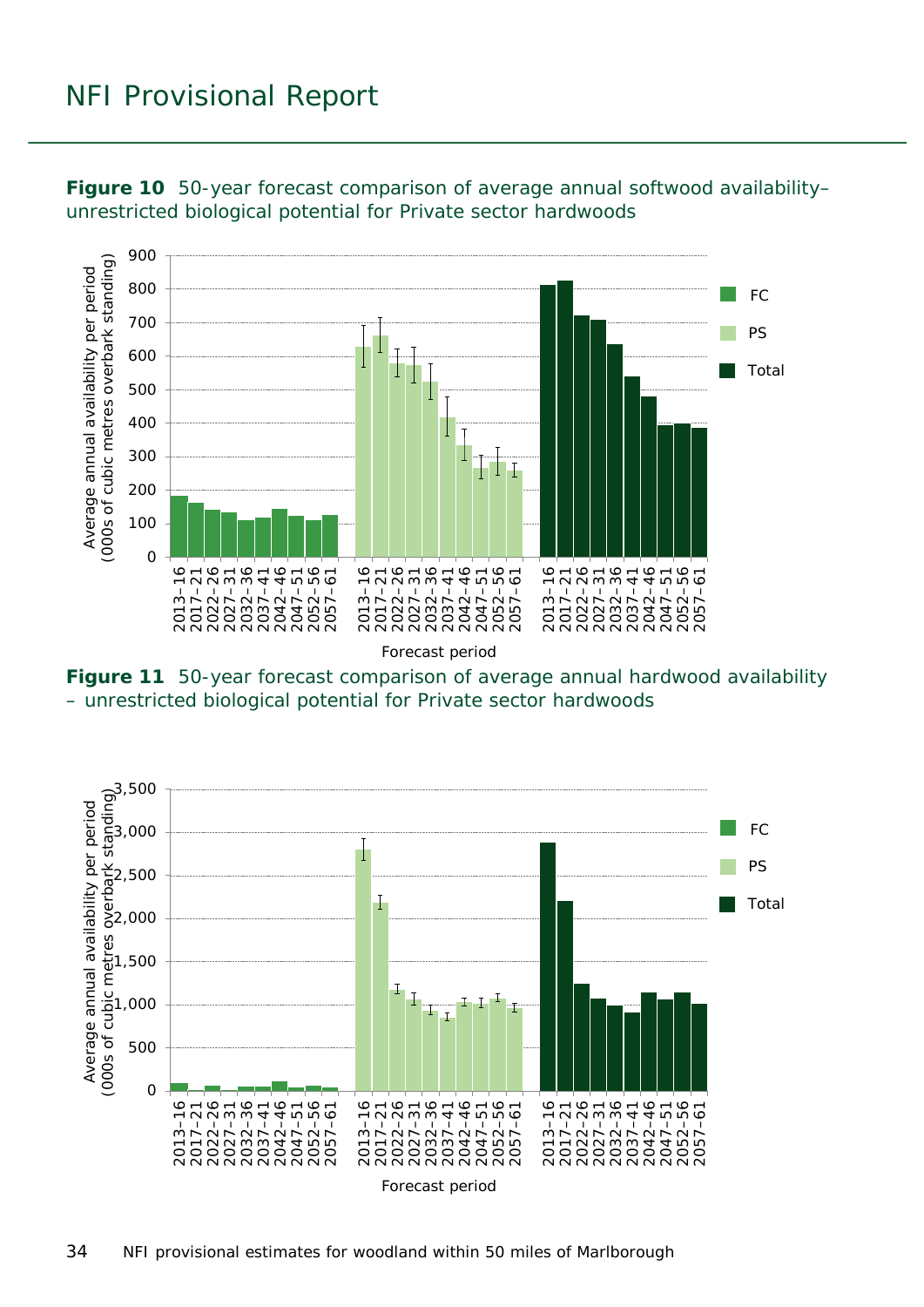

<span id="page-34-0"></span>**Figure 12** 50-year summary of softwood standing volume, increment and availability – unrestricted biological potential for Private sector hardwoods

<span id="page-34-1"></span>

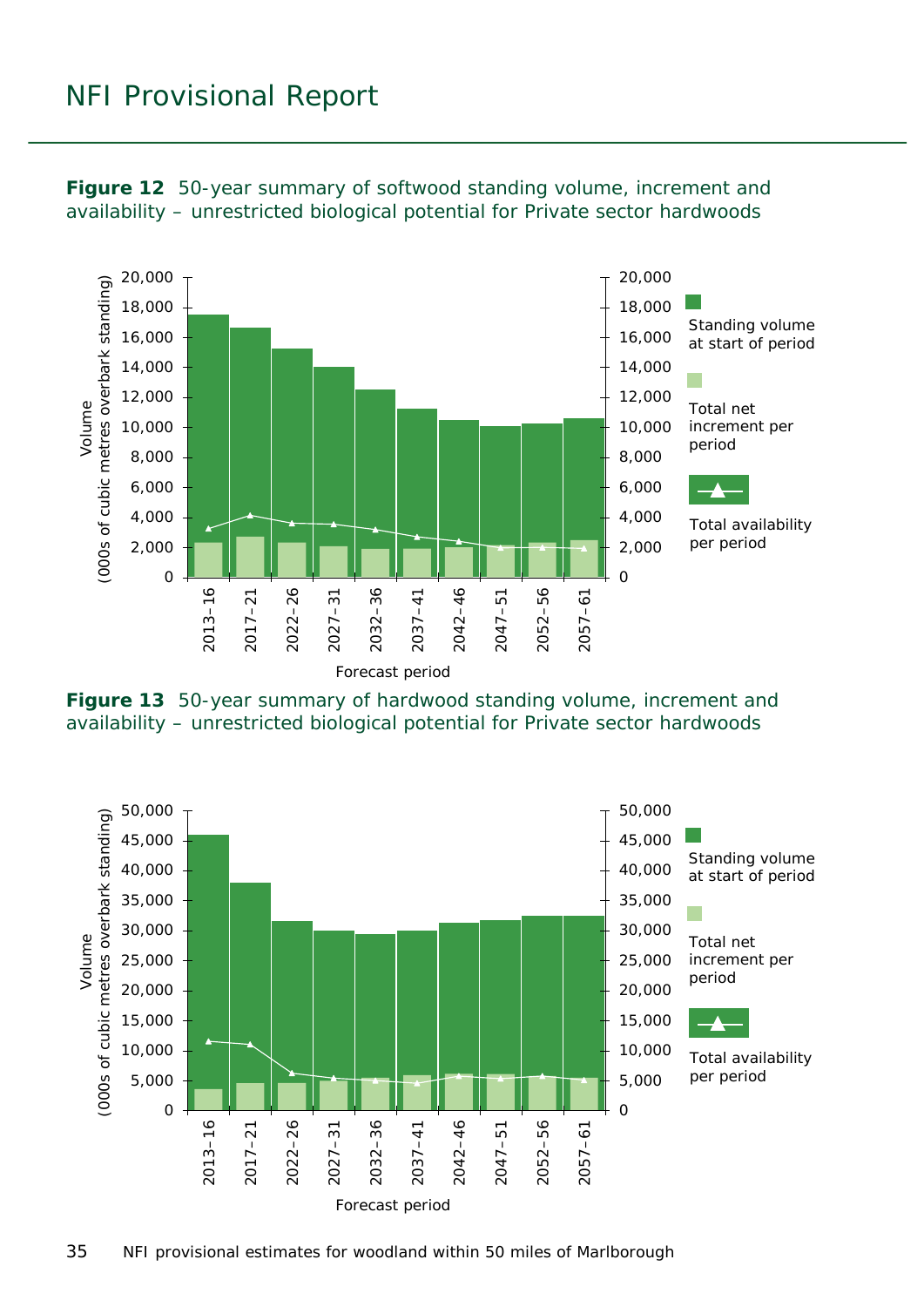<span id="page-35-0"></span>Comparison of hardwood production between harvesting scenarios

<span id="page-35-1"></span>**Figure 14** 50-year forecast comparison of average annual hardwood timber availability

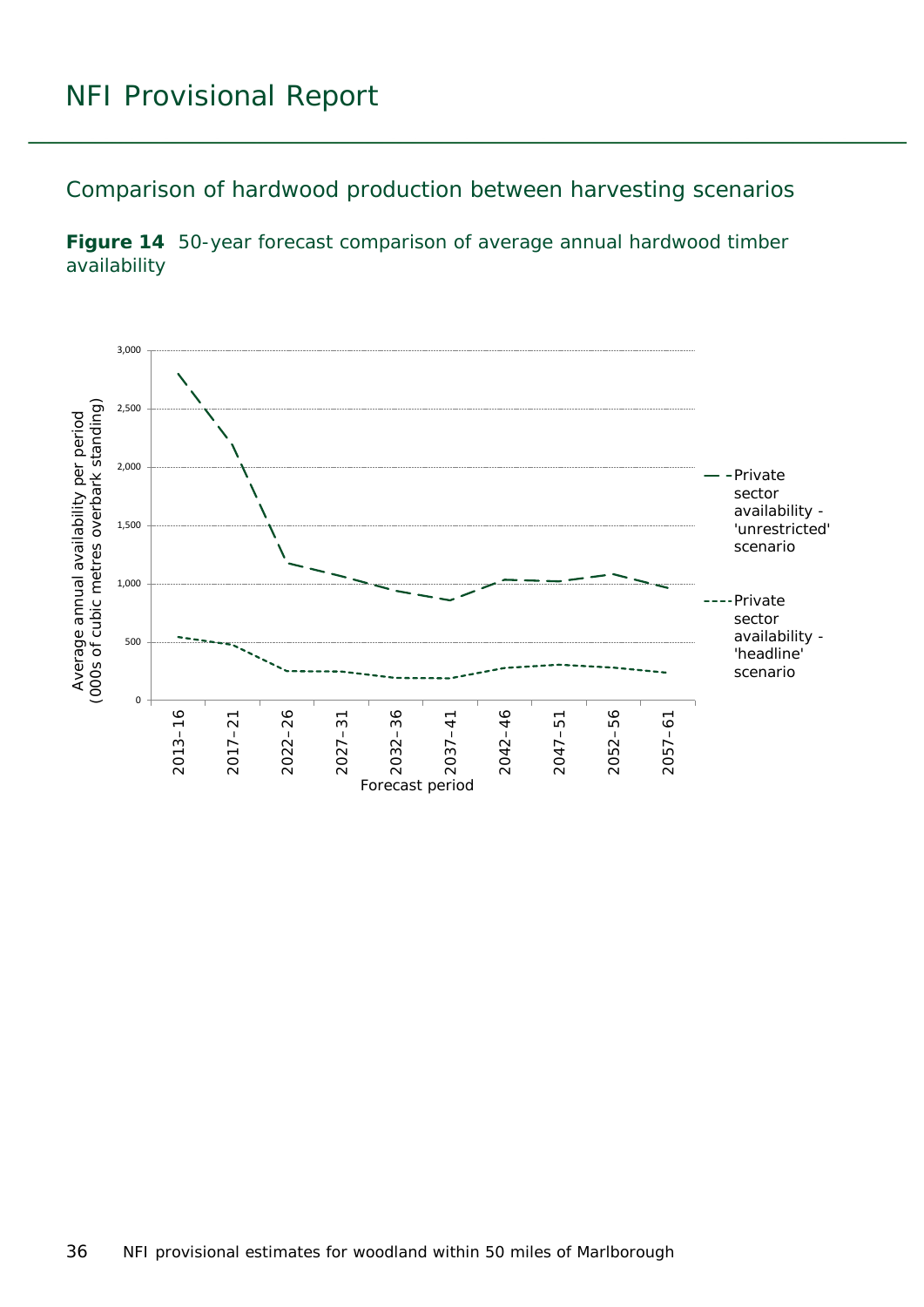

<span id="page-36-0"></span>

#### <span id="page-36-1"></span>**Table 16** 15-year forecast comparison of average annual timber availability

| Principal species      | $2013 - 16$                     |                |             | $2017 - 21$                     |              |              | $2022 - 26$                     |                |                   |
|------------------------|---------------------------------|----------------|-------------|---------------------------------|--------------|--------------|---------------------------------|----------------|-------------------|
|                        | Headline                        | Unrestricted   | Difference  | Headline                        | Unrestricted | Difference   | Headline                        | Unrestricted   | <b>Difference</b> |
|                        | volume                          |                |             | volume                          |              |              | volume                          |                |                   |
|                        | $(000 \text{ m}^3 \text{ obs})$ |                |             | $(000 \text{ m}^3 \text{ obs})$ |              |              | $(000 \text{ m}^3 \text{ obs})$ |                |                   |
|                        |                                 |                |             |                                 |              |              |                                 |                |                   |
| <b>All conifers</b>    | 813                             | 813            | O           | 827                             | 827          | $\mathbf{o}$ | 722                             | 722            | $\mathbf{o}$      |
| Sitka spruce           | $\overline{7}$                  | $\overline{7}$ | $\circ$     | 12                              | 12           | $\mathbf 0$  | 9                               | 9              | $\circ$           |
| Scots pine             | 165                             | 165            | $\mathbf 0$ | 159                             | 159          | $\mathbf 0$  | 136                             | 136            | $\mathsf{O}$      |
| Corsic an pine         | 87                              | 87             | $\mathbf 0$ | 88                              | 88           | $\mathbf 0$  | 56                              | 56             | $\circ$           |
| Norway spruce          | 82                              | 82             | $\mathbf 0$ | 128                             | 128          | $\mathbf 0$  | 104                             | 104            | $\circ$           |
| Larches                | 144                             | 144            | $\Omega$    | 129                             | 129          | $\circ$      | 80                              | 80             | $\circ$           |
| Douglas fir            | 207                             | 207            | $\mathbf 0$ | 171                             | 171          | $\mathbf 0$  | 210                             | 210            | $\circ$           |
| Lodgepole pine         | $\mathbf{1}$                    | $\mathbf{1}$   | $\mathbf 0$ | $\circ$                         | $\mathbf{O}$ | $\mathbf 0$  | $\overline{4}$                  | $\overline{4}$ | $\circ$           |
| Other conifers         | 119                             | 119            | $\mathbf 0$ | 139                             | 139          | $\mathbf{O}$ | 122                             | 122            | $\Omega$          |
| <b>All broadleaves</b> | 631                             | 2,888          | 2,257       | 492                             | 2,205        | 1,713        | 320                             | 1,248          | 928               |
| Oak                    | 90                              | 310            | 220         | 91                              | 303          | 212          | 76                              | 252            | 176               |
| Beech                  | 174                             | 270            | 96          | 161                             | 255          | 94           | 117                             | 223            | 106               |
| Sycamore               | 64                              | 233            | 169         | 31                              | 154          | 123          | 10                              | 71             | 62                |
| Ash                    | 164                             | 1,029          | 865         | 118                             | 730          | 612          | 52                              | 259            | 206               |
| Birch                  | 34                              | 177            | 143         | 37                              | 209          | 171          | 22                              | 106            | 84                |
| Sweet chestnut         | 44                              | 83             | 39          | 6                               | 38           | 32           | 11                              | 30             | 19                |
| Hazel                  | 6                               | 142            | 136         | $\overline{7}$                  | 151          | 144          | 5                               | 88             | 84                |
| Hawthorn               | $\mathbf{1}$                    | 26             | 25          |                                 | 29           | 27           |                                 | 21             | 20                |
| Alder                  | 3                               | 127            | 125         | $\overline{c}$                  | 101          | 99           | $\overline{2}$                  | 36             | 34                |
| Willow                 |                                 | 46             | 45          |                                 | 35           | 34           |                                 | 24             | 22                |
| Other broadleaves      | 45                              | 450            | 405         | 33                              | 209          | 176          | 21                              | 137            | 116               |
| <b>All species</b>     | 1,445                           | 3,702          | 2,257       | 1,322                           | 3,040        | 1,718        | 1,032                           | 1,962          | 930               |